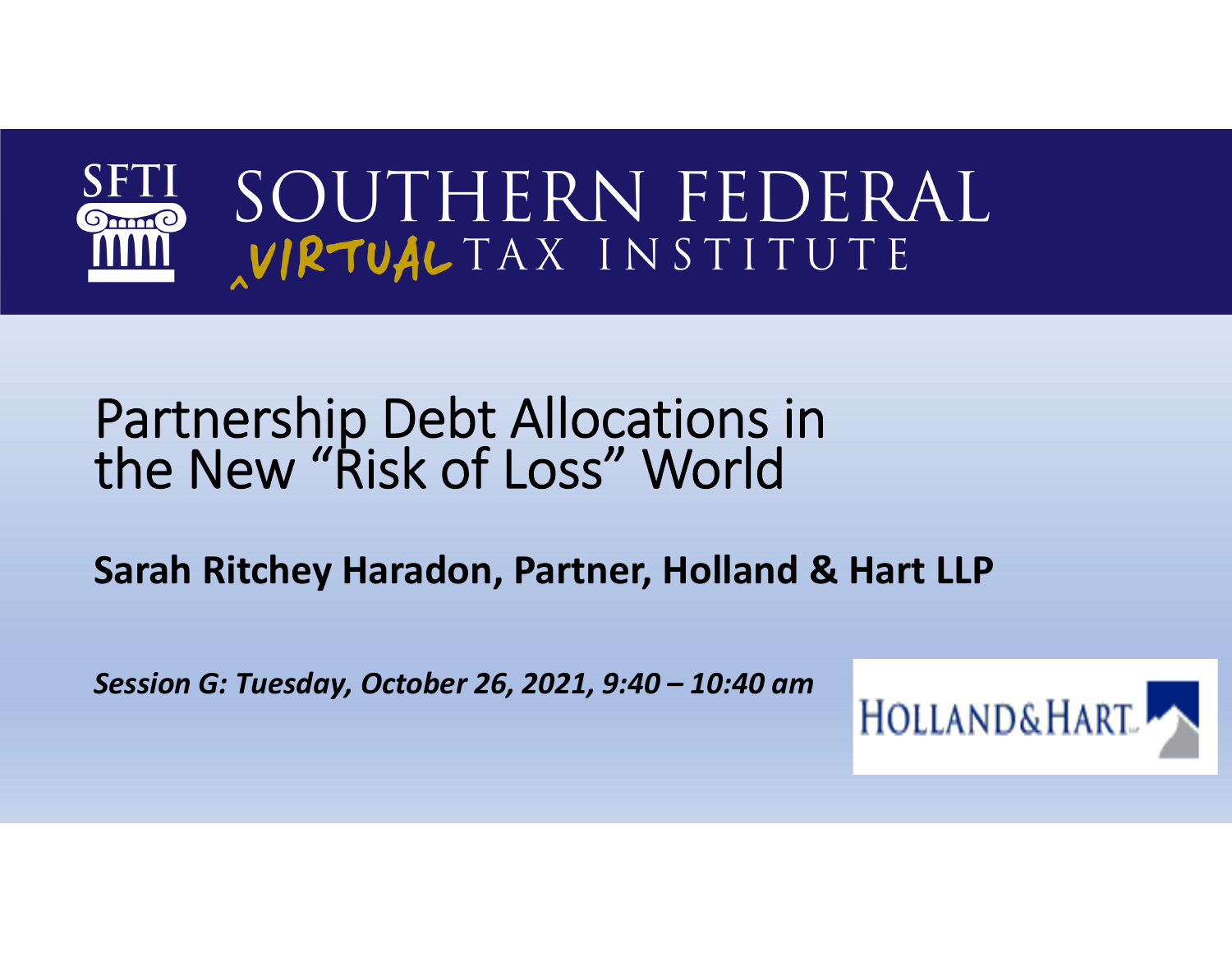# Agenda

- 1. Overview: Outside Basis, § § 752 and 707 and Deficit Restoration Obligations
- 2. The Bottom Dollar Guarantee Issue and Prior Guidance
- 3. 2019 Final Regulations and Planning Opportunities
- 4. Remaining Issues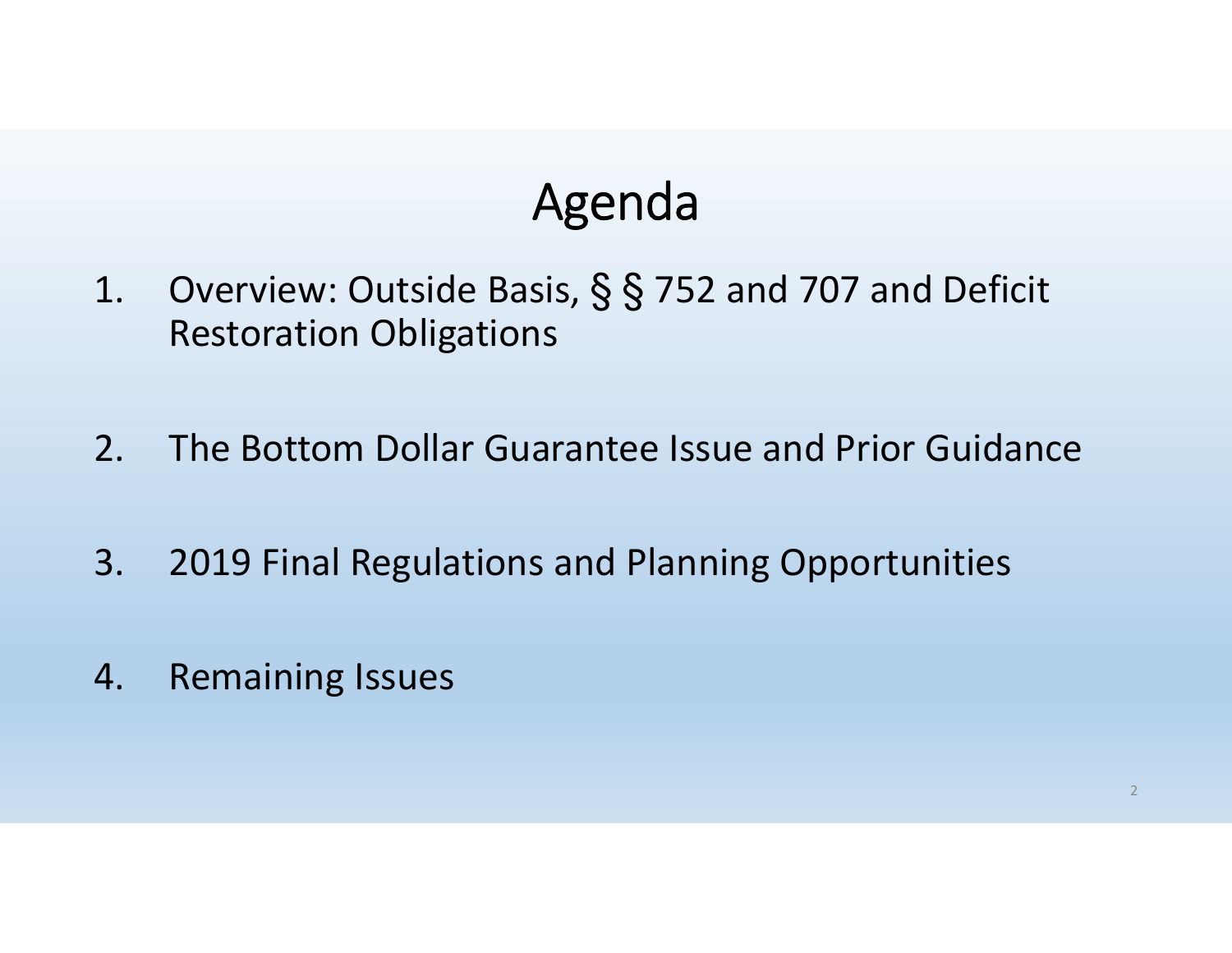#### Why Does Outside Basis Matter?

A partner's outside basis affects:

- Ability to claim losses ( §704(d))
- Taxability of distributions of money ( §731 and §733)
- Basis of property received in distributions ( §732)
- Gain or loss on disposition of partnership interest ( §<sup>731</sup> or §741)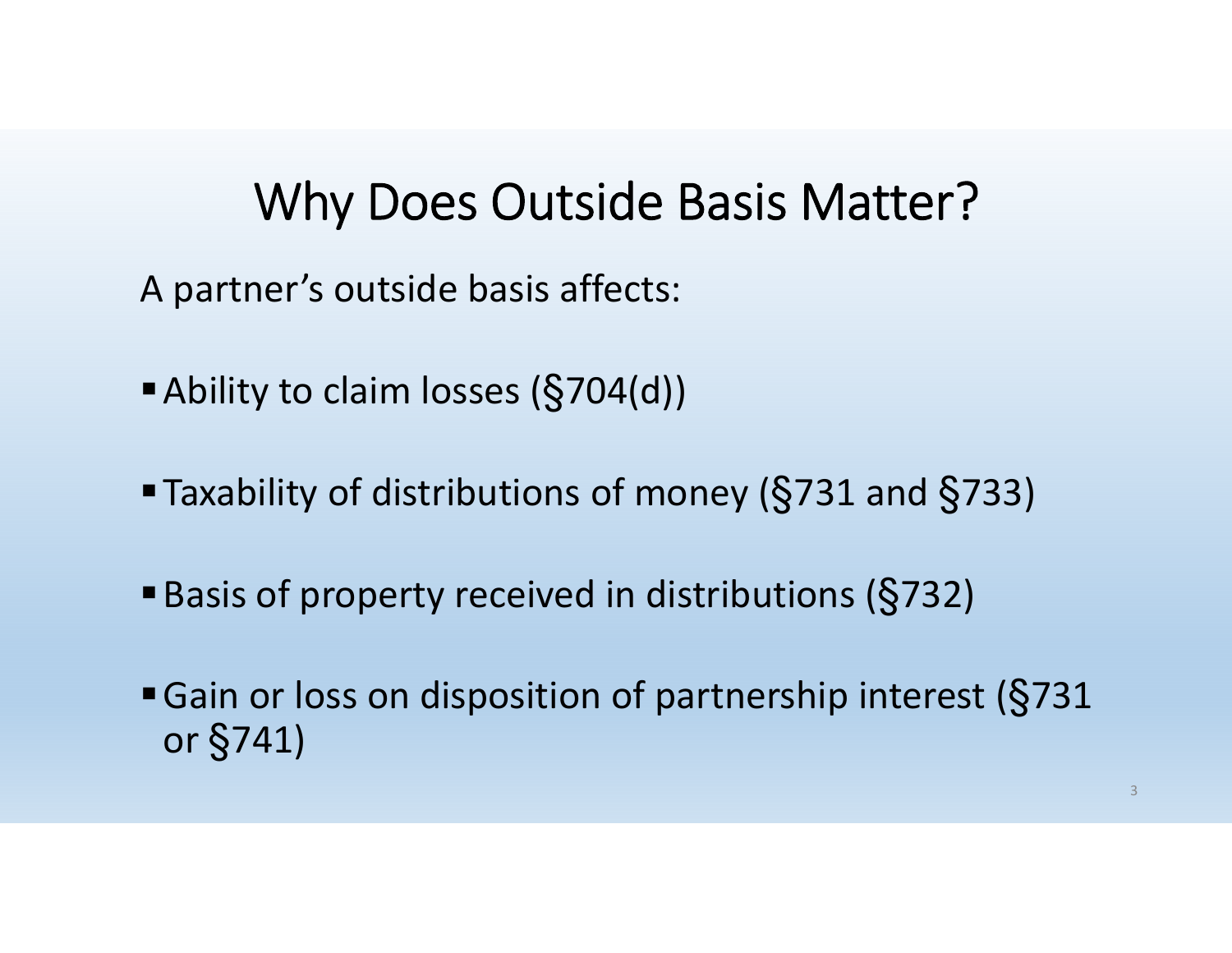## Outside Basis Calculation

- Contributions (Cash or basis of property)
- Taxable income items
- Nontaxable income items (i.e., permanently tax exempt income)
- Excess of deductions for depletion over adjusted basis of property subject to depletion
- • Increase in a partner's share of liabilities

#### Decreased By -  $\S$  705(a)(2): § 705(a)(2): Increased By - § 705(a)(1):

- Distributions (cash or property)
- Taxable loss items
- Nondeductible items not chargeable to a capital account
- Depletion deduction for oil and gas wells (to the extent the deduction does not exceed the partner's share of adjusted basis of property)
- • Decrease in a partner's share of liabilities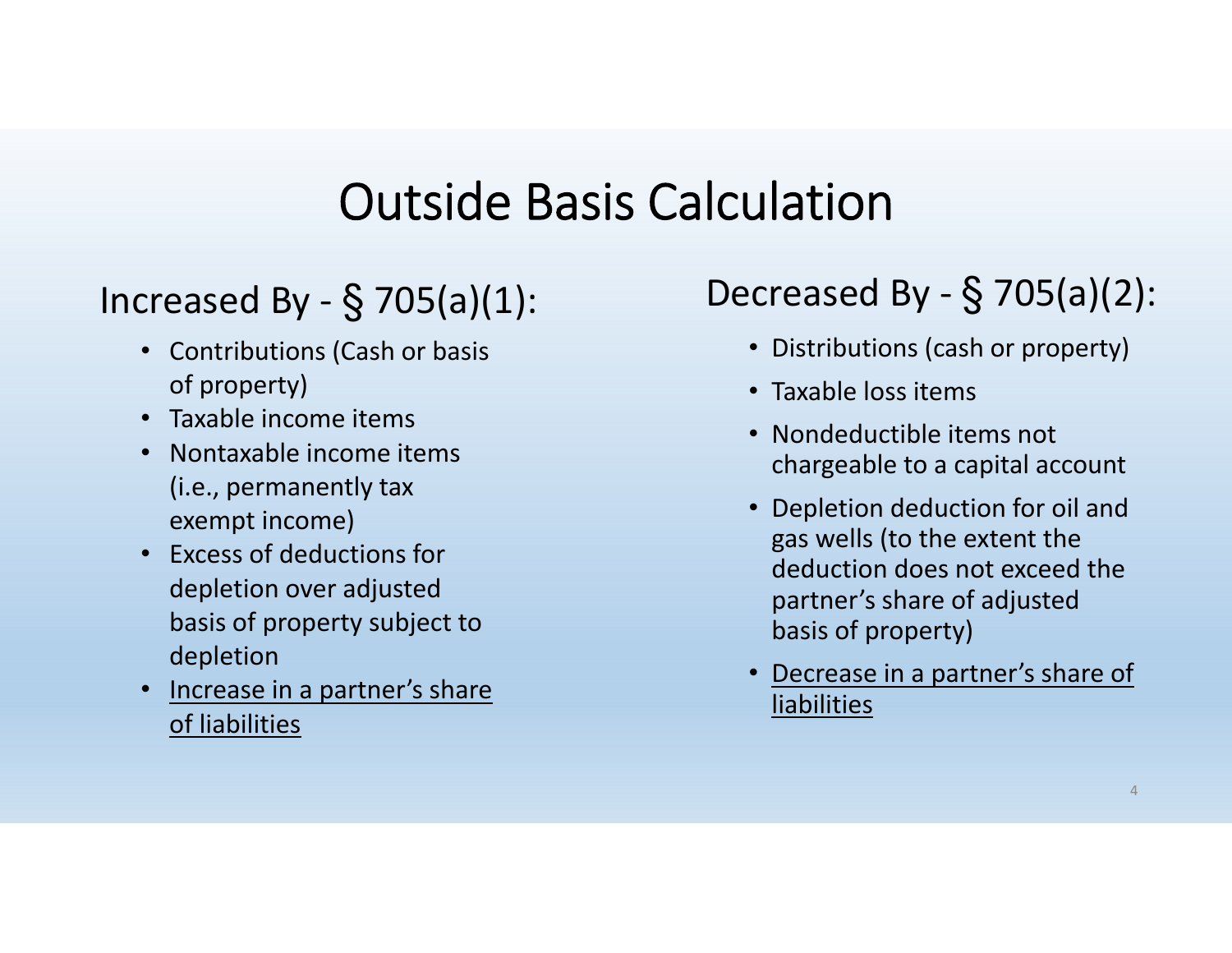#### Section 752 Liabilities and Basis

- ■§752(a) provides that an increase in a partner's share of a partnership liability is treated as contribution of money by the partner to the partnership
- ■§752(b) provides that a decrease in a partner's share of a partnership liability is treated as a distribution of money to that partner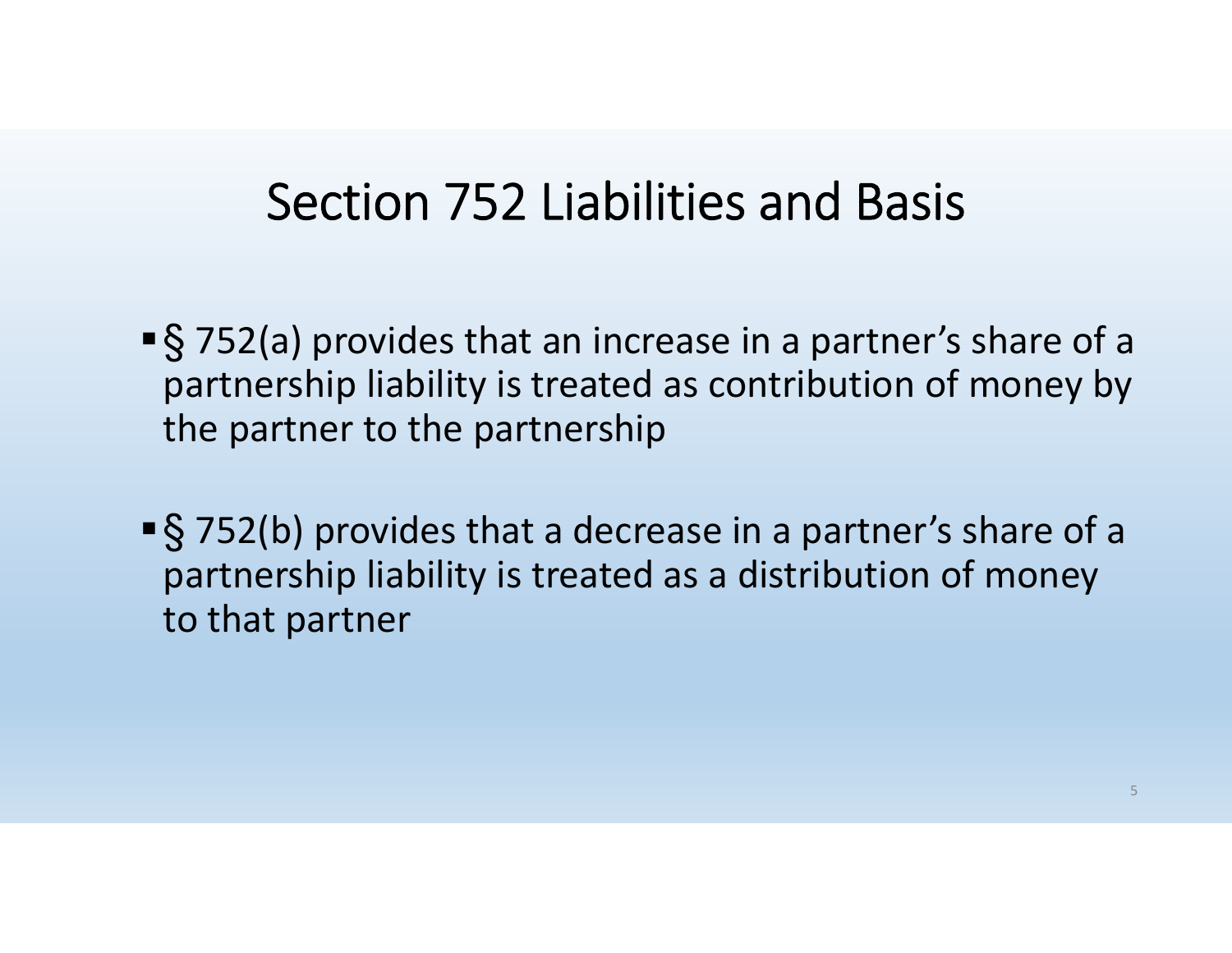# Section 752 Recourse Liabilities

Recourse Liabilities

- ■Liabilities for which a partner or related party bears the economic risk of loss (EROL)
- A partner generally bears the EROL for a partnership liability if the partner or related person has an obligation to make a payment if upon a constructive liquidation of the partnership, the partnership's assets are worthless and the liability becomes due and payable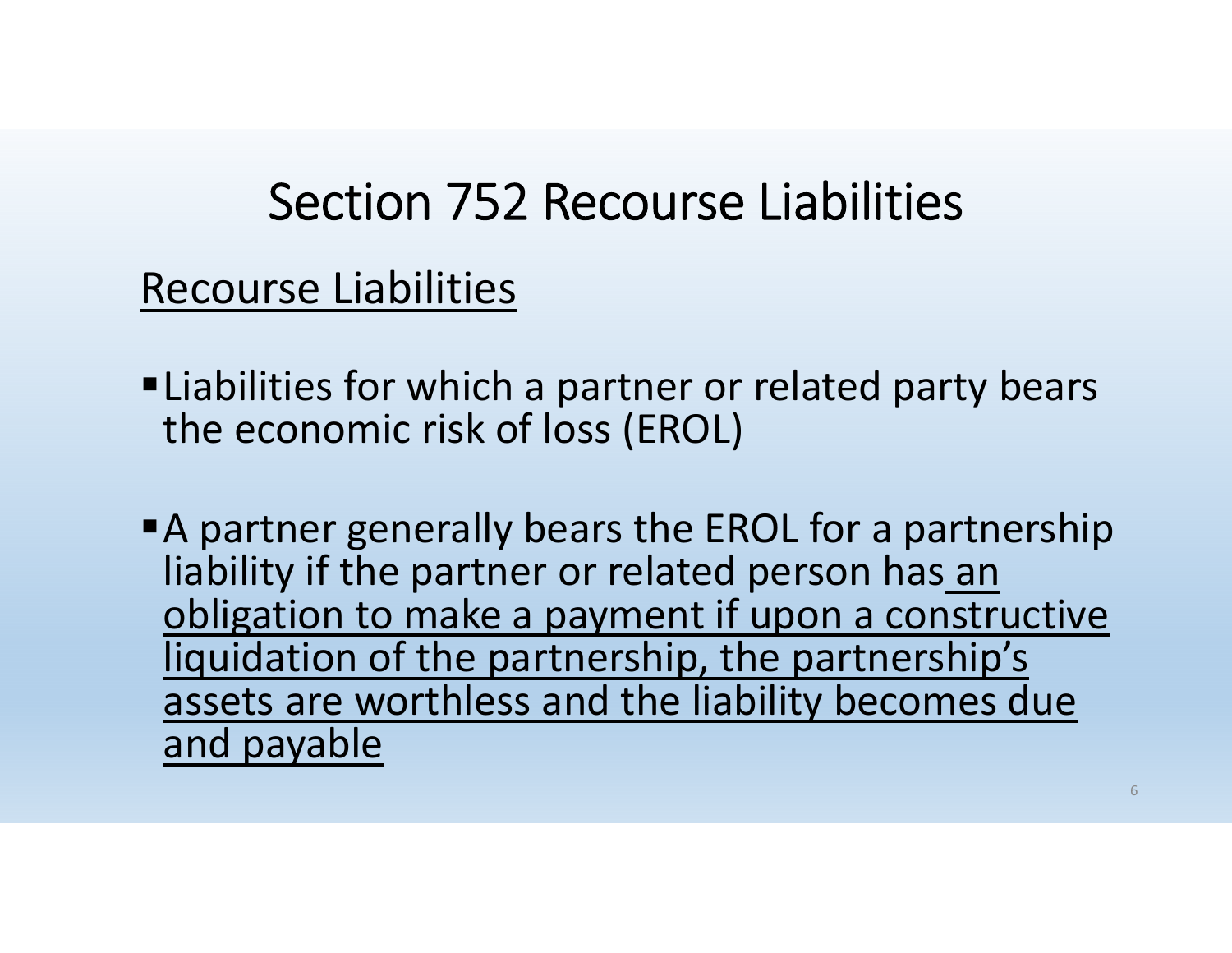# Section 752 Nonrecourse Liabilities

Nonrecourse Liabilities

- Liabilities for which no partner is considered to bear the EROL
- Allocated to partners under three tier system (Treas. Reg.  $\S$  1.752-3(a))
	- **❖§704(b) minimum gain**
	- §704(c) taxable gain
	- Excess nonrecourse liabilities partner's share of partnership profits 7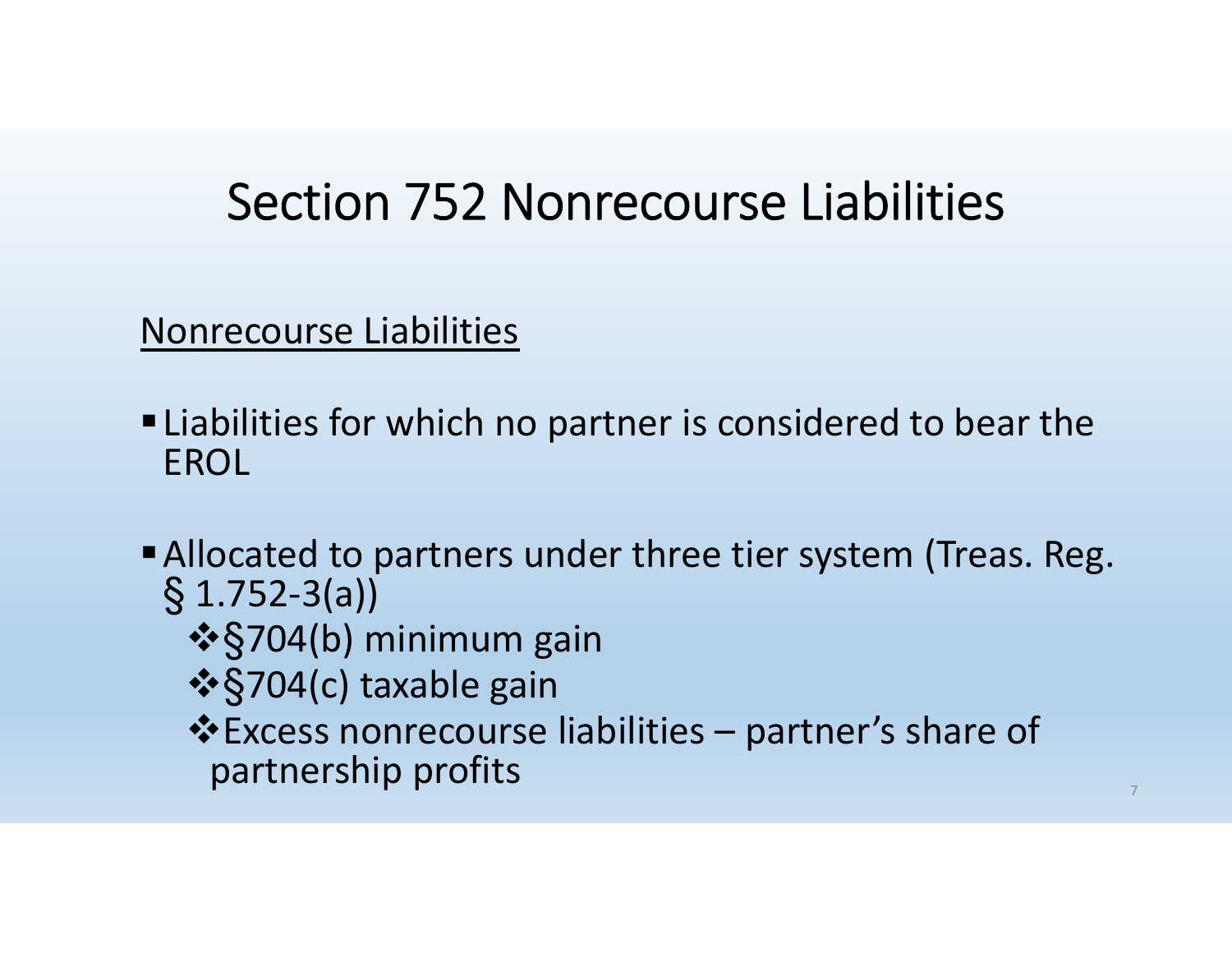### Section 752 Nonrecourse Liabilities

#### Excess Nonrecourse Liabilities – Partner's Share of Profits

- Significant Item Method interests specified must be reasonably consistent with allocations of a significant item of income or gain that have substantial economic effect
- Alternative Method can be allocated in accordance with the manner in which it is reasonably expected that the deductions attributable to a nonrecourse liability will be allocated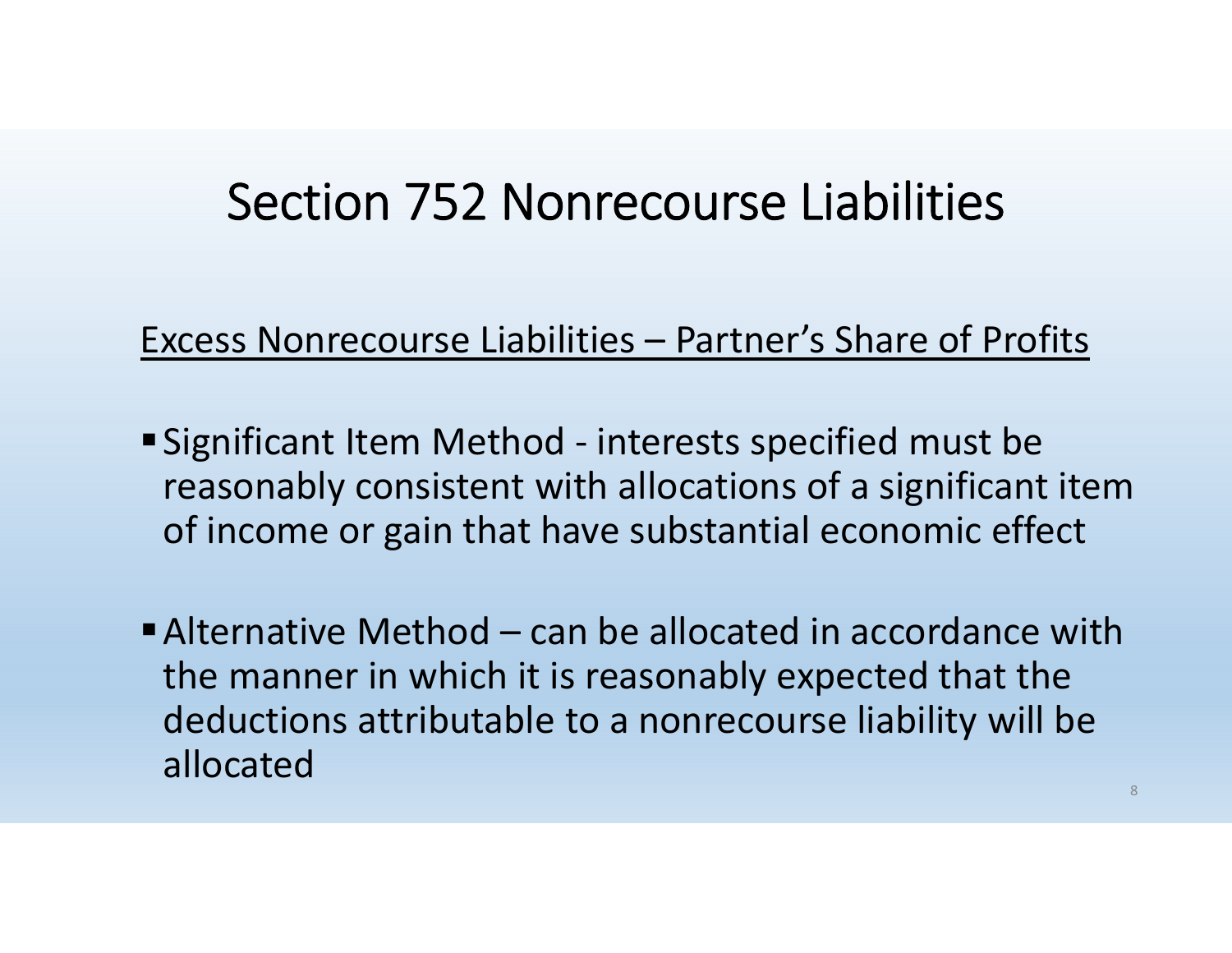#### Section 752 Nonrecourse Liabilities

Excess Nonrecourse Liabilities – Partner's Share of Profits

■ Additional Method – can be allocated to a partner that has contributed built-in gain property when the property is subject to the nonrecourse liability, up to the full amount of built-in gain that is allocable to the partner under § 704(c), to the extent the built-in gain exceeds the § 704(c) minimum gain with respect to the property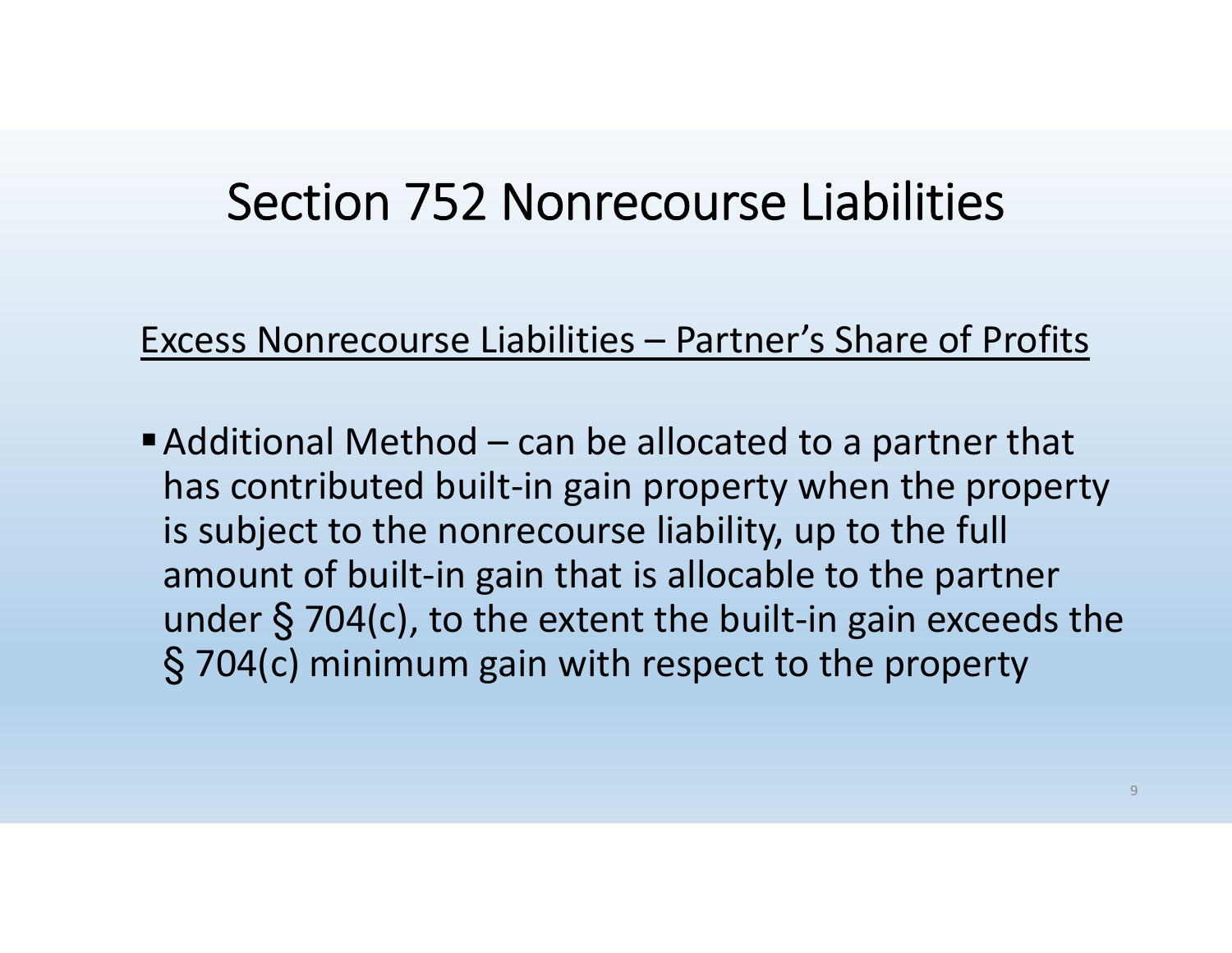# Section 707 – Disguised Sales

- Direct or indirect transfer by partner to partnership of money or property and related direct or indirect transfer by partnership to partner of money or property may be reclassified as a sale or exchange of property between the partner and the partnership – § 707(a)(2)(B)
- Regulations provide ten factors to be considered for purposes of determining whether a transfer to a partnership and a subsequent transfer to a partner is a sale – Treas. Reg. § 1.707- 3(b)(2)
- Rules are intended to prevent taxpayers from characterizing sales of property as tax-free contributions and distributions  $\frac{100}{100}$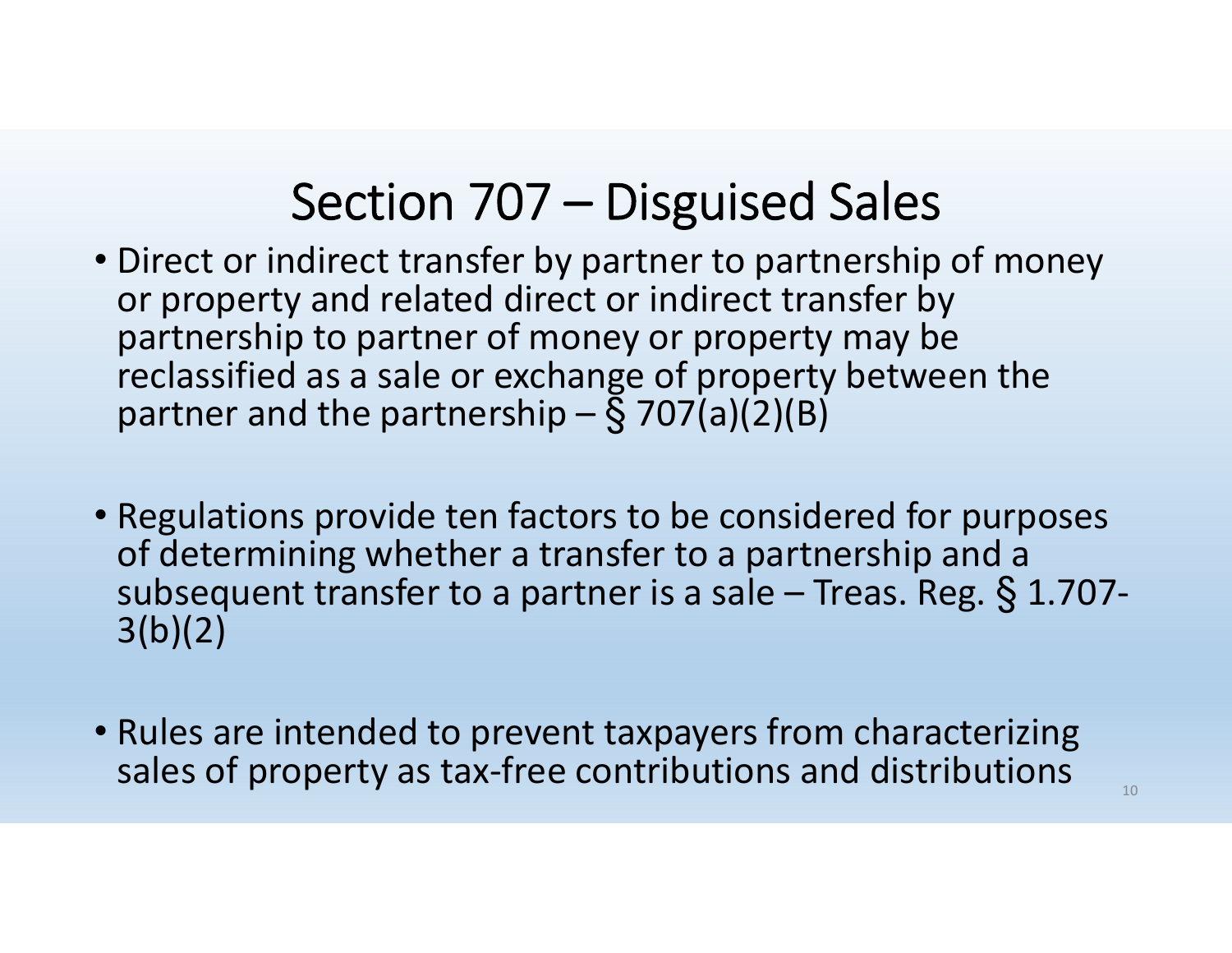#### Disguised Sale Example

- X contributes appreciated building with FMV of \$200K
- Receives \$100K cash plus a partnership interest in XYZ
- Treated as sale with respect to 50% of the building and 50% as a tax-free contributionY

11

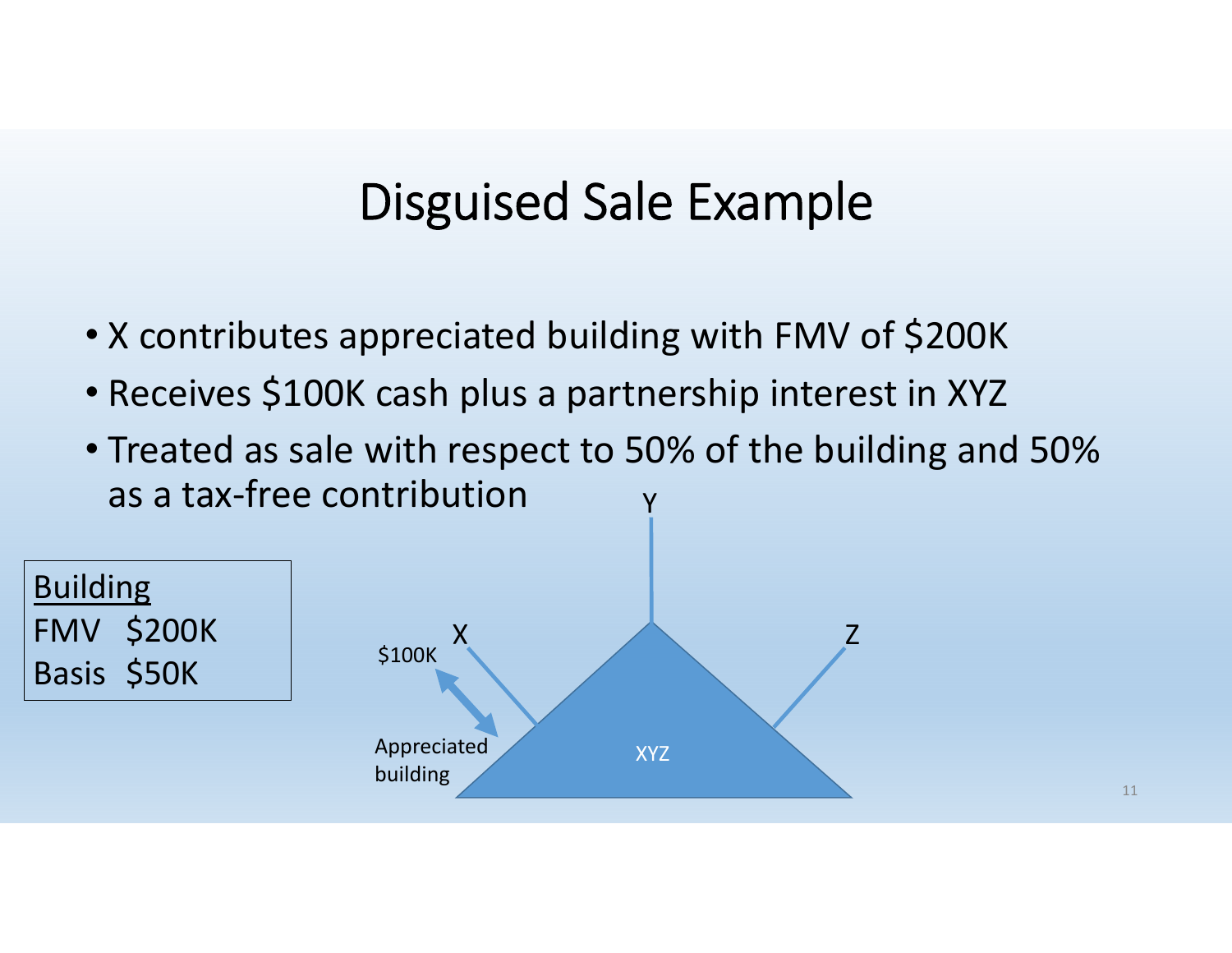#### Disguised Sale – Presumptions

- Transfers made within two years of each other presumed part of a sale (Treas. Reg. § 1.707-3(c))
- Transfers made after two years of contribution presumed not be part of sale (Treas. Reg. § 1.707- 3(d))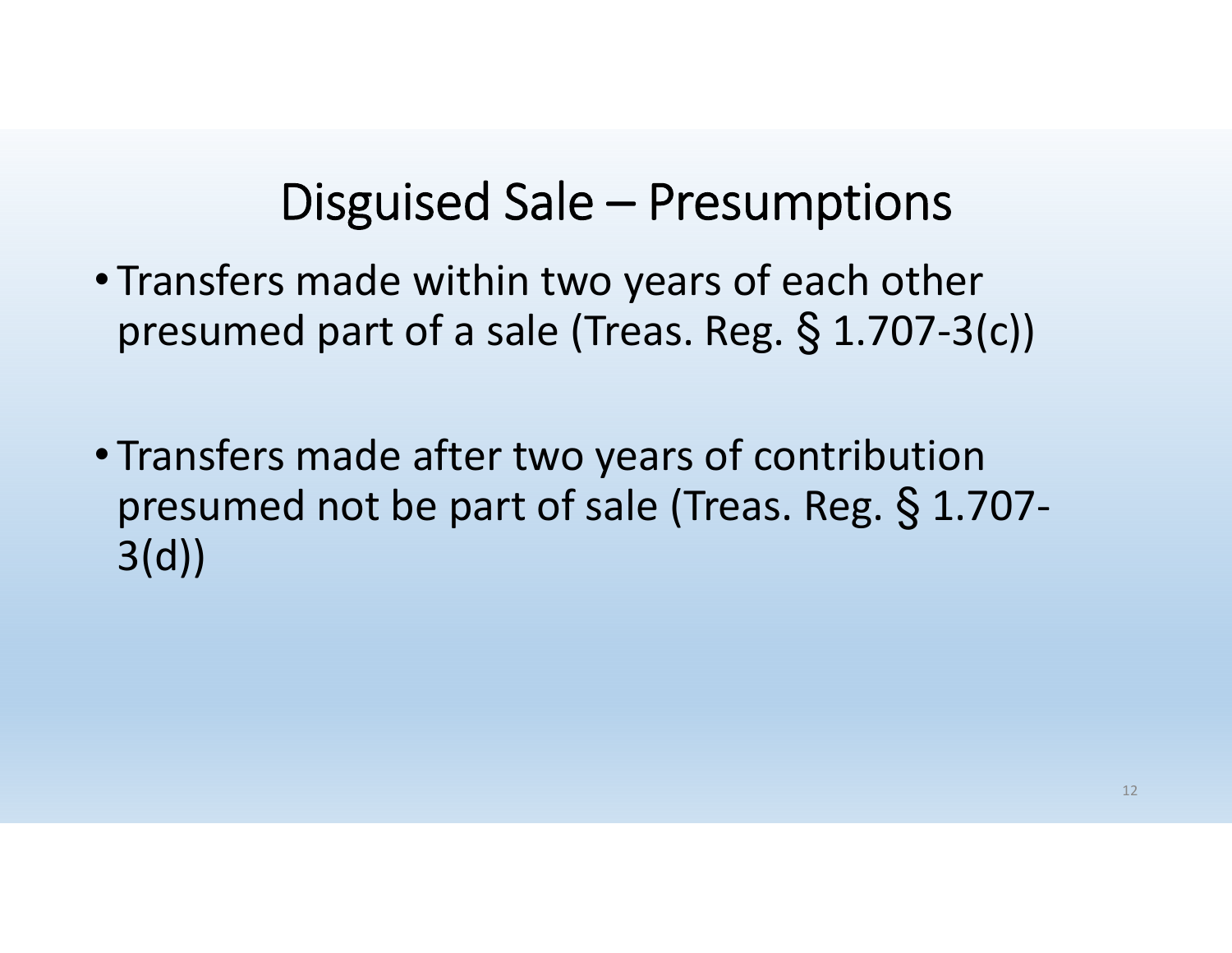# Disguised Sale – Exceptions

Payment and Distribution Exceptions (Treas. Reg. § 1.707-4(a) and(b))

- Guaranteed payments: reasonable payment that is determined without regard to partnership income
- Preferred returns: reasonable preferential distribution of partnership cash flow that is matched by an allocation of available income or gain
- " Operating cash flow distributions: distribution cannot exceed<br>partnership's net cash flow multiplied by the lesser of the<br>distributee-partner's interest in partnership profits for either the<br>year or the life of the partn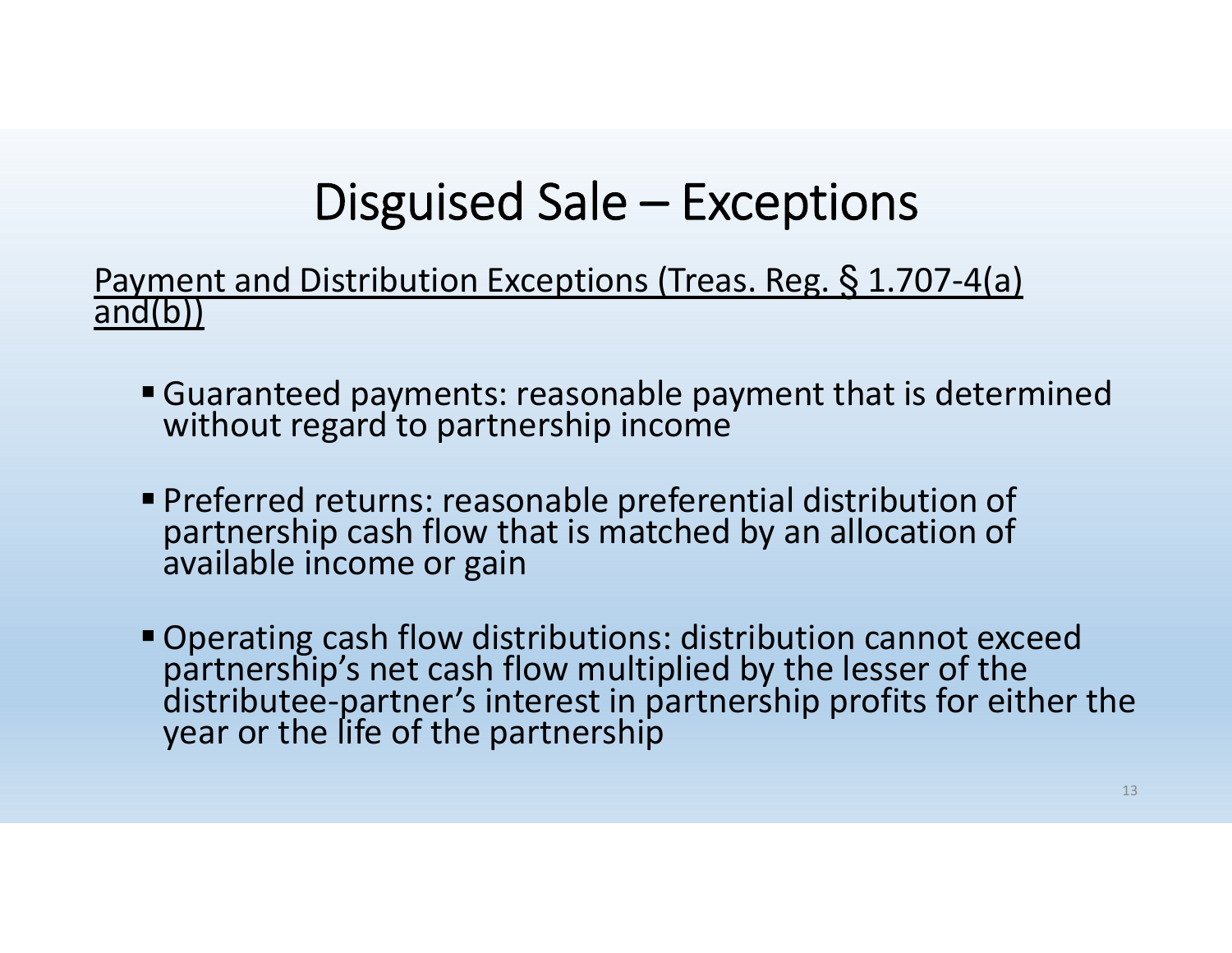# Disguised Sale – Exceptions

Preformation Expenditure Reimbursement (Treas. Reg. § 1.707- 4(d))

- Reimbursement of capital expenditures incurred with respect to the contributed property within 2 years of the contribution
- 20% limit and 120% exception
	- 20% limit: Reimbursement cannot exceed 20% of the fair market value of the relevant property (as of the time of its transfer)
	- 120% exception: 20% limit does not apply if the basis of the property does not exceed 120% of the fair market value of the property
	- ❖ 20% limit (and 120% exception) generally applied on a<br>property-by-property basis 144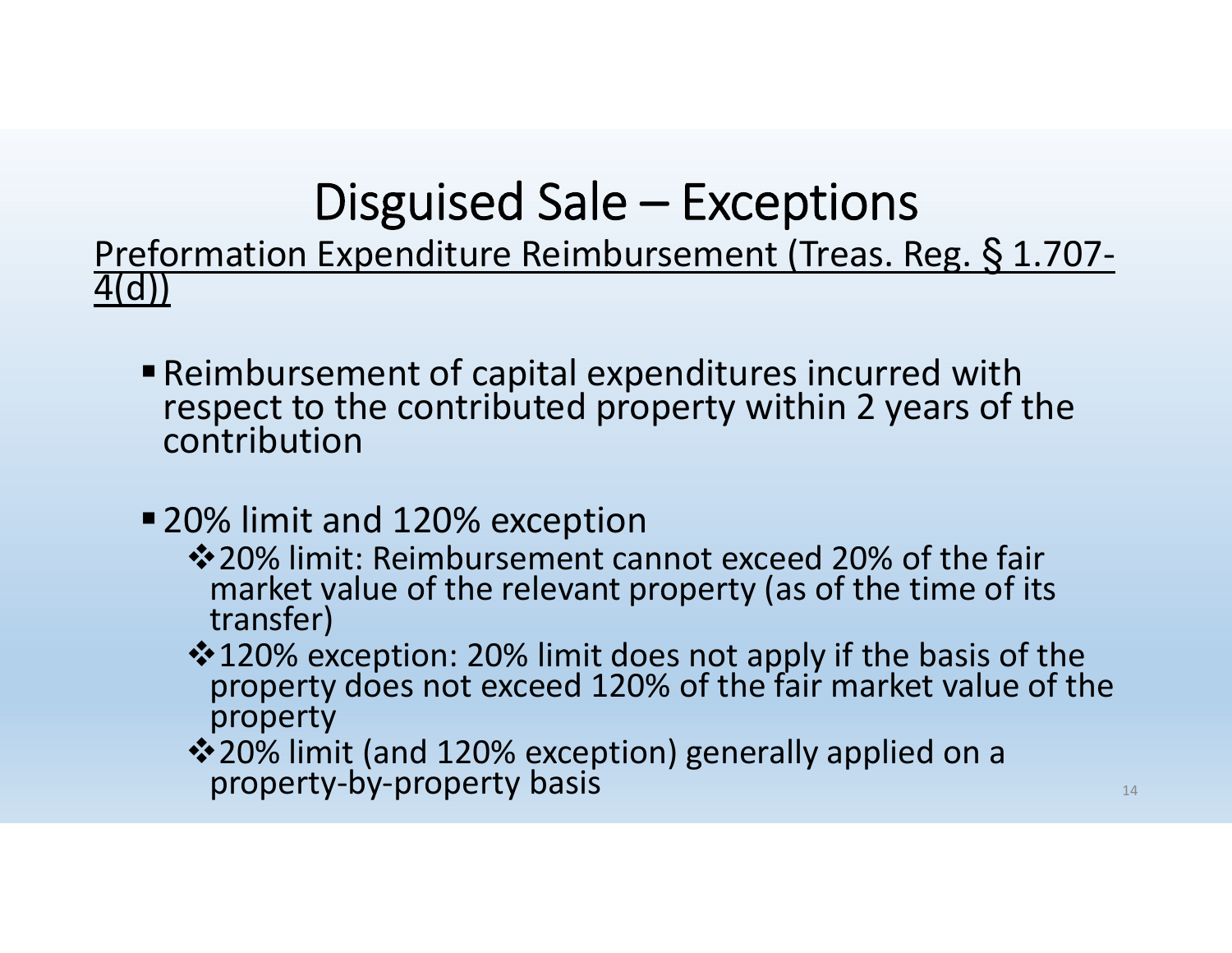#### Disguised Sale – Exceptions

#### Debt Financed Distributions (Treas. Reg. § 1.707-5(b))

- Generally, allows for partnership borrowing and a distribution that does not exceed the partner's allocable share of that liability
- Ordering Rule
	- $\triangle$ **Transfers to a partner are first tested under the debt** financed distribution exception
	- **\*** Any amount not excluded under this exception is then tested under other exceptions to disguised sale treatment 15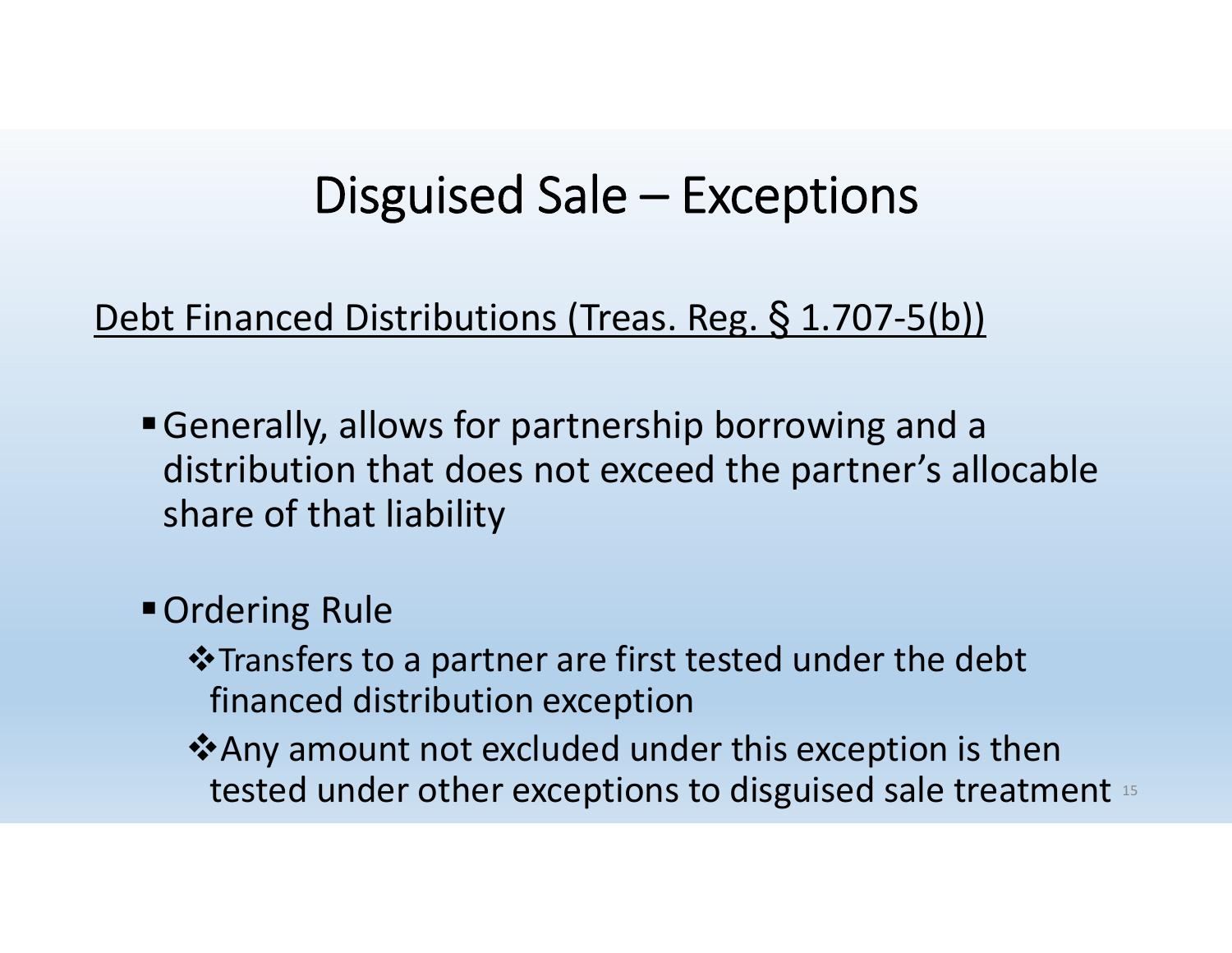### Disguised Sale – Liability Shifts

#### Liability Shift or Reduction (Treas. Reg. § 1.707-5(a))

- If property transferred is subject to a liability and liability is shifted to other partners or reduced, treated as a disguised sale unless liability is **qualified**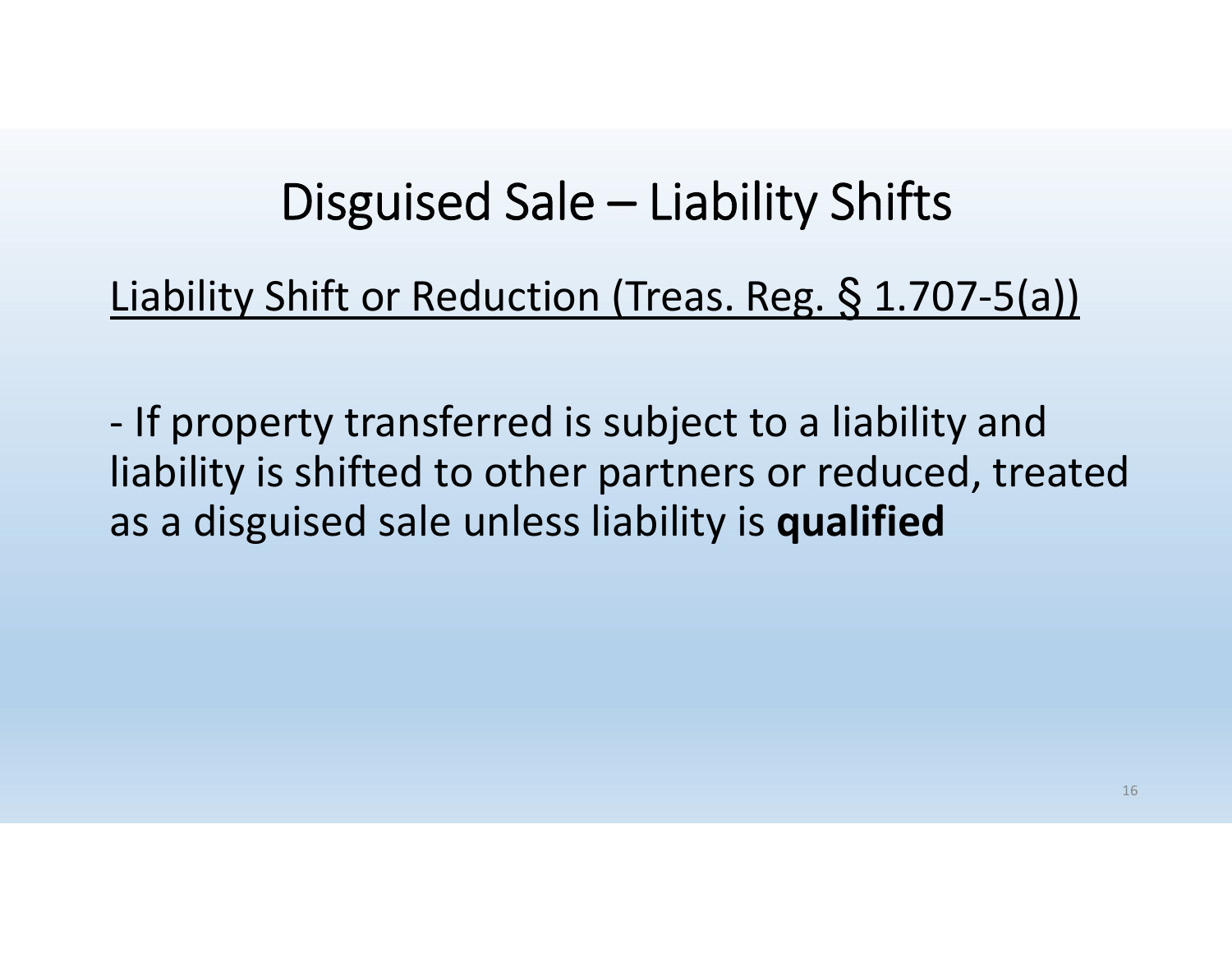# Disguised Sale – Qualified Liabilities

#### Qualified Liabilities (Treas. Reg. § 1.707-5(a)(6))

- Incurred more than two years prior to the transfer and has encumbered property during such two-year period;
- Incurred within two years, was not incurred in anticipation of transfer and has continuously encumbered property;
- Traced to capital expenditures with respect to the property;
- Incurred in ordinary course of trade or business and all material assets of trade or business are contributed; or
- Incurred in connection with the conduct of a trade or business (but not in anticipation of the transfer), but only if all of the material assets to such trade or business are transferred to the partnership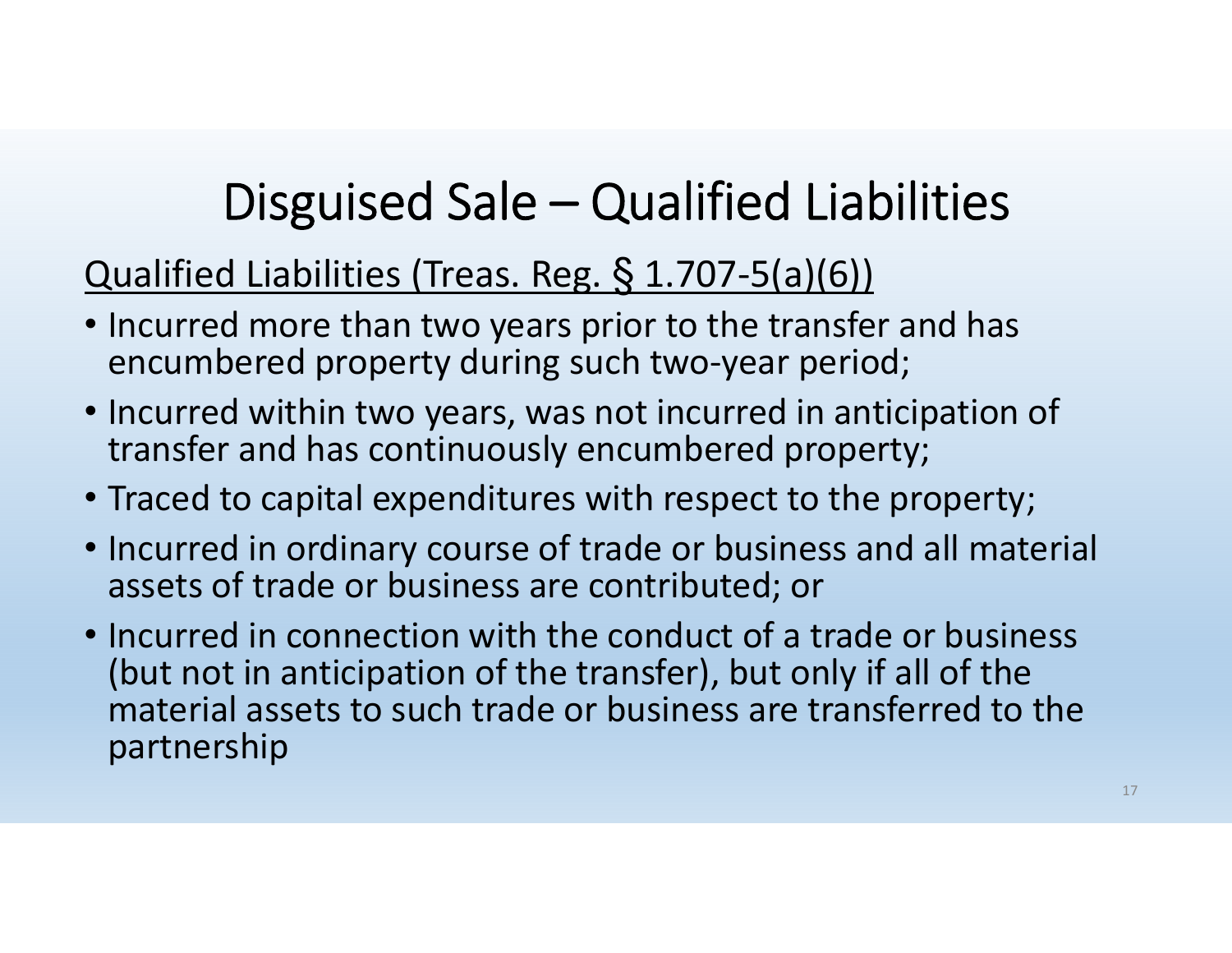### Deficit Restoration Obligations (DROs)

- An obligation in the partnership agreement for a partner to restore a deficit balance in its capital account, make payments on a promissory note or contribute capital to the partnership
- DROs can increase basis for purposes of allocations losses and distributions; good alternative to guarantee or indemnity, e.g., diversification of assets and only two parties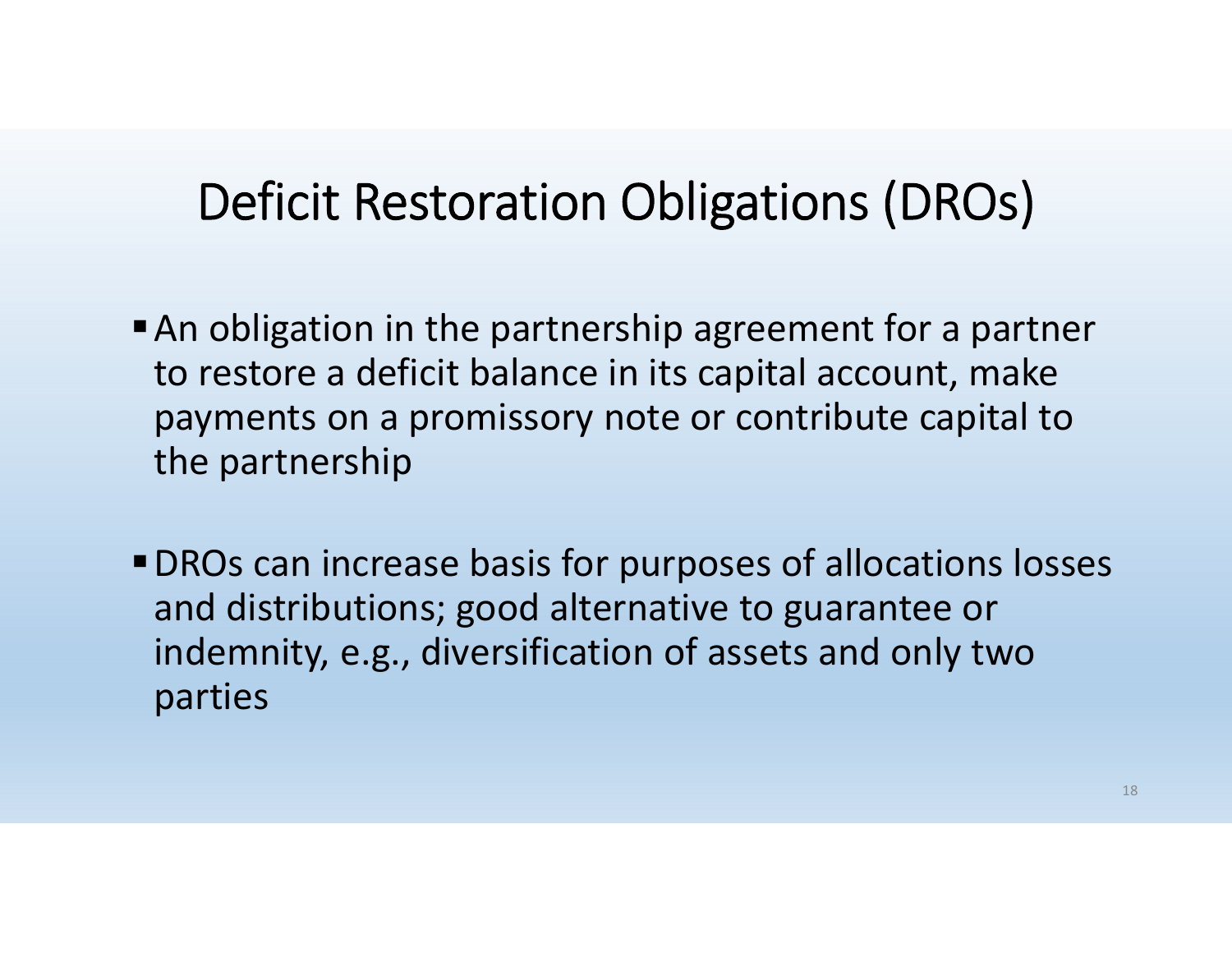#### Bottom Dollar Guarantees

- A payment guarantee by a partner to repay a portion of the partnership debt only if the creditor is unable to collect the full amount of the debt from the partnership, i.e., a guarantee of the last dollars of a liability
- Generally, converts nonrecourse liability to recourse liability, increasing basis in partnership interest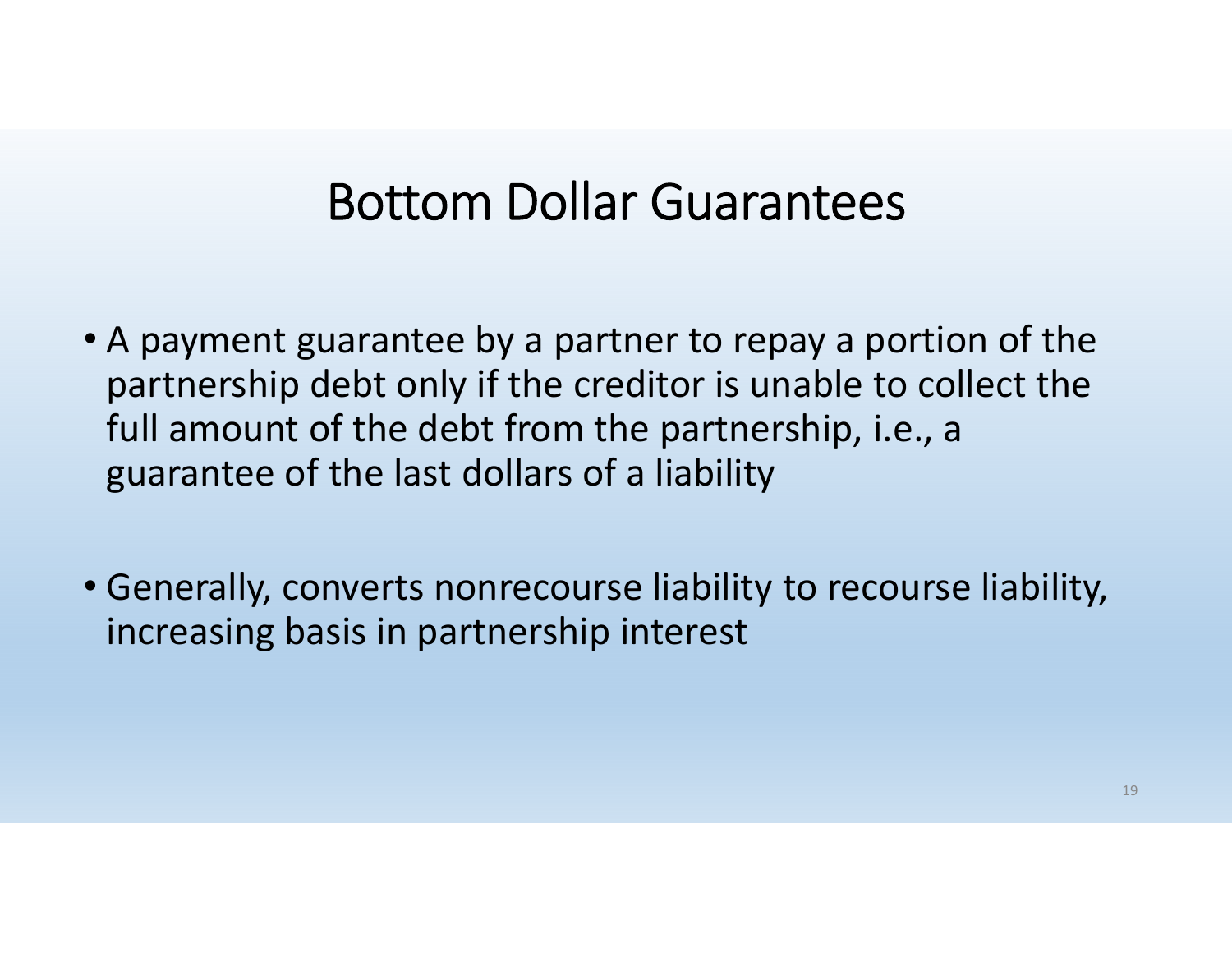# Bottom Dollar Guarantee – Example

- Partner Y contributes a building worth \$20M, XYZ borrows \$10M against building and distributes \$1M to Partner Y
- Partner Y makes a bottom-dollar guarantee of \$1M of the loan with the lender providing that Partner Y will not be obligated to pay the lender unless the lender collects less than \$1M
- Under the § 752 liability allocation rules, Partner Y's bottomdollar guarantee would result in a \$1M recourse liability allocation to Partner Y with the remaining \$9M treated as a nonrecourse liability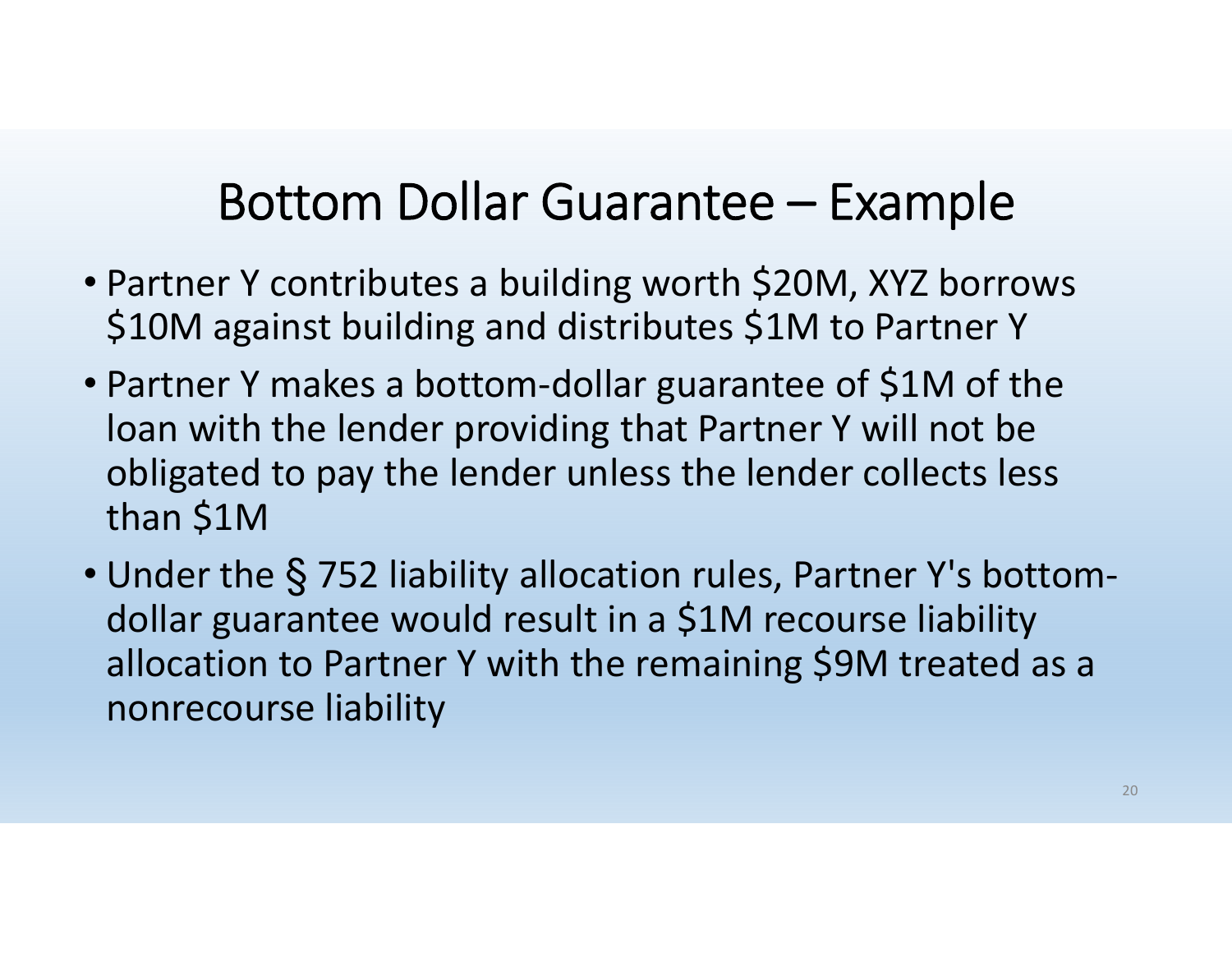#### Bottom Dollar Guarantee – Example

• Y is allocated \$1M recourse liability

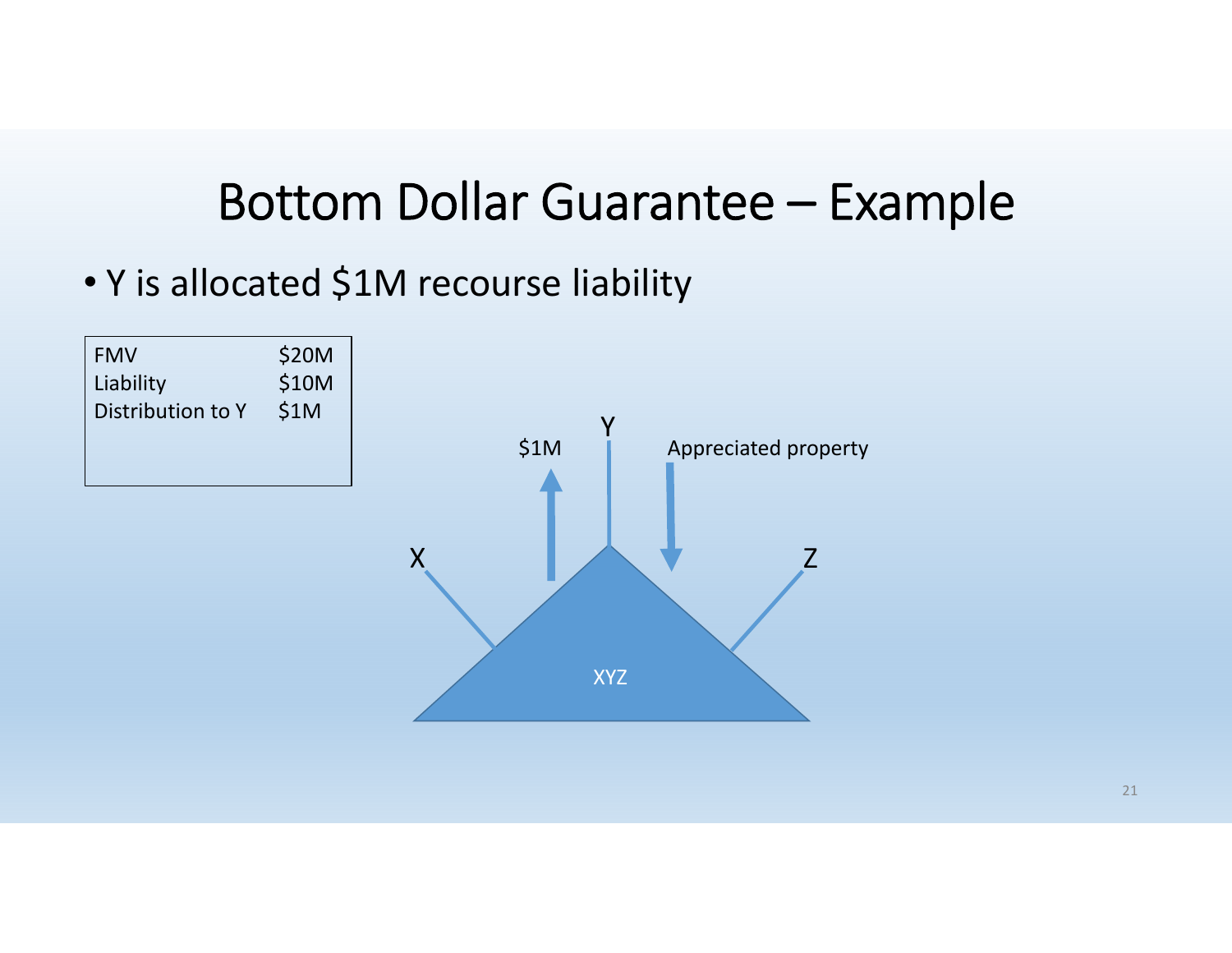- Treasury and IRS were concerned that "*some partners or related persons have entered into payment obligations that are not commercial solely to achieve an allocation of a partnership liability to such partner* "
- •Generally, taxpayer friendly changes proposed to § 707 Regulations that were finalized in 2016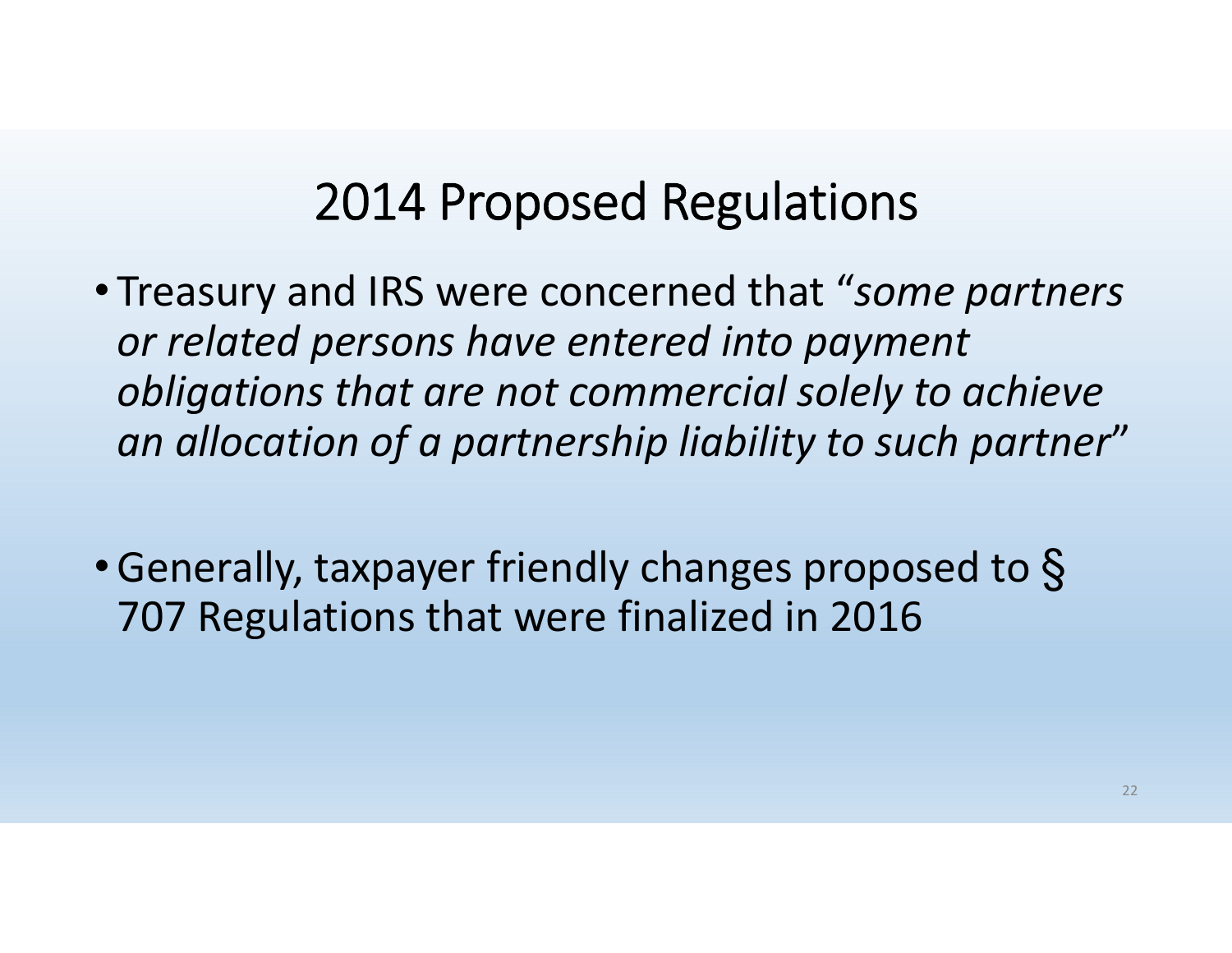Changes proposed to § 752 Regulations:

- Added certain required factors to recognize payment obligations (including DROs) and prohibited bottom-dollar guarantees
- Revised the anti-abuse rule to address the use of intermediaries, tiered partnerships or similar arrangements to avoid new rules
- Added a net value requirement for all partners and related parties other than individuals or decedent's estates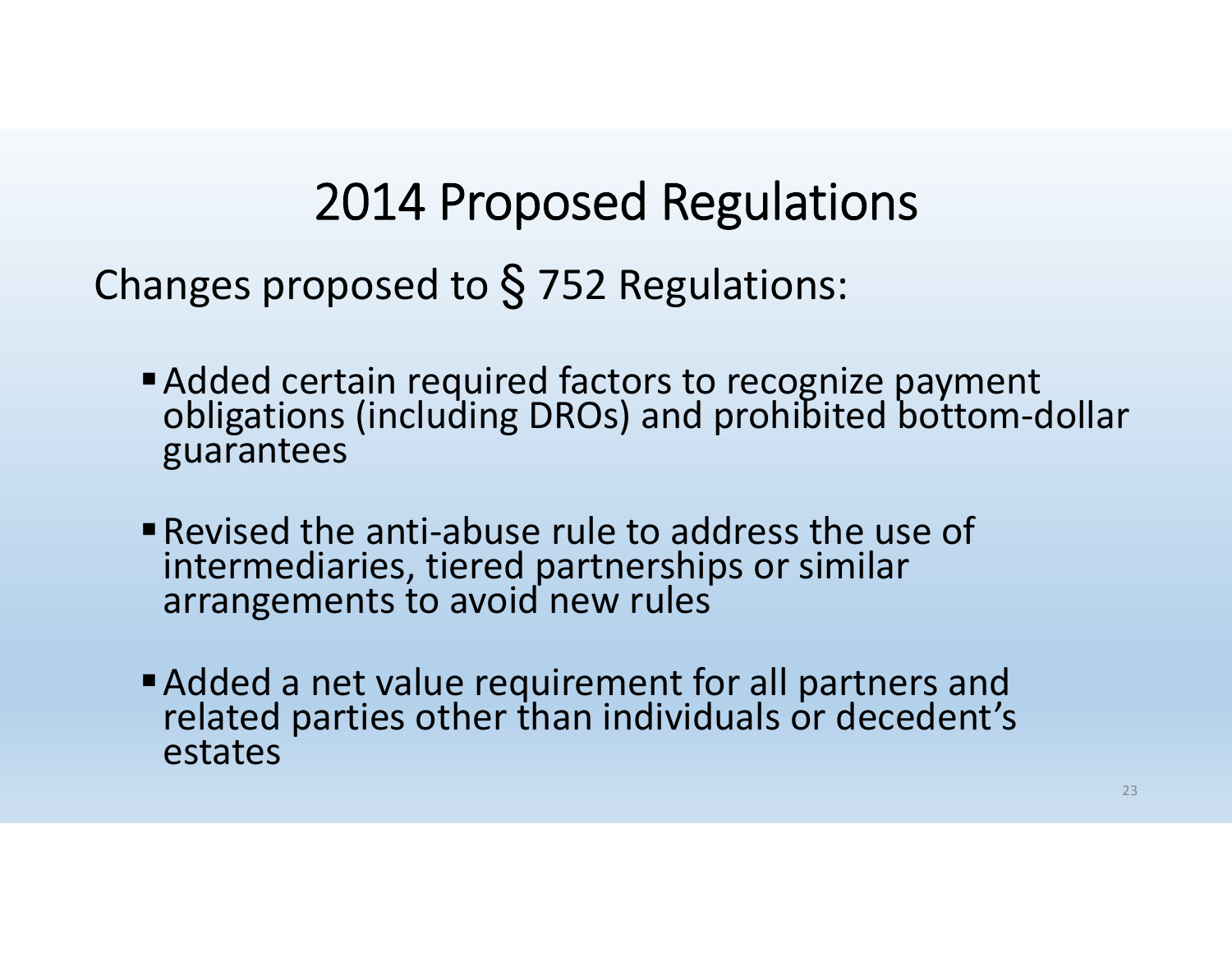Changes proposed to § 752 Regulations (cont'd):

- Replaced satisfaction presumption with multi-factor test for commercial reasonableness
- Reduced partner's payment obligation amount by any amount of reimbursement expected
- Removed significant item and alternative method from allocation of nonrecourse liabilities and added liquidation value percentage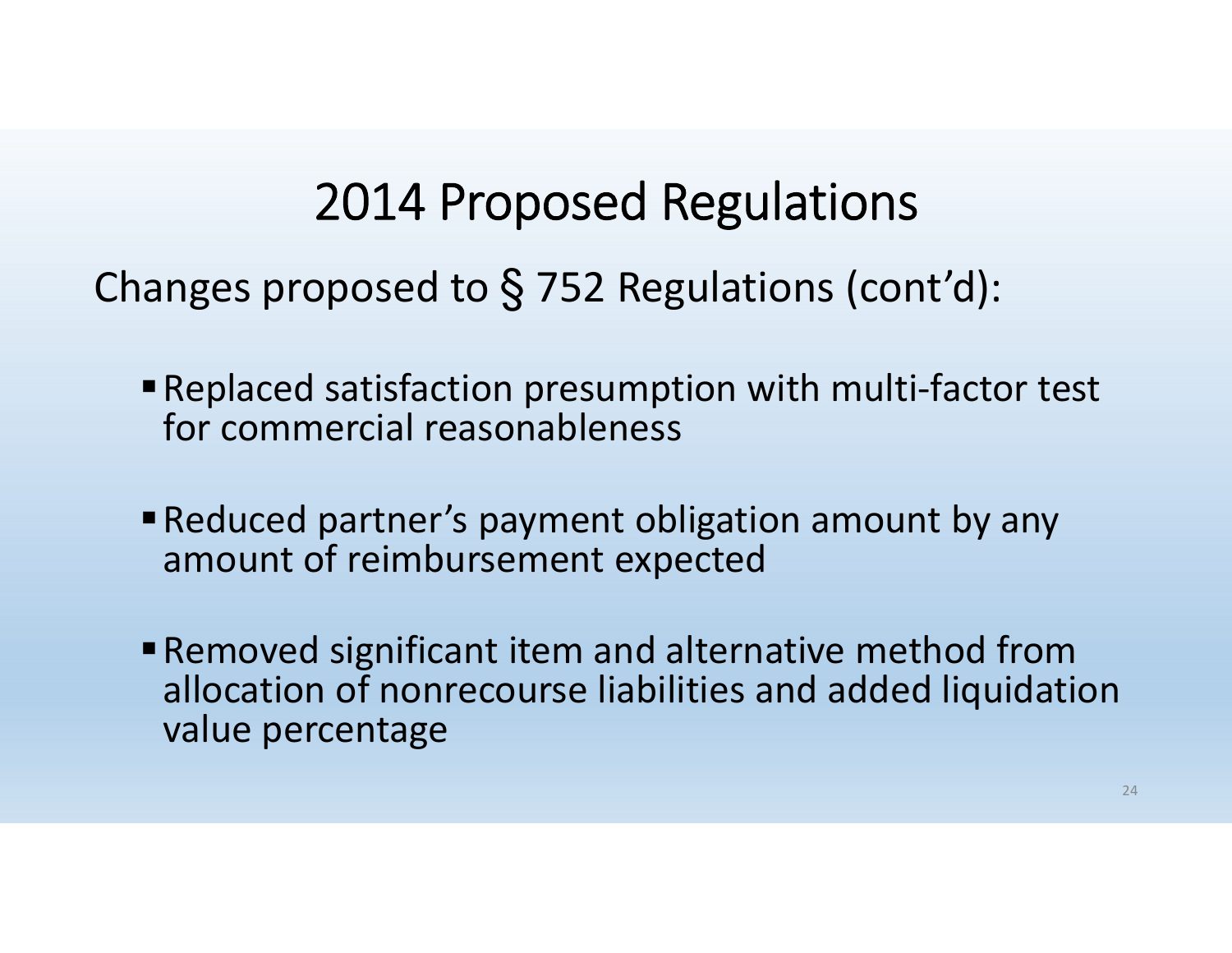Changes made to § 707 Regulations:

- Temporary regulations required a partner to apply the same percentage used to determine the partner's share of excess nonrecourse liabilities under Treas. Reg. § 1.752- 3(a)(3) for disguised sale purposes
- A partner's share of a partnership liability for disguised sale purposes does not include any amount of the liability for which another partner bears the EROL for the partnership liability and the contract of the contract of the contract of the contract of the contract of the contract of the contract of the contract of the contract of the contract of the contract of the contract of the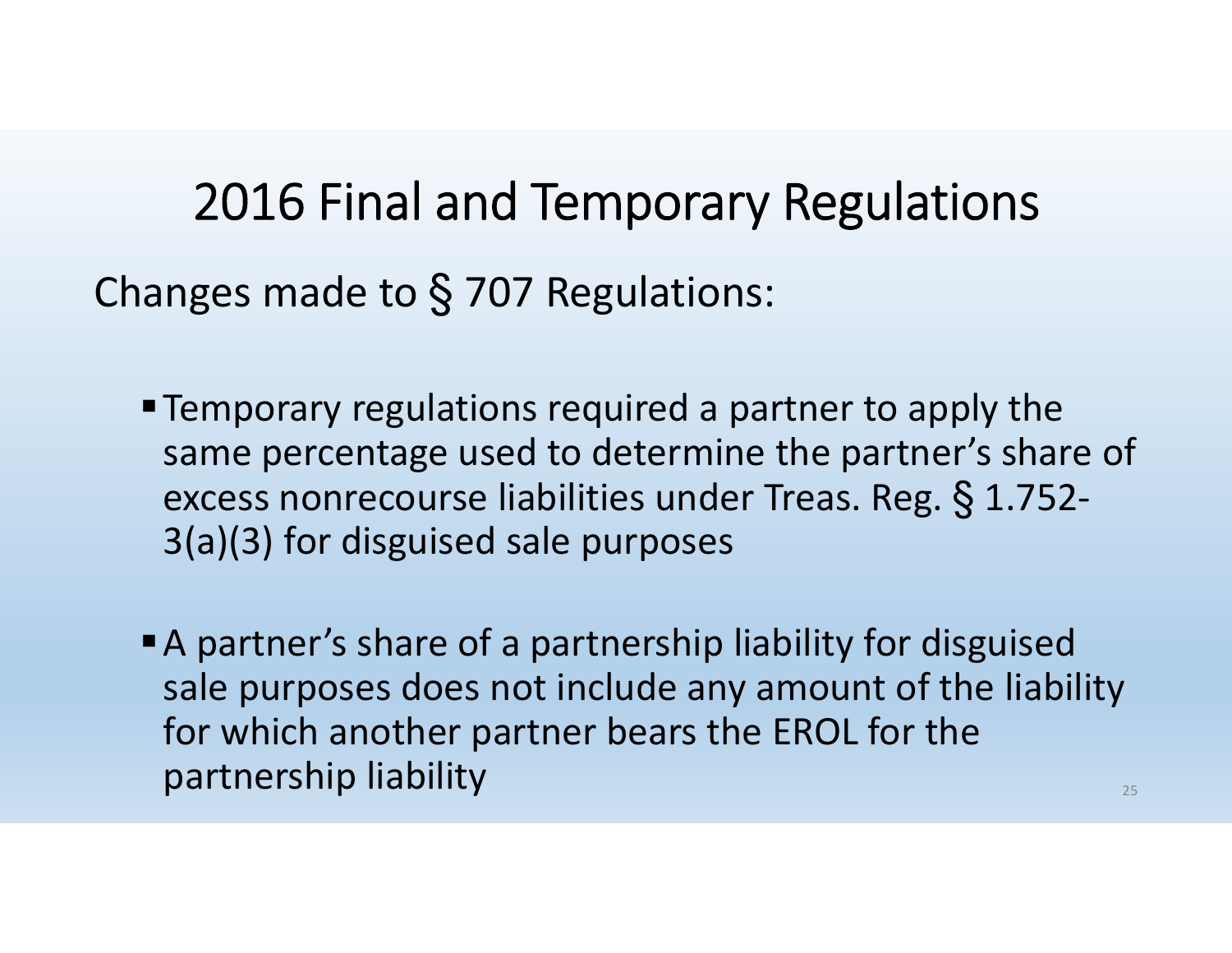Changes made to § 752 Regulations :

- Temporary regulations retained the restriction on certain guarantees and indemnities, but added a new definition of "bottom dollar payment obligation" that did not include vertical slice guarantees
- Restored asset net value test for disregarded entities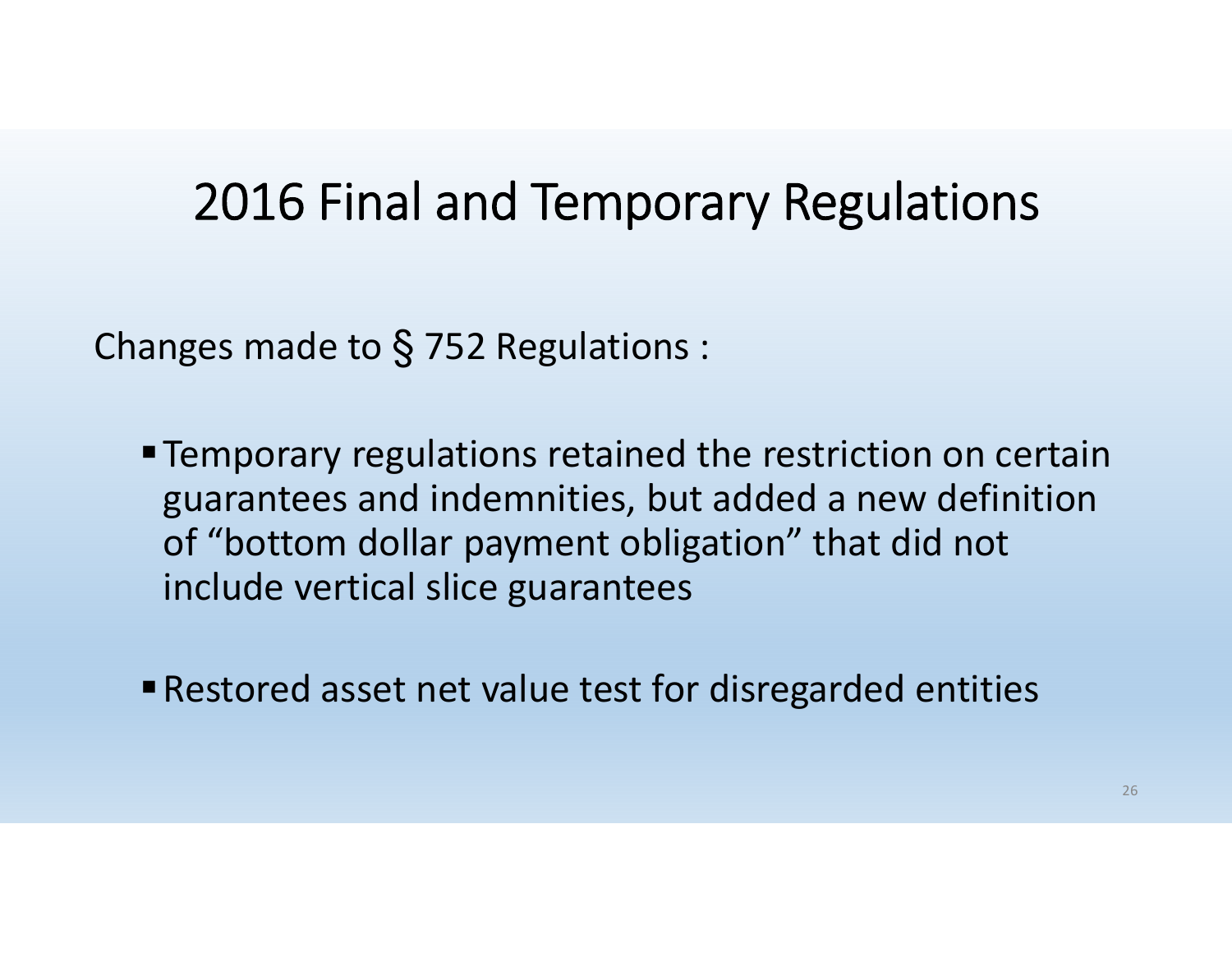Changes made to § 752 Regulations (cont'd):

Bottom dollar payment obligations recognized if guarantor liable for at least 90% of such guarantor's payment obligation (taking into account the right of indemnification) (the "90% Rule") (subject to anti-abuse)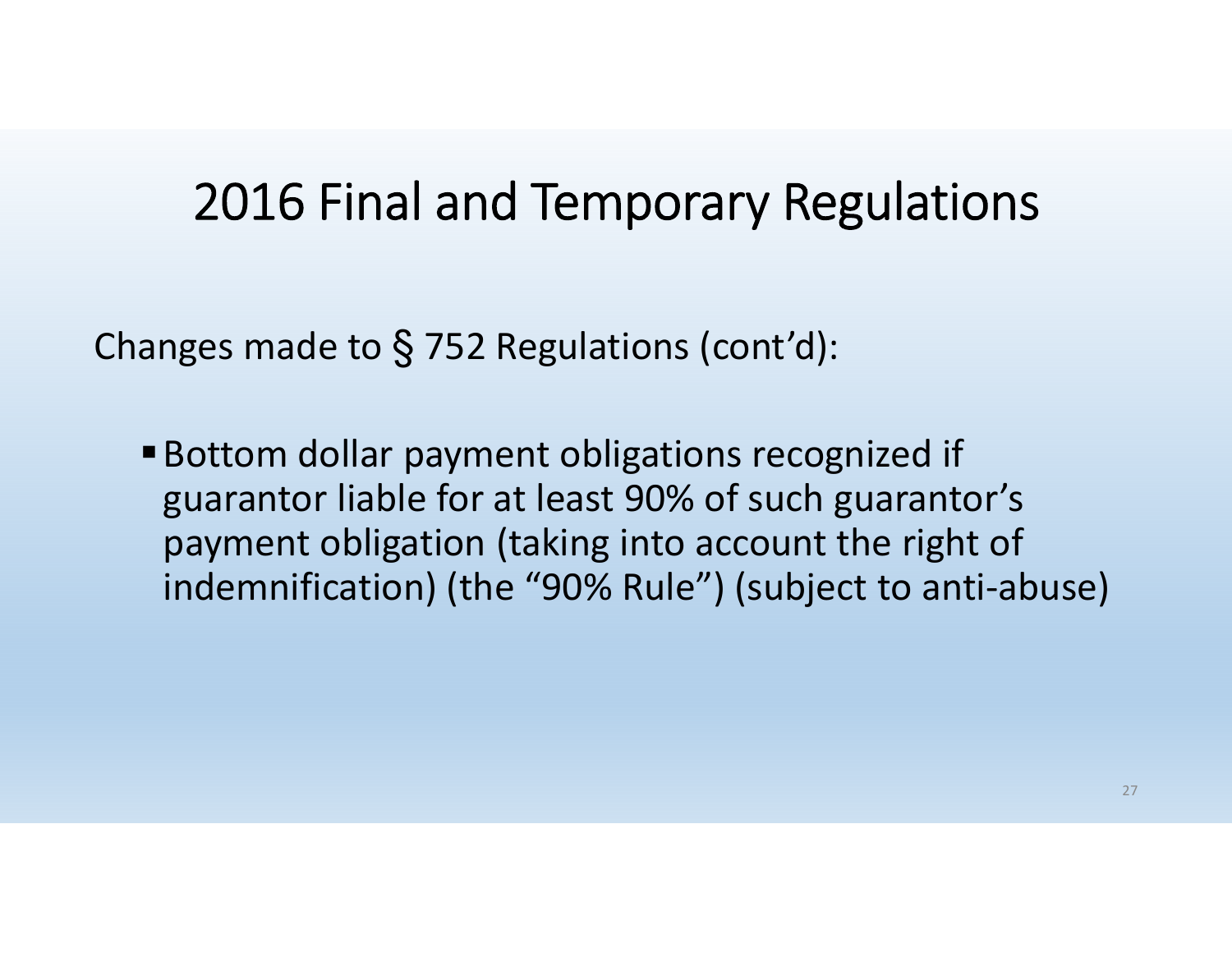Changes made to § 752 Regulations (cont'd):

- Added an anti-abuse rule that if a partner bears the EROL for a liability, cannot be treated as nonrecourse
- Added a disclosure requirement for all bottom-dollar guarantees
- Provided transition relief for any partner whose allocable share of liabilities exceeds it adjusted basis for 7-year period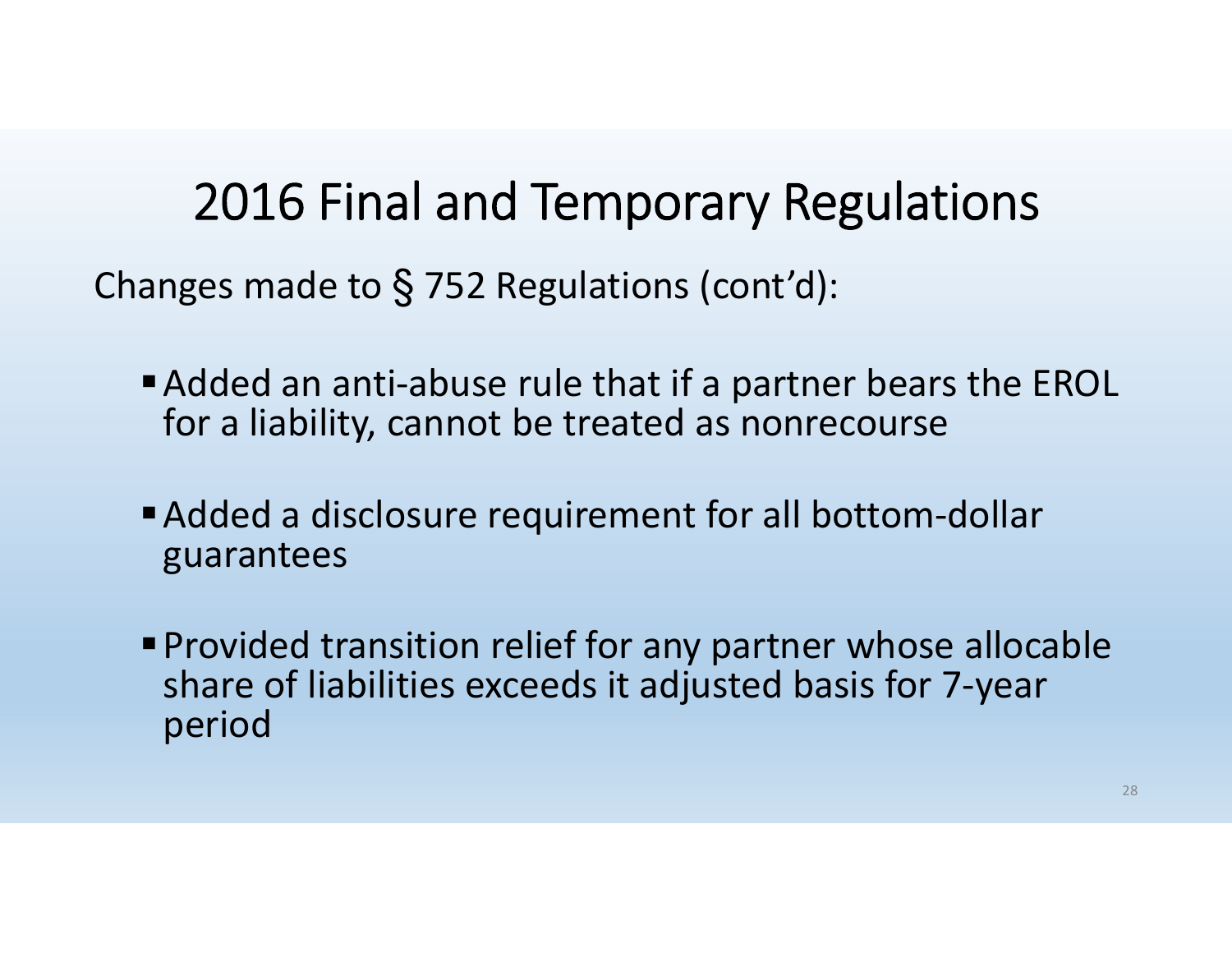• §752 Proposed Regulations dropped the general net-value requirement and reproposed a modified, multifactor test for whether payment obligations would be respected under a general anti-abuse rule; retained multi-factor test for satisfaction presumption but moved to anti-abuse rule

• §704 Proposed Regulations adopted a separate nonexclusive list of factors in testing for the validity of a DRO and provided that a DRO that is disregarded under the § 704 Regulations will also be disregarded for purposes of the § <sup>752</sup> Regulations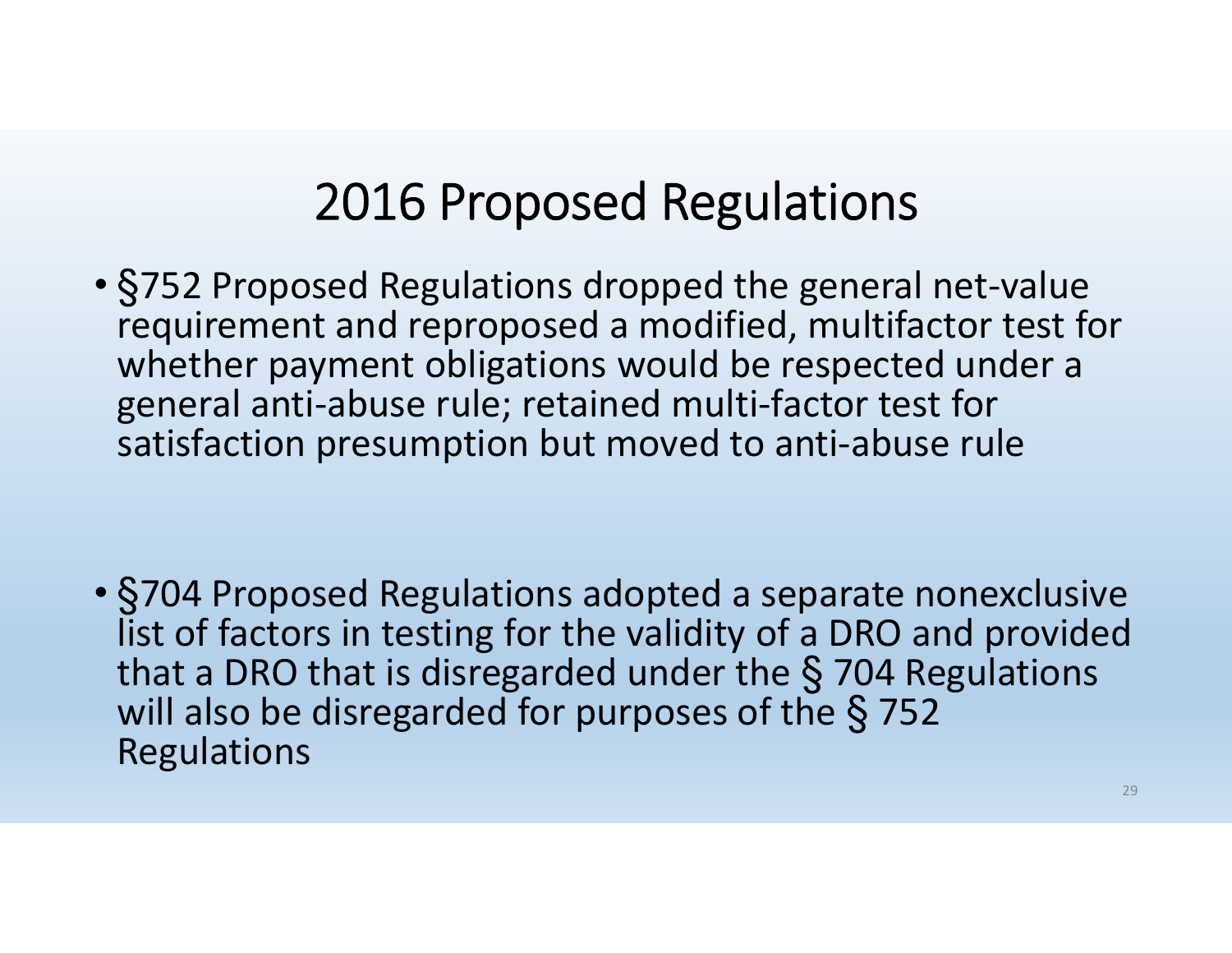• Proposed to withdraw the § 707 Temporary Regulations and reinstate the rules previously in effect under Treas. Reg. § 1.707-5(a)(2)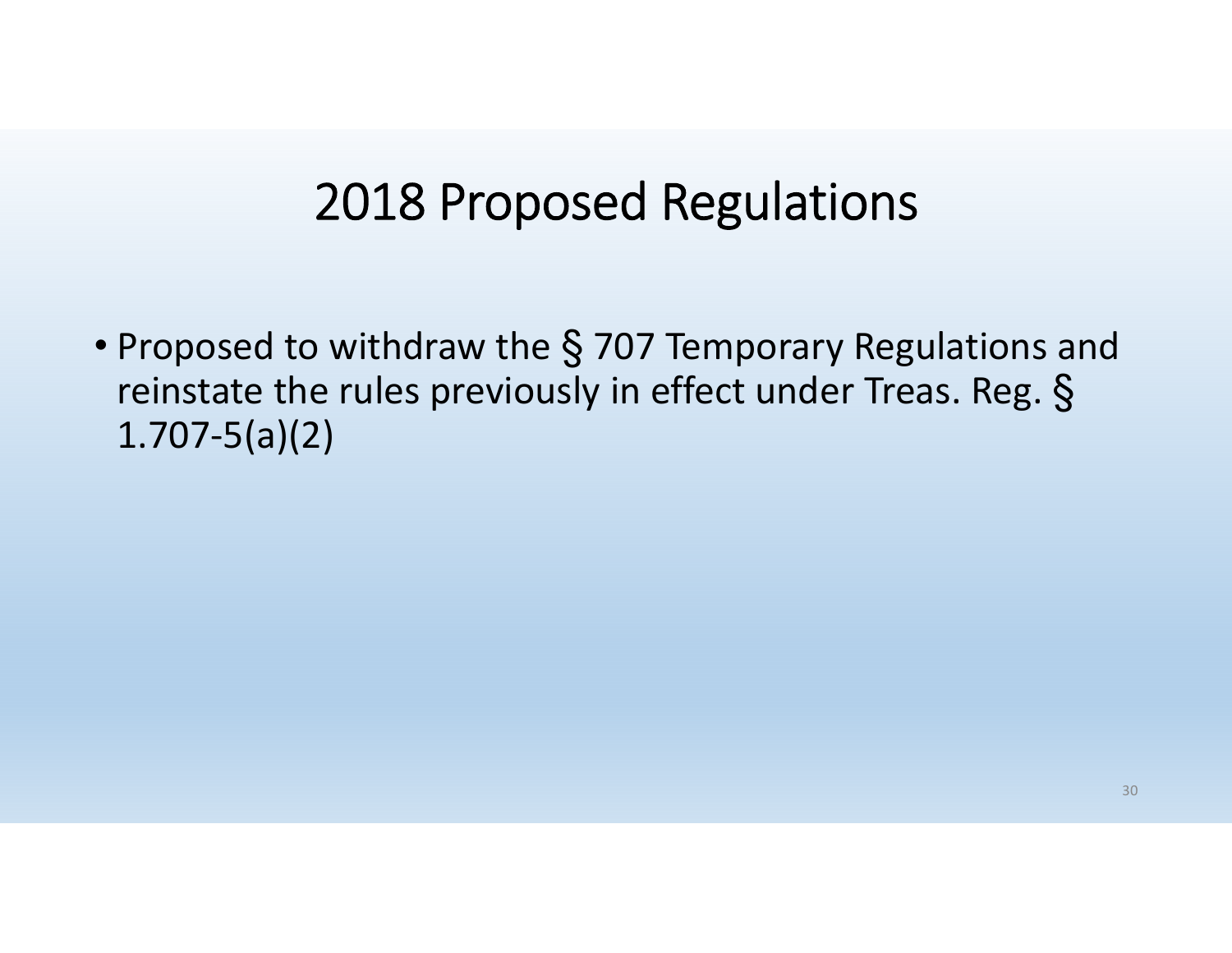#### 2019 Final Regulations – Treas. Reg. **§** 1.707-5(a)(2) Disguised Sales– Liability Allocations

• Final regulations adopt the 2018 Proposed Regulations and reinstate the previous rules which allocate liabilities for purposes of the disguised sale rules under § 752 generally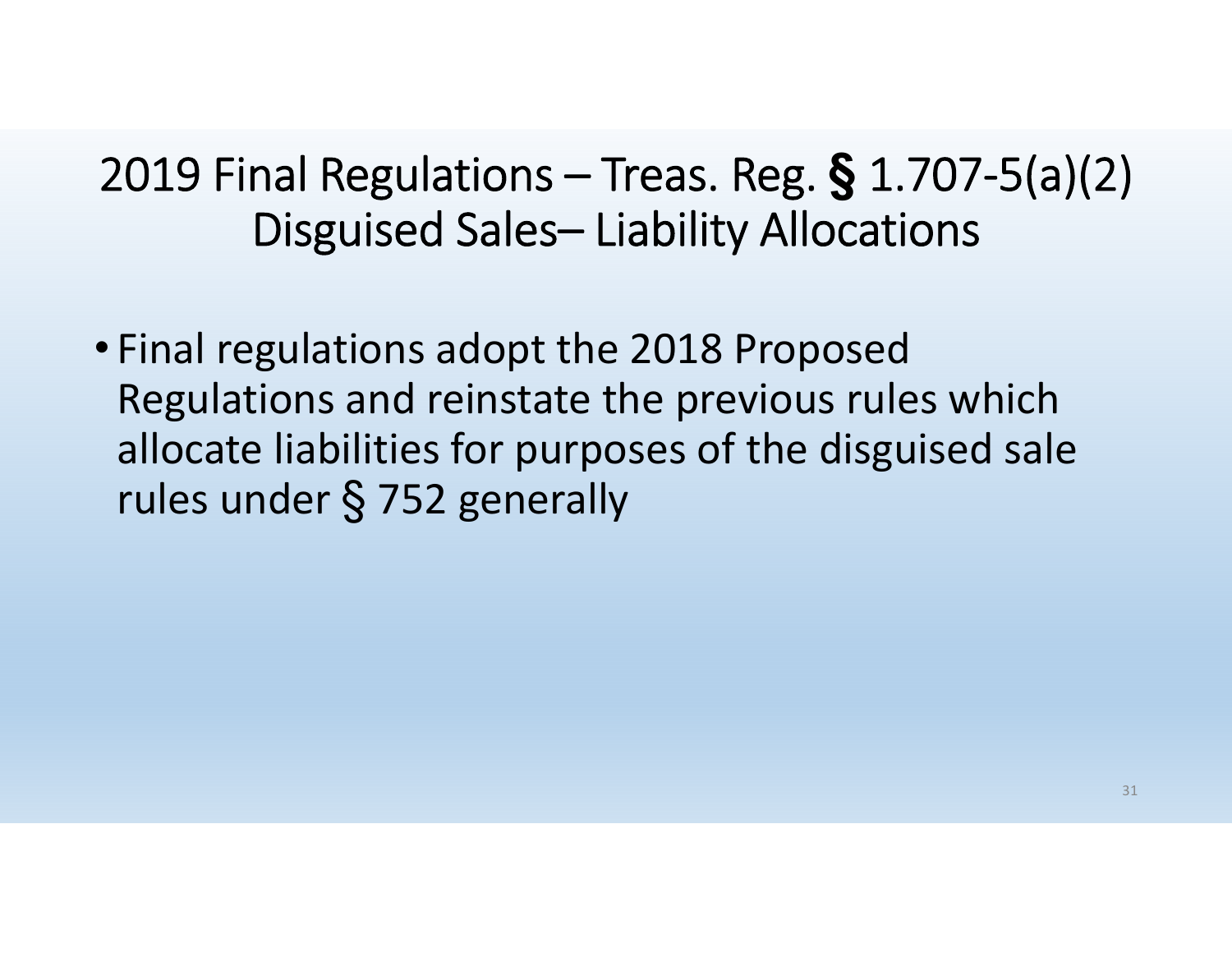#### 2019 Final Regulations – Treas. Reg. **§** 1.707-5(a)(2) Disguised Sales – Liability Allocations

• *"The Treasury Department and IRS continue to study the merits of the approach in the 707 Temporary Regulations and other approaches, including these final regulations, to determine which results in the most appropriate treatment of liabilities in the context of disguised sales."*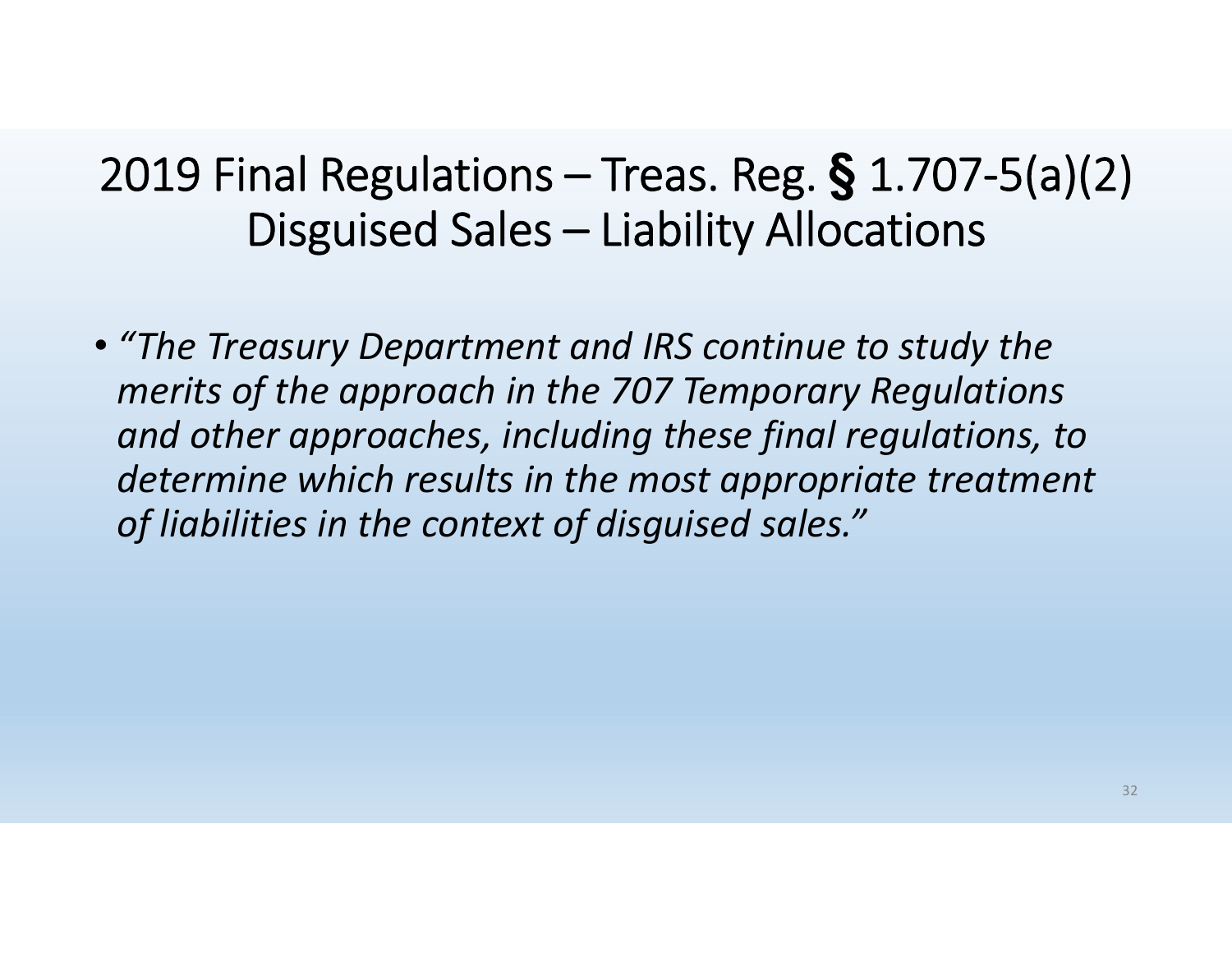#### 2019 Final Regulations – Treas. Reg. **§** 1.707-5(a)(2) Disguised Sales– Liability Allocations Example

- Z contributes building subject to \$12M non-qualified liability
- Assume liability would be nonrecourse and allocated 1/3rd to each partner under Treas. Reg. § 1.752-3(a)(3)
- Z guarantees \$8M of liability in valid guarantee under § <sup>752</sup>
- No gain to Z upon contribution



Y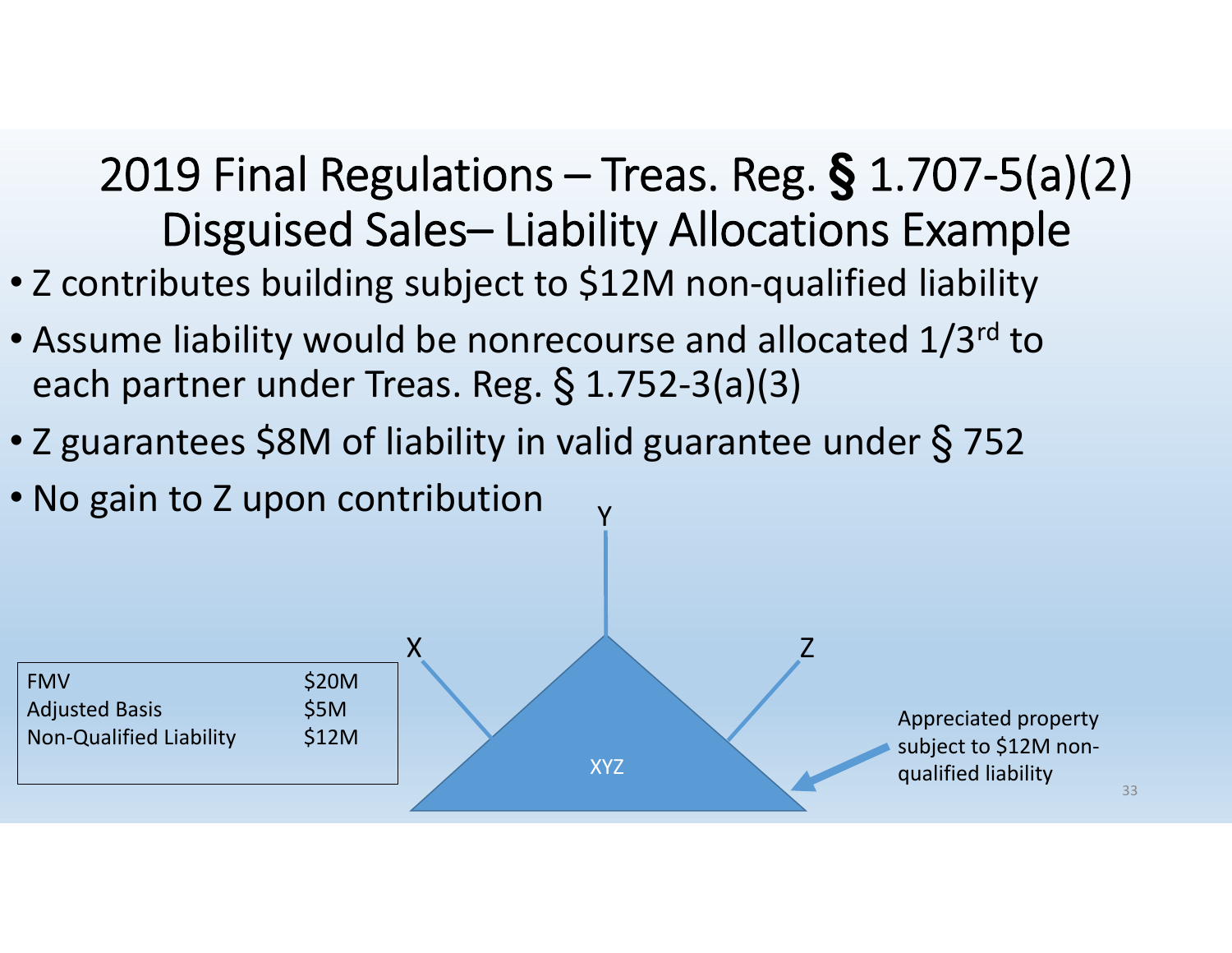#### 2019 Final Regulations – Treas. Reg. **§** 1.707-9 Effective Dates and Transition Rule

- Generally, apply with respect to transfers that occur on or after October 4, 2019
- Partnerships and its partners may apply to transfers on or after January 3, 2017
- For transfers before January 3, 2017, rules in 2016 Temporary Regulations apply
- In sum, can use old rules for all times since 2016 Temporary Regulations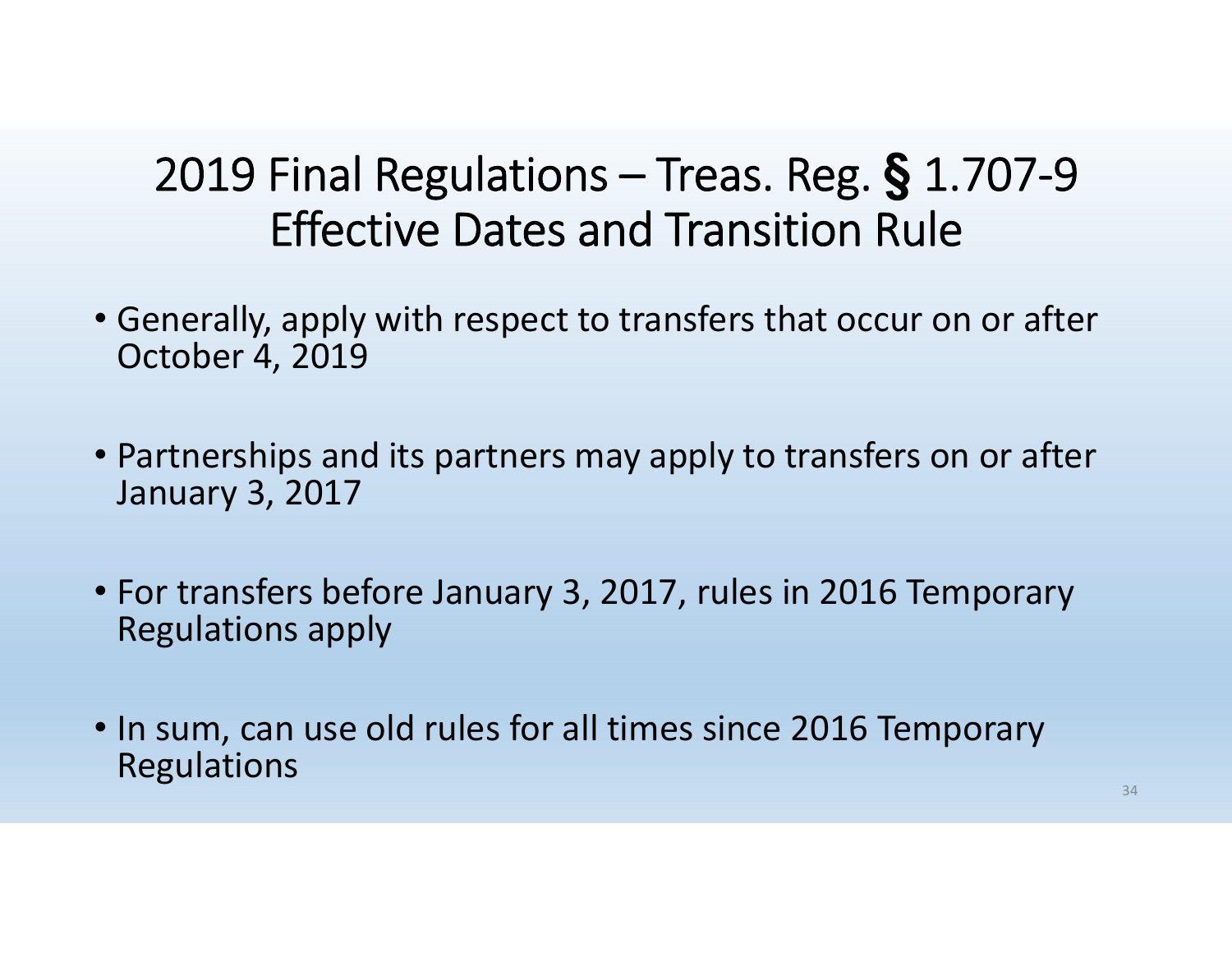#### 2019 Final Regulations – Treas. Reg. **§** 1.752-2(b)(3) Bottom Dollar Payment Obligations

(1) For a guarantee or similar arrangement, any payment obligation other than one in which the partner or related person is, or would be, liable up to the full amount of the partner's or related person's payment obligation if, and to the extent that, any amount of the partnership liability is not otherwise satisfied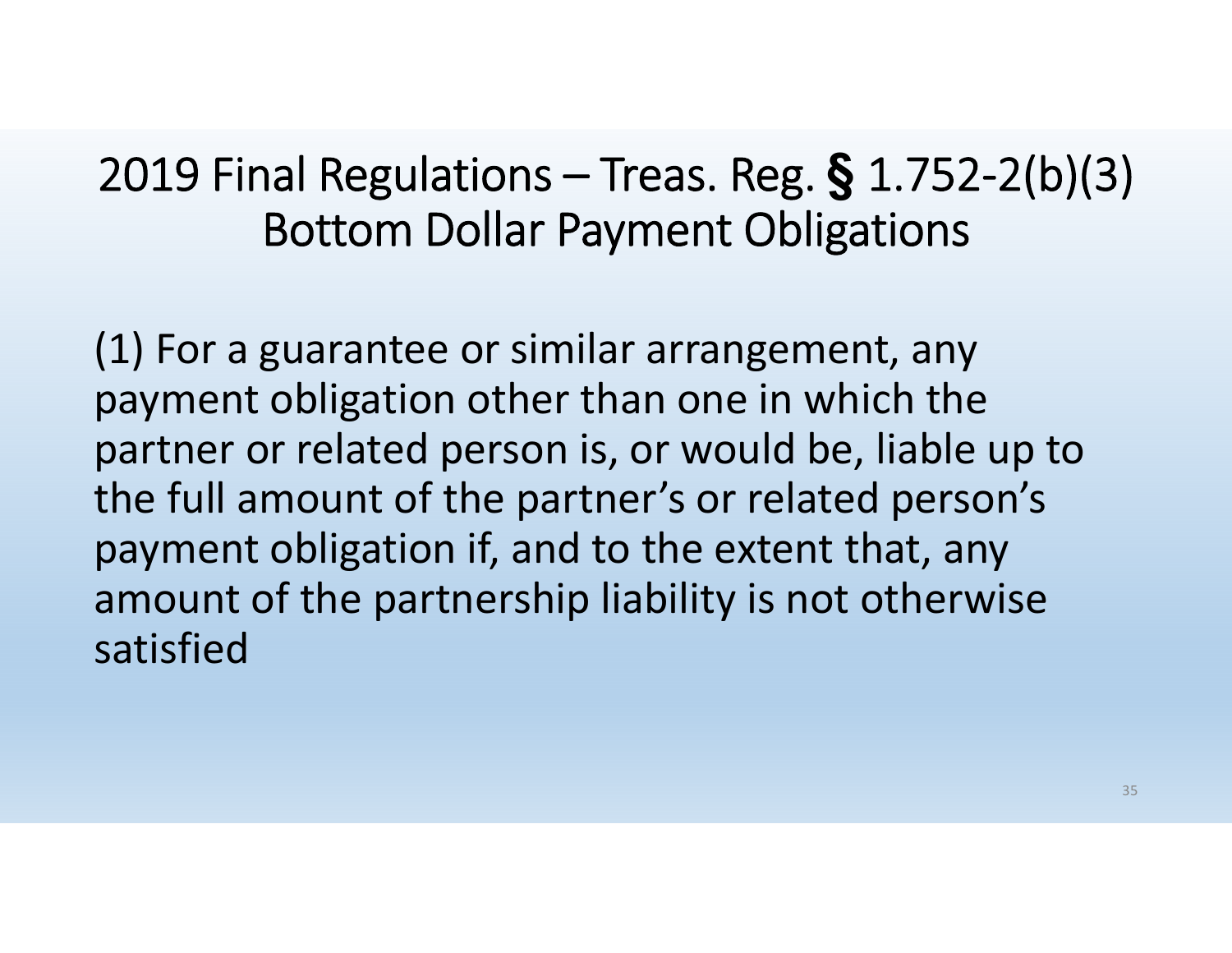#### 2019 Final Regulations – Treas. Reg. **§** 1.752-2(b)(3) Bottom Dollar Payment Obligation Example

- A, B and C are equal partners in a partnership. ABC borrows \$1,000 from bank. A guarantees payment of up to \$300 if any amount of the \$1000 liability is not recovered. B guarantees payment of up to \$200 of ABC liability, but only if bank otherwise recovers less than \$200.
- Because A is obligated to pay \$300 if any amount of \$1000 is not recovered, A's guarantee is recognized. A's EROL is \$300.
- Because B is obligated to pay \$200 only if Bank otherwise recovers less than \$200, B's guarantee is not recognized as it is a bottom dollar obligation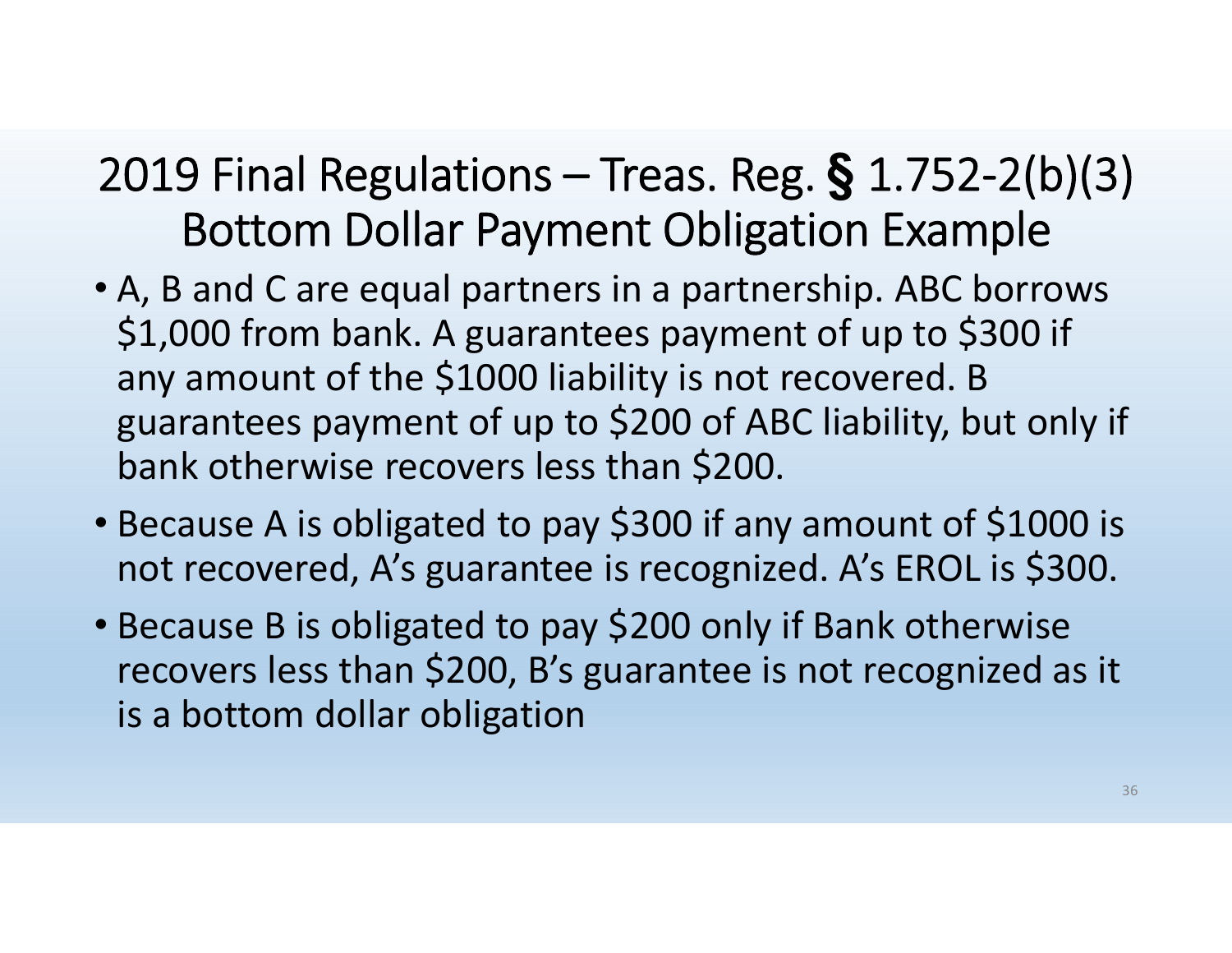#### 2019 Final Regulations – Treas. Reg. **§** 1.752-2(b)(3) Bottom Dollar Payment Obligations

(2) As to an indemnity or similar arrangement, any payment obligation other than one in which the partner or related person is, or would be, liable up to the full amount of the partner's or related person's payment obligation, if, and to the extent that, any amount of the indemnitee's or benefited party's payment obligation that is recognized under the regulations is satisfied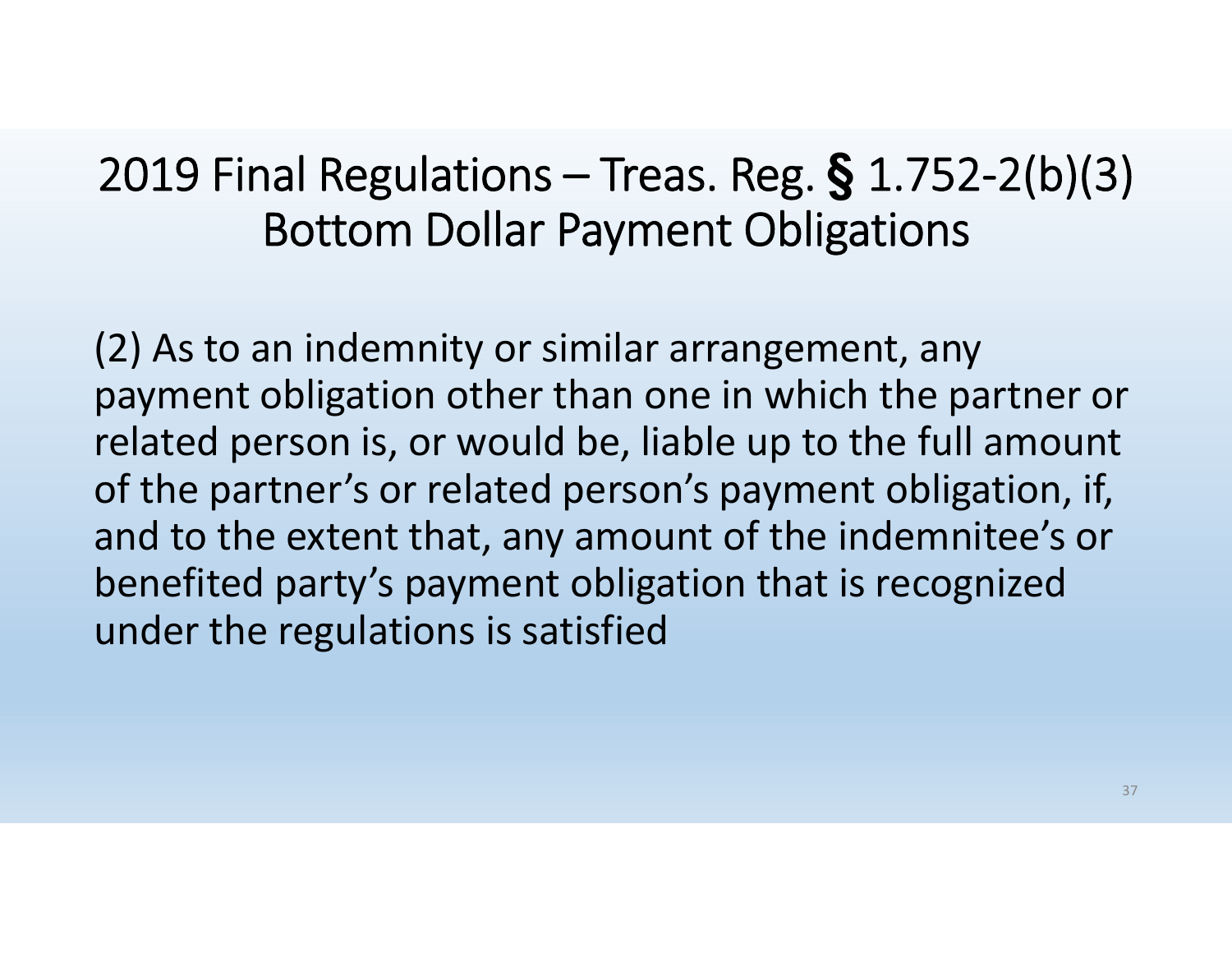#### 2019 Final Regulations – Treas. Reg. **§** 1.752-2(b)(3) Bottom Dollar Payment Obligation Example

- Same facts as previous. C agrees to indemnify A up to \$100 that A pays with respect to its guarantee and to indemnify B up to the full amount of its guarantee
- Because A's obligation would be recognized but for C's indemnity, C's indemnity is recognized and C's EROL is \$100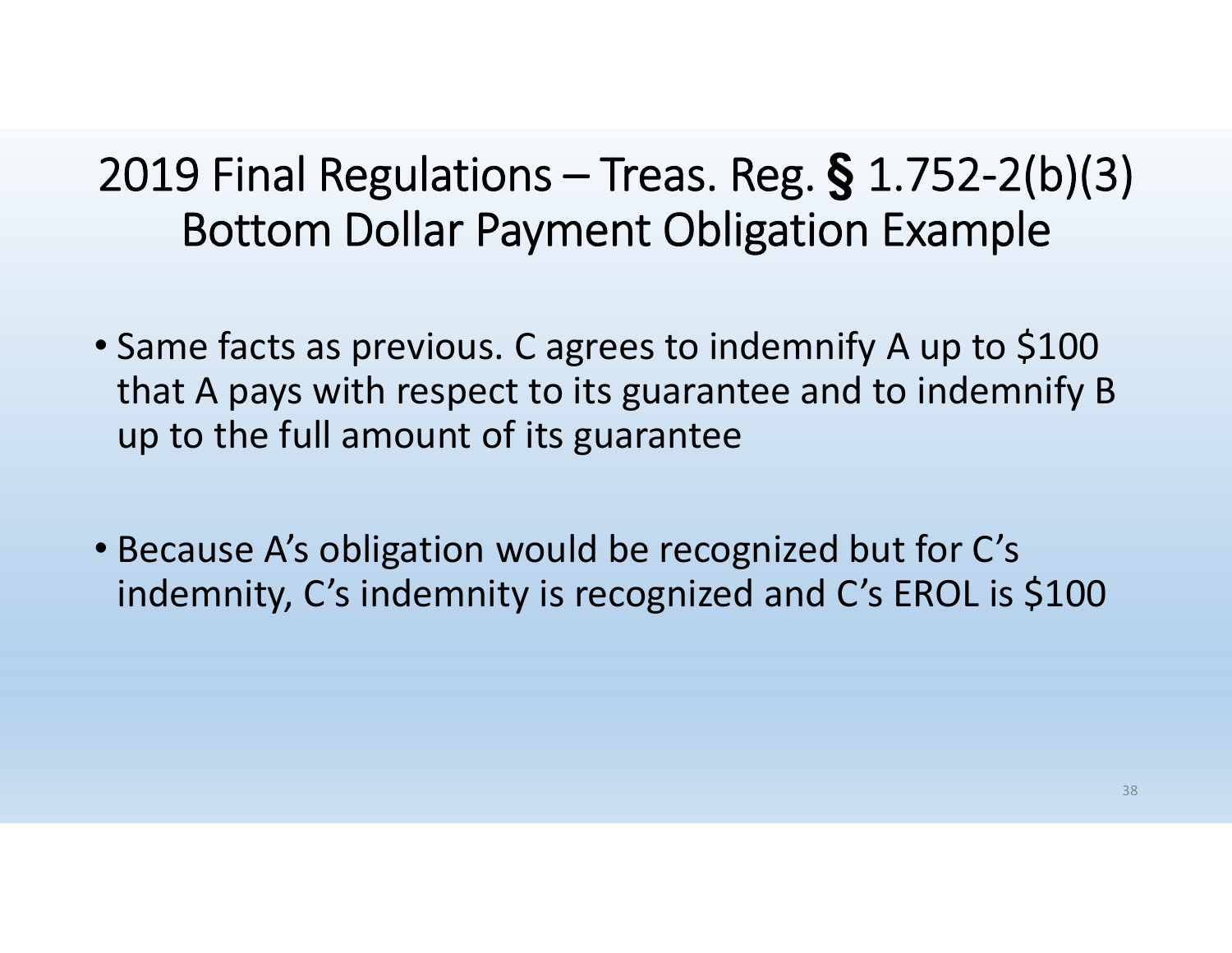#### 2019 Final Regulations – Treas. Reg. **§** 1.752-2(b)(3) Bottom Dollar Payment Obligation Example

- Further, because A is now liable for \$200 only to the extent that \$100 of the liability is not satisfied, A is not liable if, and to the extent, any amount of liability is not satisfied. A's obligation is no longer recognized and its EROL is \$0.
- Because B's obligation is not recognized, C's indemnity with respect to B is also not recognized
- \$100 is allocated to C as a recourse liability and \$900 as a nonrecourse liability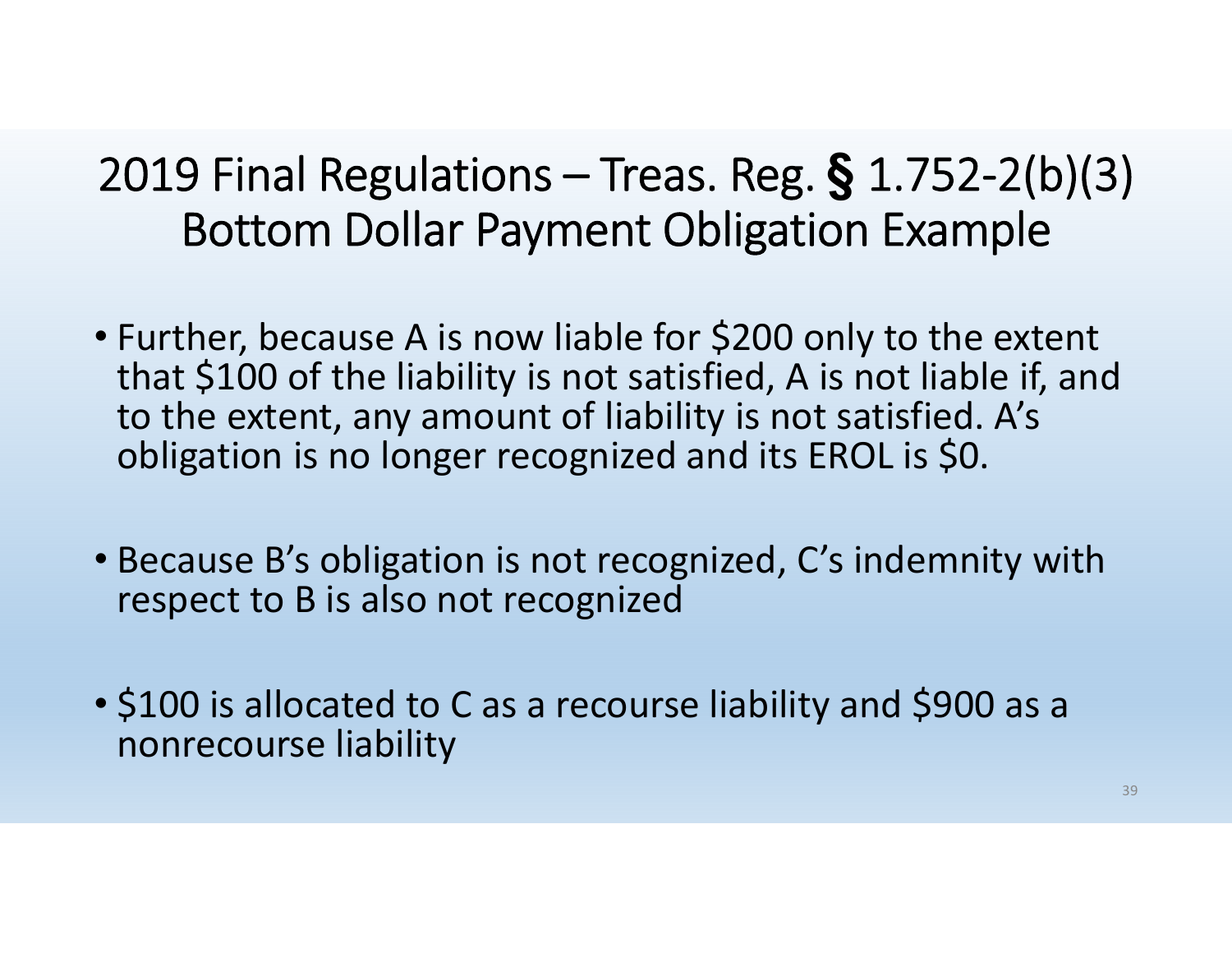#### 2019 Final Regulations – Treas. Reg. **§** 1.752-2(b)(3) Bottom Dollar Payment Obligations

(3) As to an obligation to make a capital contribution or to restore a deficit capital account on liquidation of the partnership, any payment obligation other than one in which the partner is or would be required to make the full amount of the partner's capital contribution or to restore the full amount of the partner's deficit capital account.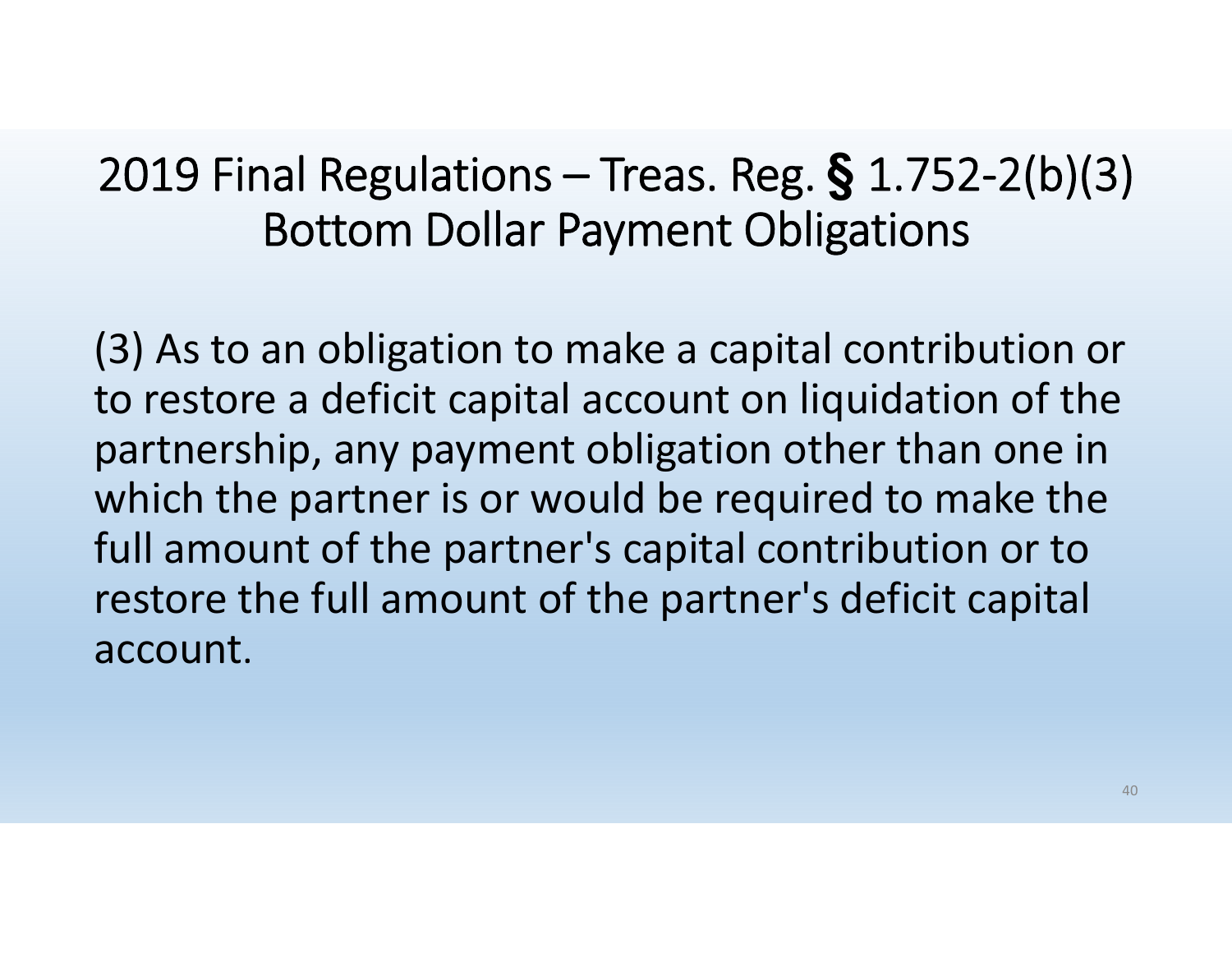#### 2019 Final Regulations – Treas. Reg. **§** 1.752-2(b)(3) Bottom Dollar Payment Obligations

(4) An arrangement that uses tiered partnerships, intermediaries, senior and subordinate liabilities, or similar arrangements to convert what would otherwise be a single liability into multiple liabilities if, based on the facts and circumstances, the liabilities were incurred pursuant to a common plan, as part of a single transaction or arrangement, or as part of a series of related transactions or arrangements, and with a principal purpose of avoiding having at least one of the liabilities or payment obligations as to those liabilities being treated as a bottom-dollar payment obligations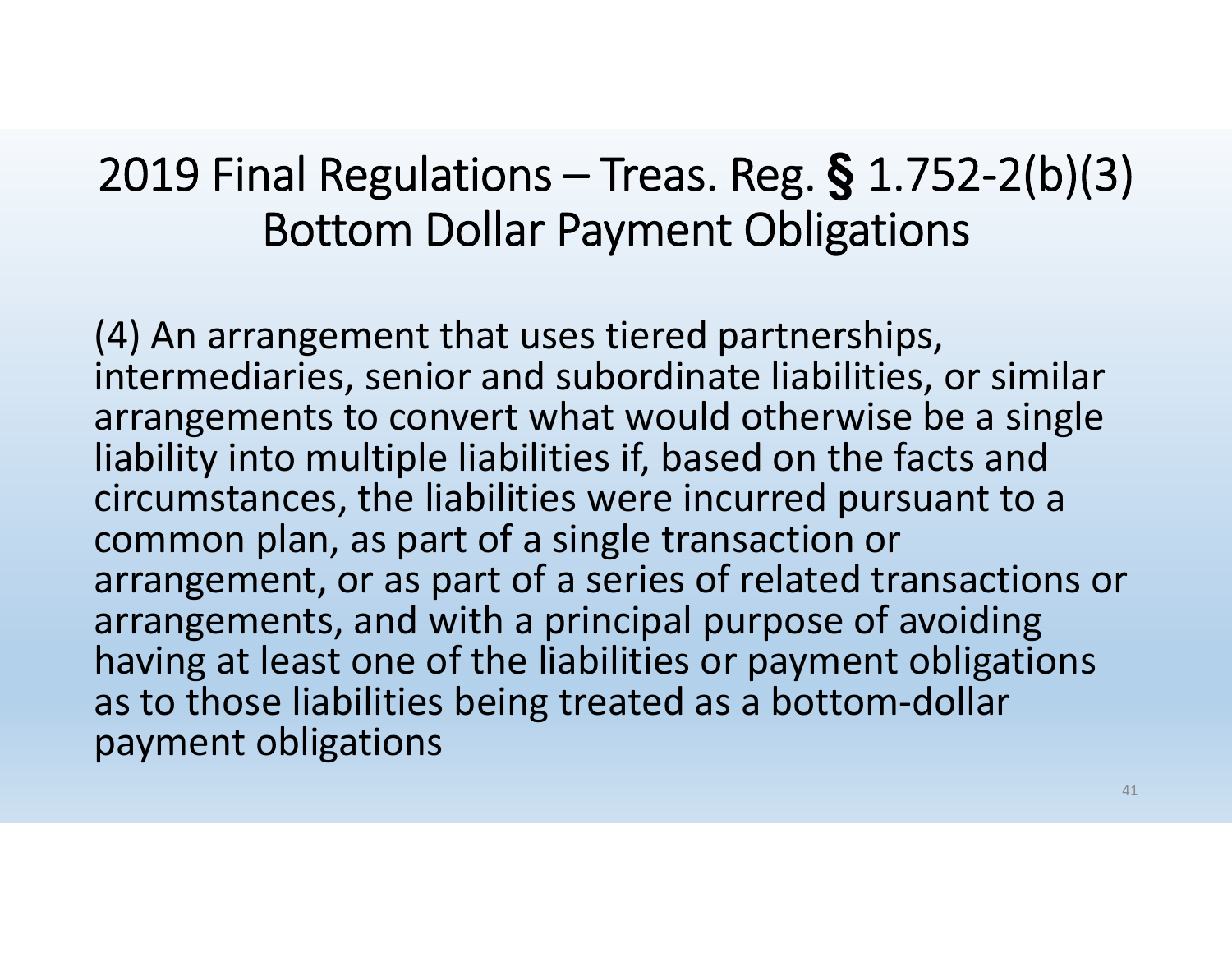#### 2019 Final Regulations – Treas. Reg. **§** 1.752-2(b)(3) Bottom Dollar Payment Obligation Example

- ABC borrows a total of \$1,000 from bank and breaks the loan into five \$200 tranches. A guarantees payment of tranche #1 and B guarantees payment of tranche #2.
- A and B are both only obligated to pay if tranche #1 and tranche #2 are not recovered, respectively
- Based on the facts and circumstances, the liabilities were incurred pursuant to a single transaction or arrangement with a principal purpose of avoiding having at least one of the liabilities treated as a bottom dollar payment obligation
- A and B's EROL is \$0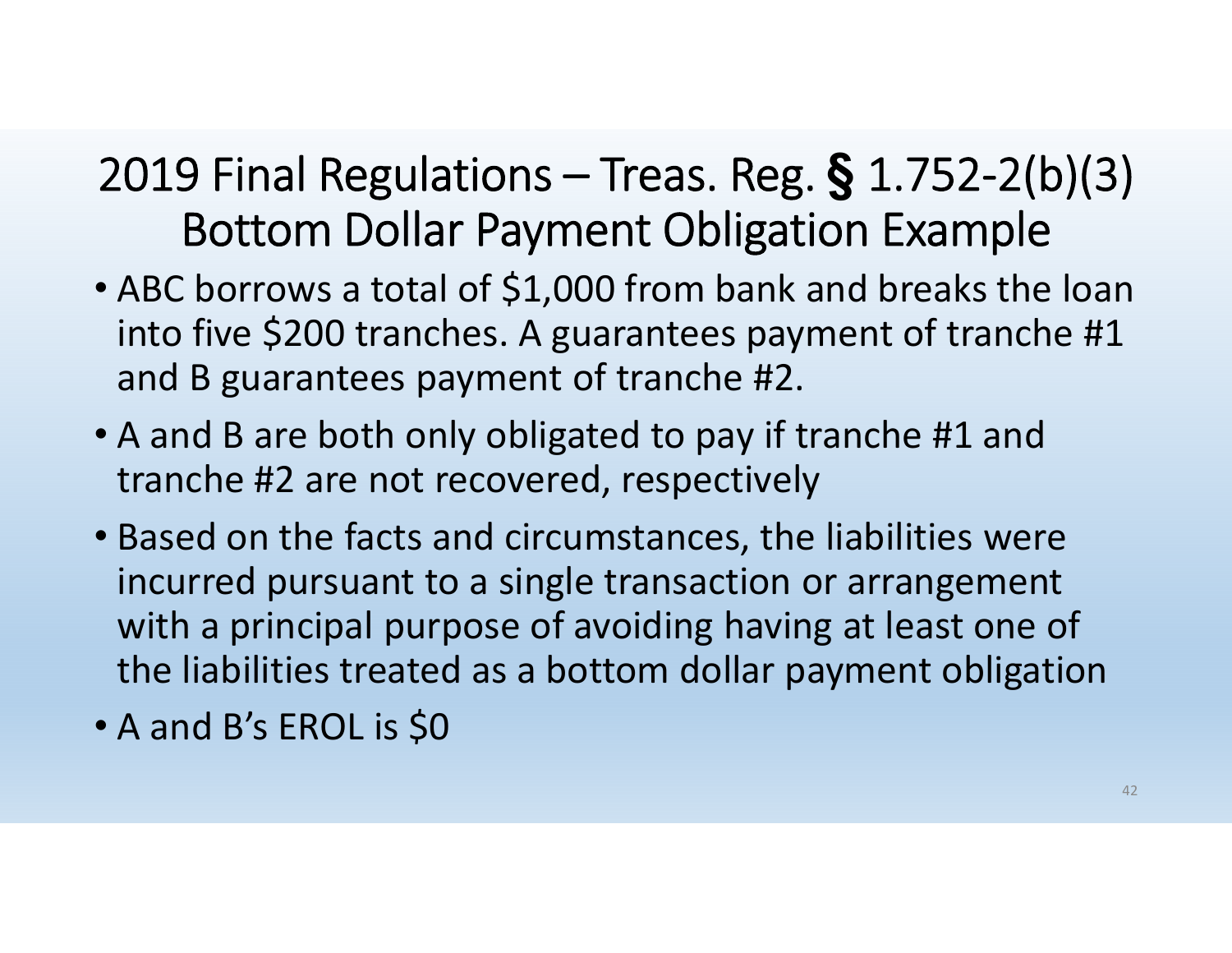#### 2019 Final Regulations – Treas. Reg. **§** 1.752-2(b)(3) Bottom Dollar Payment Obligation Exceptions

A payment obligation is not treated as a bottom dollar payment obligation merely because:

(1) a maximum amount is placed on the payment obligation;

(2) the payment obligation is stated as a fixed percentage of every dollar of the partnership liability to which such obligation relates [vertical slice guarantee]; or

(3) there is a right of proportionate contribution between partners or related persons who are co-obligors and each of them is jointly and severally liable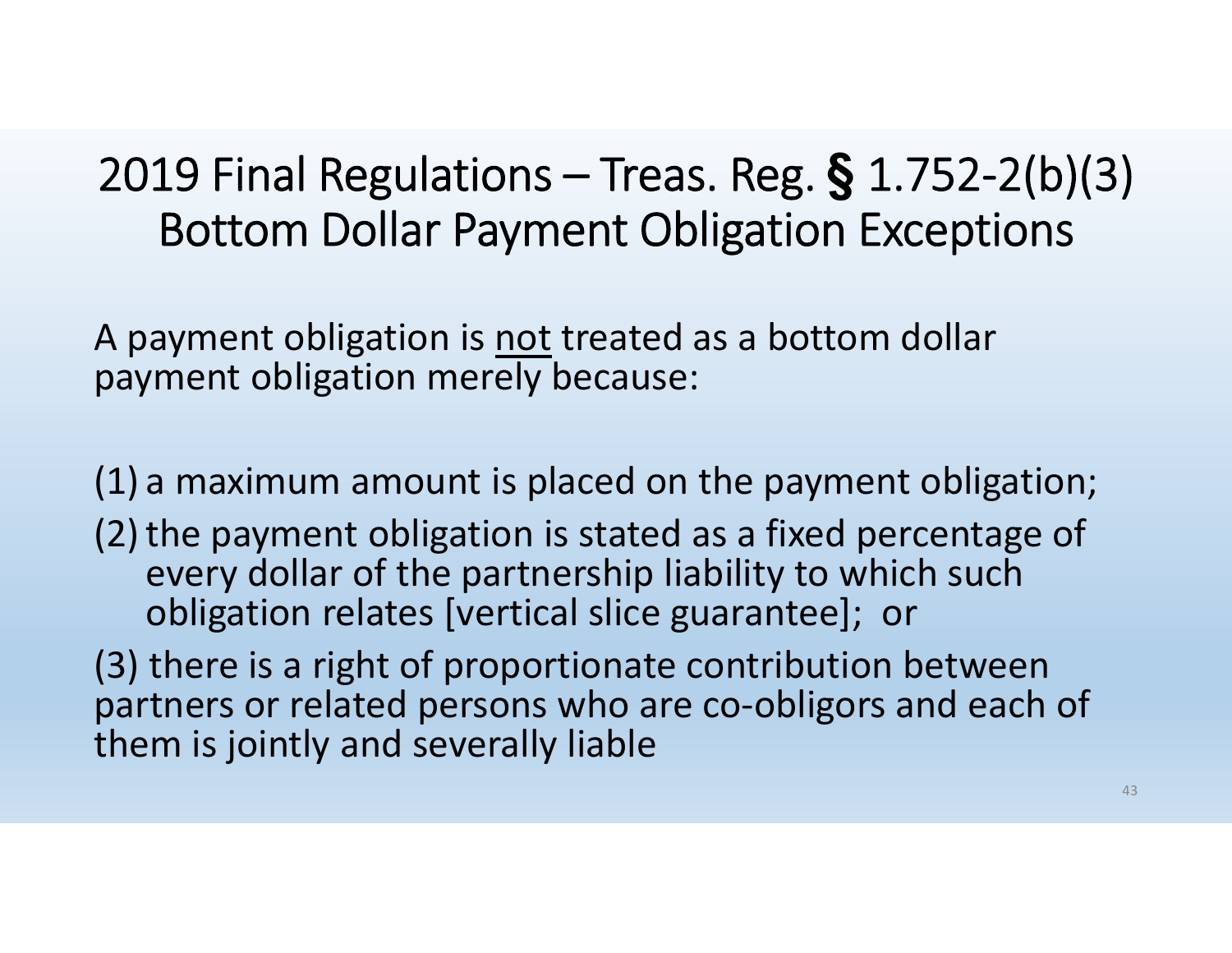#### 2019 Section 752 Final Regulations Vertical Slice Guarantee

Vertical Slice Guarantees

- Potential replacement arrangement as allows a partner to increase basis, but only be liable for part of liability
- Specifically blessed by final regulations
- Partner's payment obligation is stated as a fixed percentage of every dollar of the partnership liability to which the obligation relates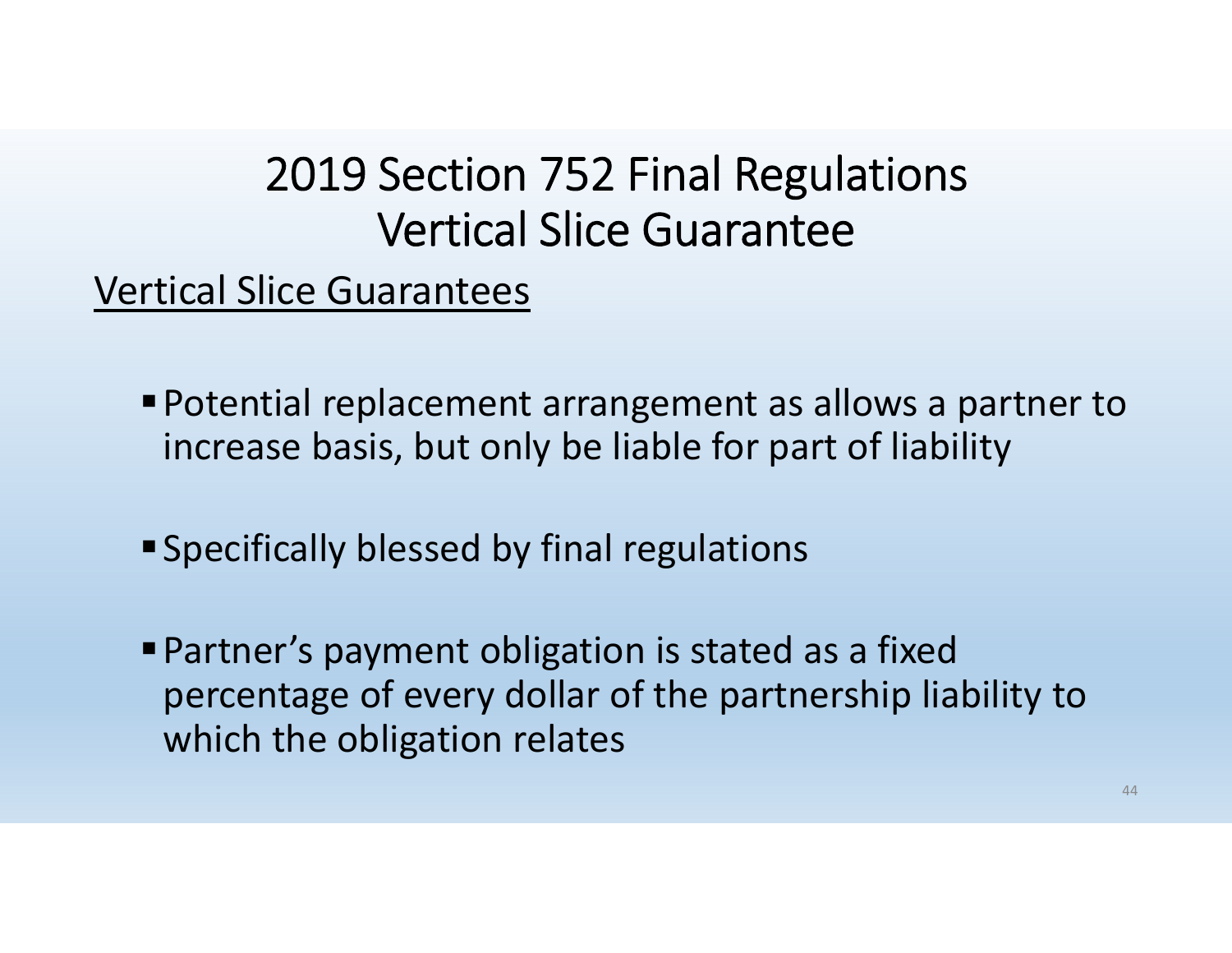#### 2019 Section 752 Final Regulations Vertical Slice Guarantee Example

Vertical Slice Guarantee Example

- Partnership owns real estate valued at \$50M and takes out \$30M loan against the property
- Partner Y guarantees 10% of the \$30M debt, creating a § 752 recourse liability to Partner Y of \$3M
- Partnership only pays \$5M before property becomes worthless and defaults on the debt
- Partner Y would be required to pay \$2.5M (\$30M \$5M = \$25M, 10% of \$25M is \$2.5M)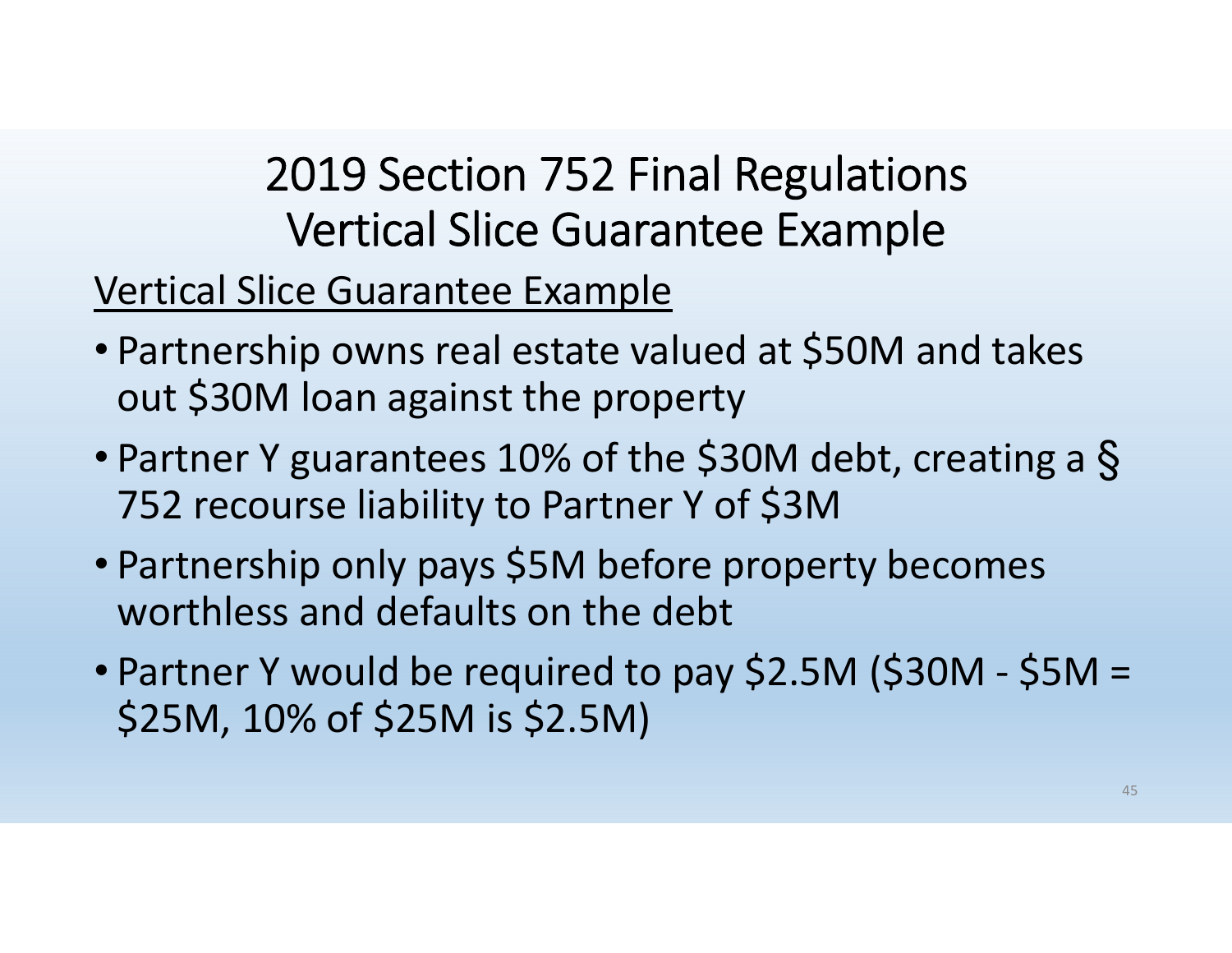#### 2019 Final Regulations – Treas. Reg. **§** 1.752-2(b)(3) 90% Rule Exception

- If partner or related person is liable for at least 90% of its payment obligation, not treated as bottom dollar payment obligation
- Thus, if the obligor's ultimate liability under the guarantee (or similar arrangement) is reduced by no more than 10% of the total liability as the result of an indemnity, reimbursement agreement, or similar arrangement made by another partner, then the partner's obligation for the remaining amount is still recognized and creates EROL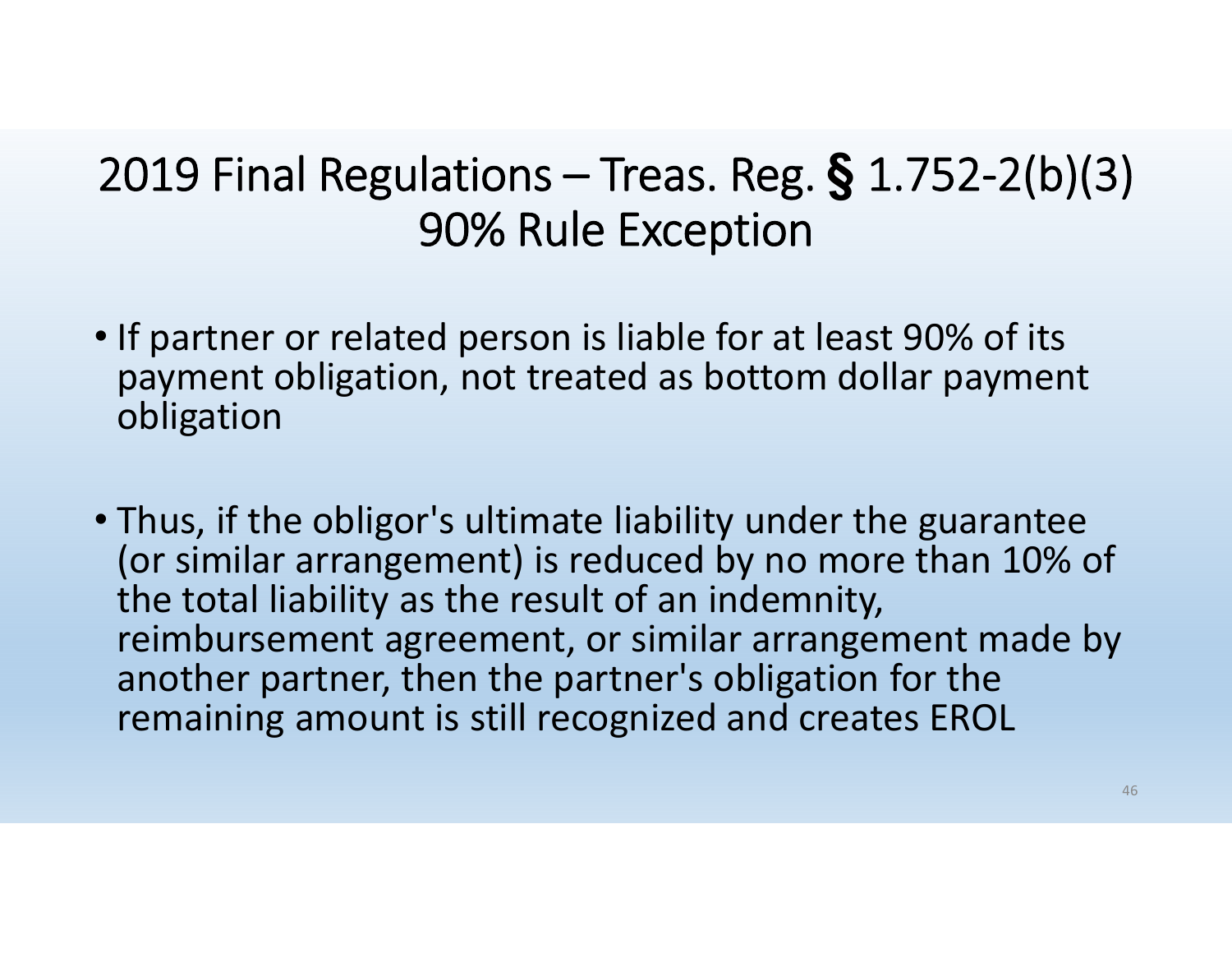#### 2019 Final Regulations – Treas. Reg. **§** 1.752-2(b)(3) Bottom Dollar Payment Obligations

Disclosure Requirements

- Must disclose on a Form 8275 for taxable year in which the bottom dollar payment obligation is undertaken or modified
- Disclosure must include a statement as to whether the obligation is a guarantee, a reimbursement, an indemnity or DRO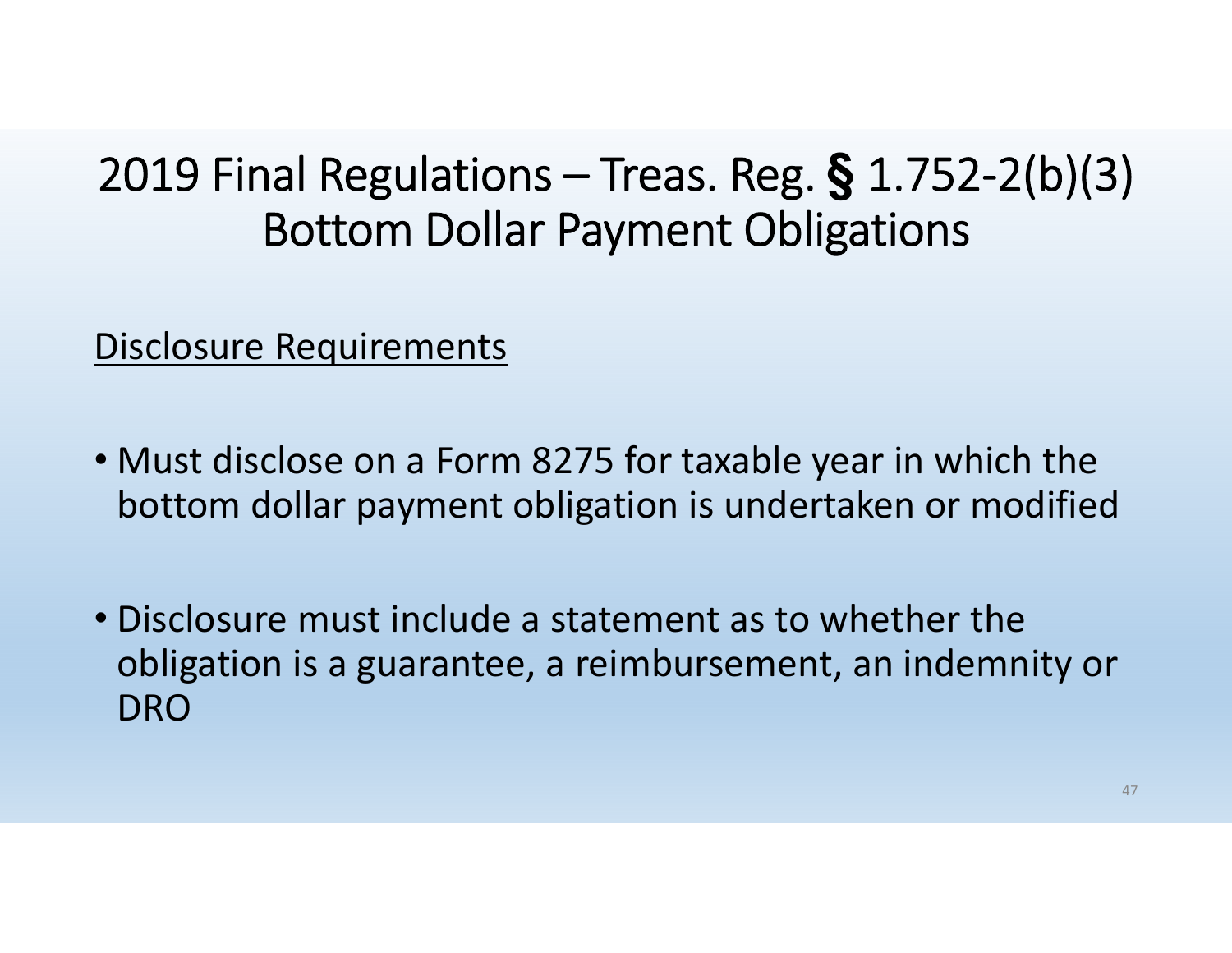#### 2019 Final Regulations – Treas. Reg. **§** 1.752-2(k) Historical Satisfaction Presumption

- § 752 Regulations historically presumed that a partner (or a related person) would fulfill its obligations
- Generally, there was no net worth requirement (except for disregarded entities, which have a net value requirement) unless the facts and circumstances indicated a plan to circumvent or avoid the obligation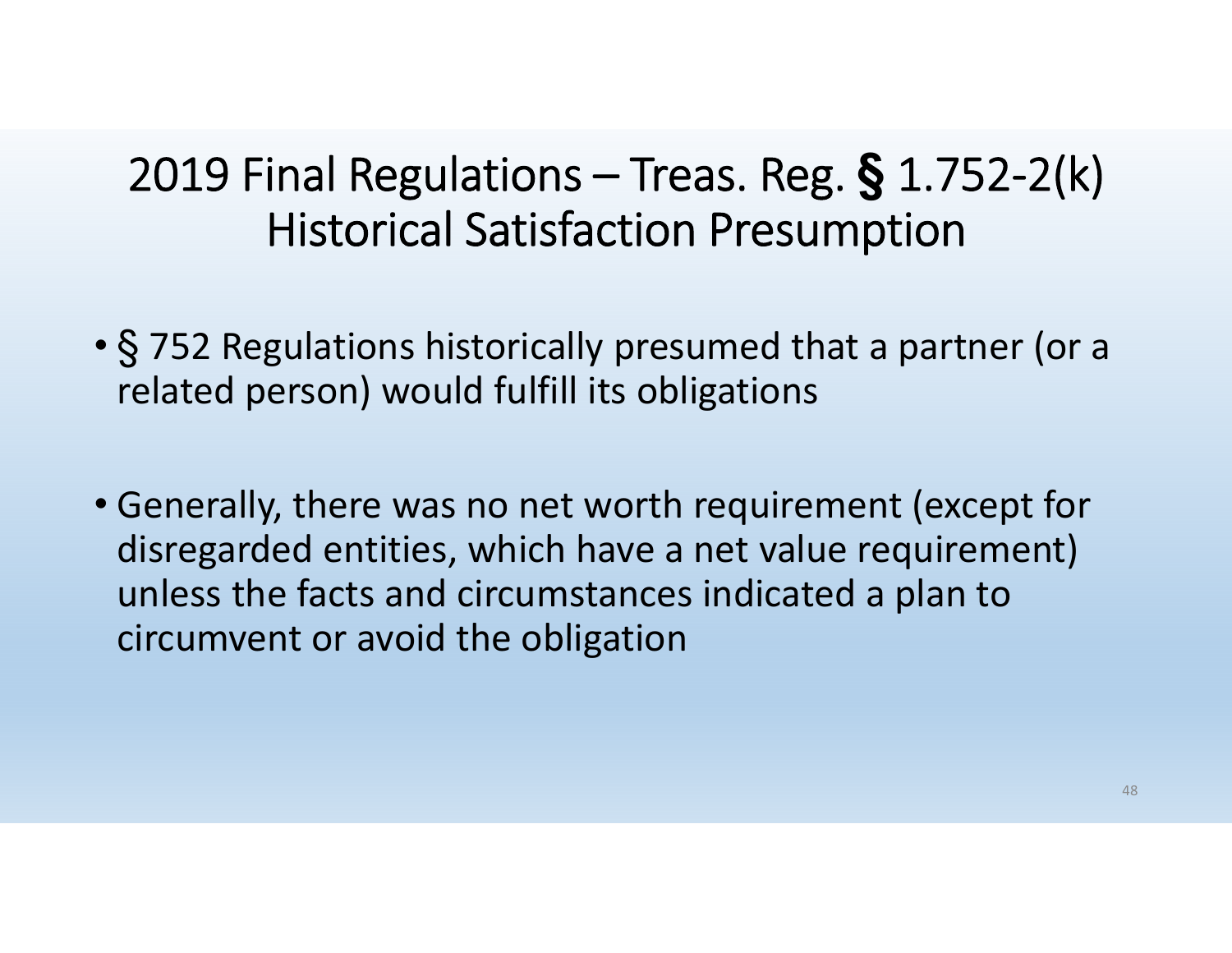#### 2019 Final Regulations – Treas. Reg. **§** 1.752-2(k) Satisfaction Presumption

- Satisfaction presumption does not apply if the facts and<br>circumstances show that "there is not a commercially<br>reasonable expectation that the payment obligor will have<br>the ability to make the required payments under the
- Final regulations focus on whether the debtor will have the ability to make payments when due and not whether debtor<br>has sufficient assets to satisfy an obligation currently
- Applies to all partners; obligor includes a disregarded entity and grantor trust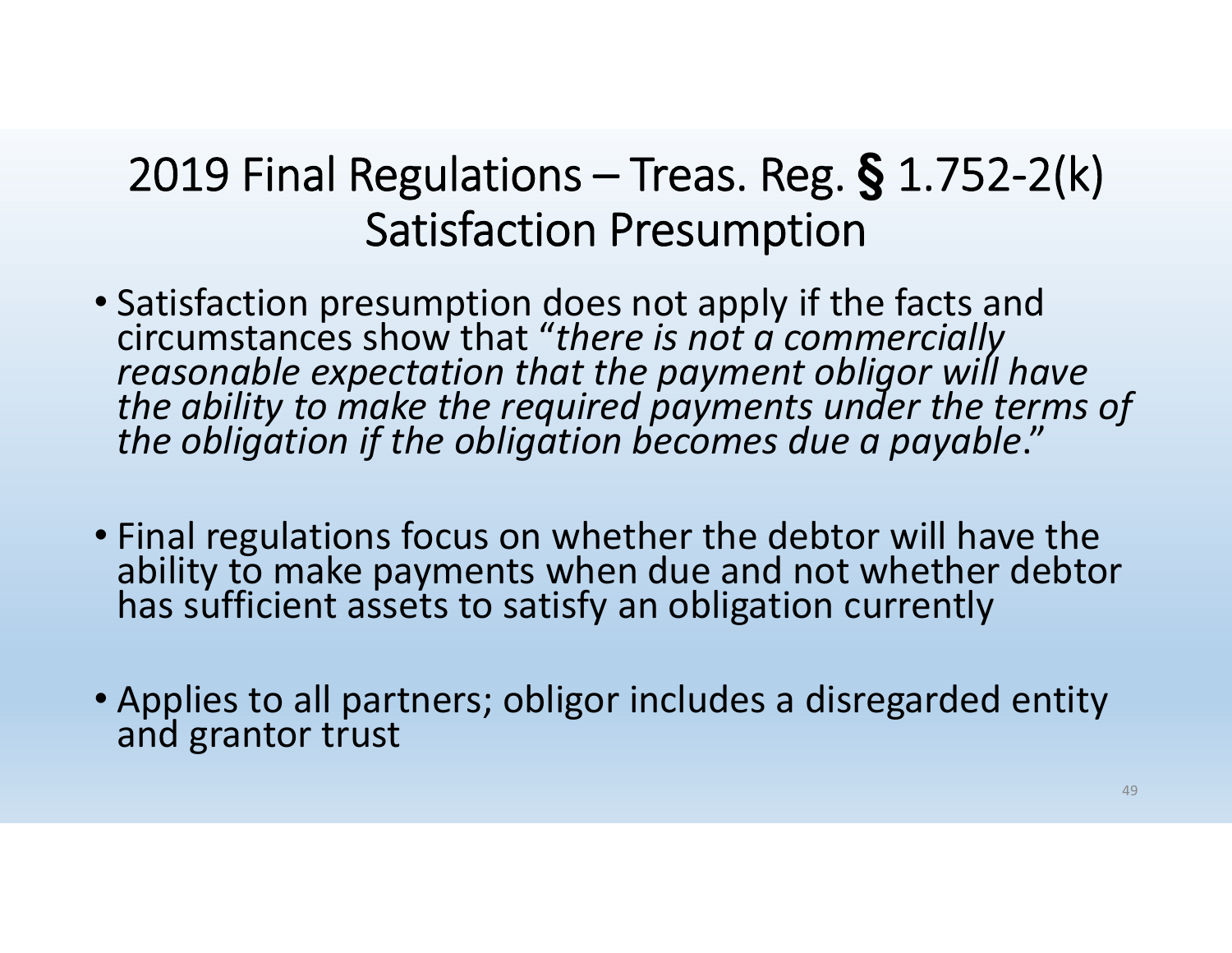#### 2019 Final Regulations – Treas. Reg. **§** 1.752-2(k) Satisfaction Presumption Example

- A forms a wholly-owned LLC with \$1000 capital contribution and no liability for LLC's debts and LLC has no enforceable right to contribution
- LLC contributes \$1000 to partnership in exchange for a GP interest; other partners receive LP interests
- Partnership borrows \$5000 and buys a property worth \$10K
- LLC guarantees entire liability
- Because LLC has no assets other than partnership interest, LLC's guarantee is not recognized and liability is allocated as nonrecourse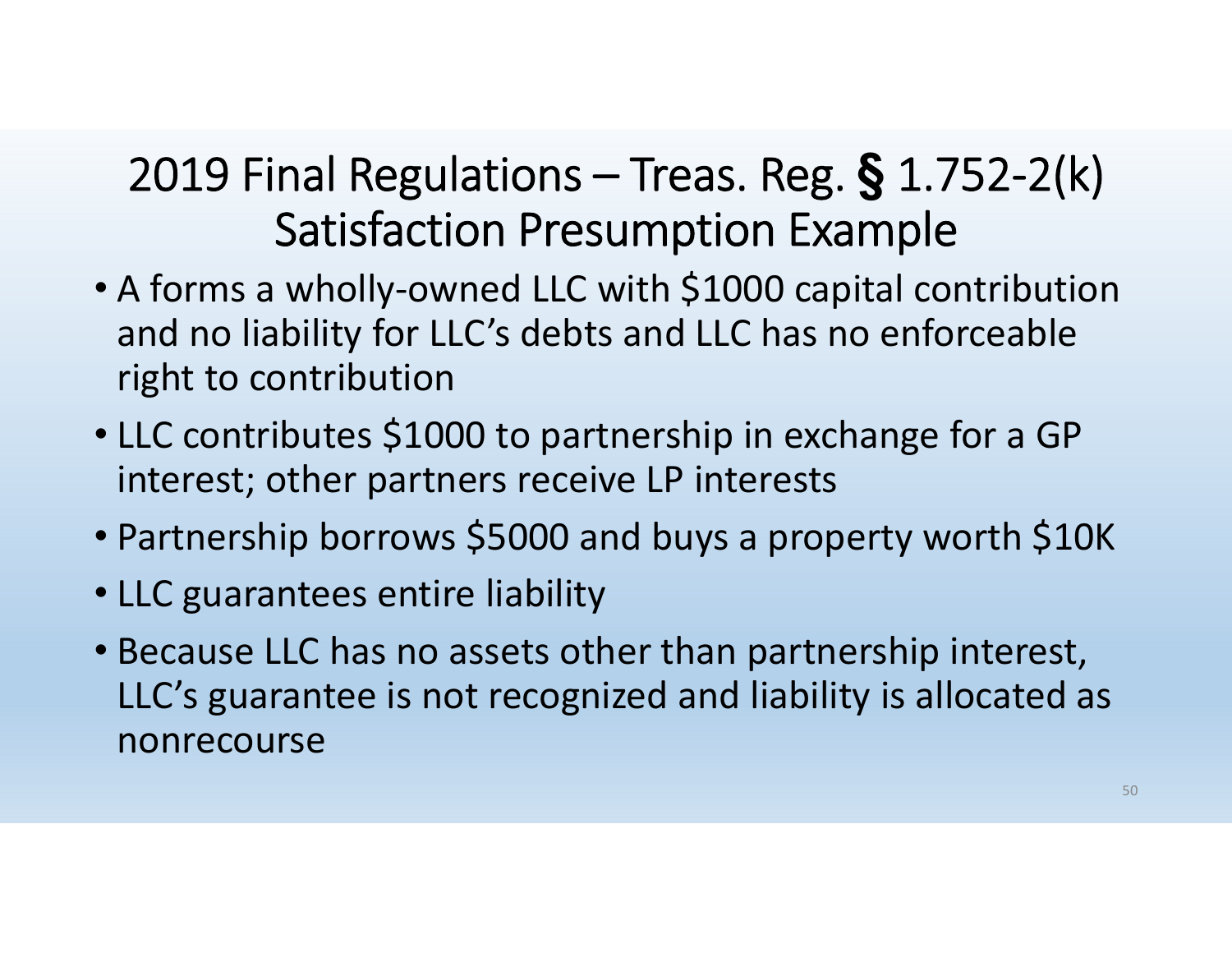#### 2019 Final Regulations – Treas. Reg. **§** 1.752-2(k) Satisfaction Presumption Example

- The facts are the same except LLC also holds real property worth \$5000 and expects to earn \$2000 of net rental income from such property
- Because there is a commercially reasonable expectation that LLC will be able to satisfy its payment obligation, its guarantee is recognized and \$5000 liability is characterized as recourse and allocated to the LLC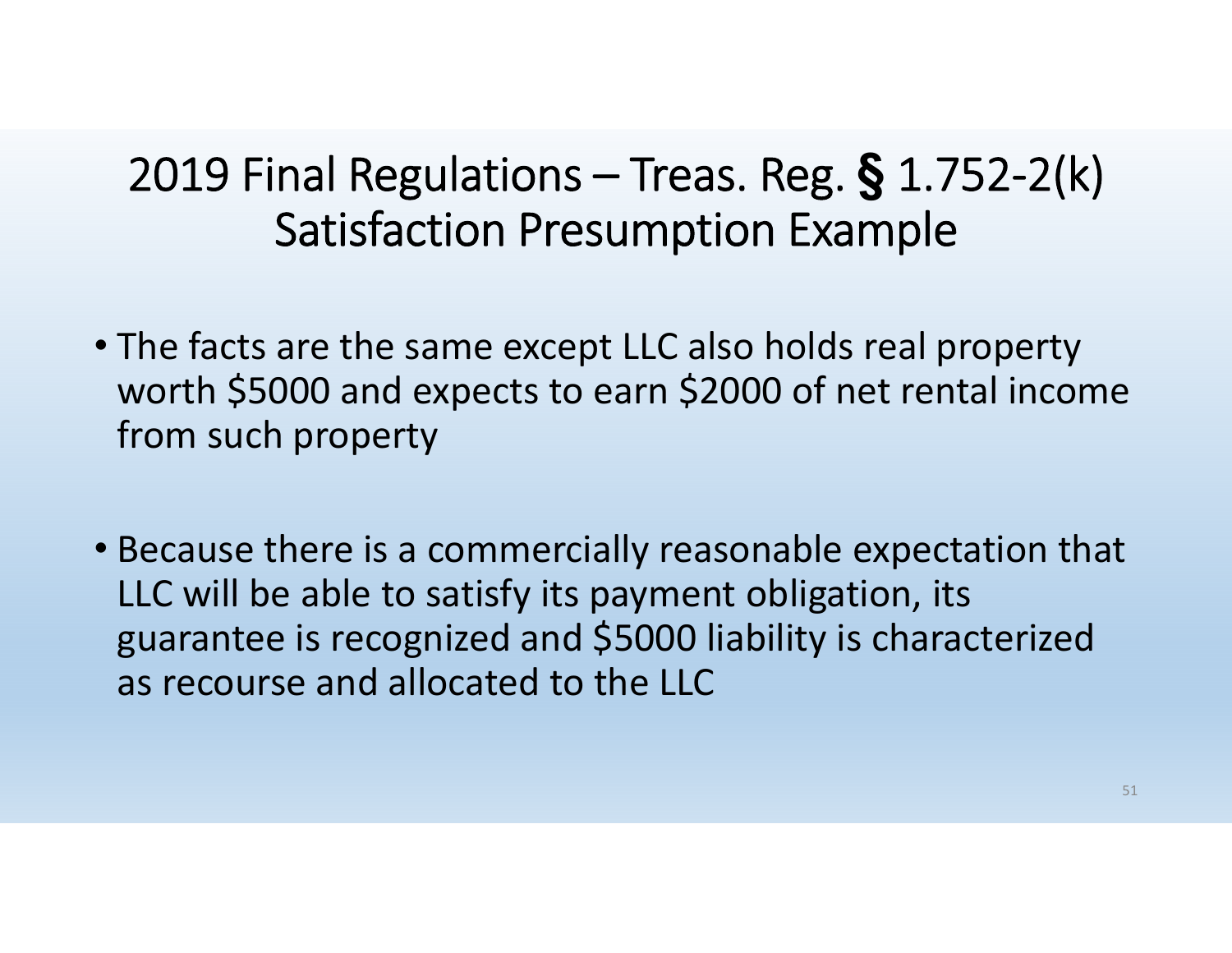#### 2019 Final Regulations – Treas. Reg. **§** 1.752-2(k) Satisfaction Presumption

- Final regulations and examples do not provide whether a liability that fails to meet satisfaction presumption can be bifurcated into nonrecourse and recourse
- IRS informally confirmed in January 2020 that final regulations do not allow for bifurcation – "all or nothing" approach
- Cliff effect of treating the entire liability as nonrecourse if there is no reasonable expectation that guaranteeing partner can satisfy full amount of liabilities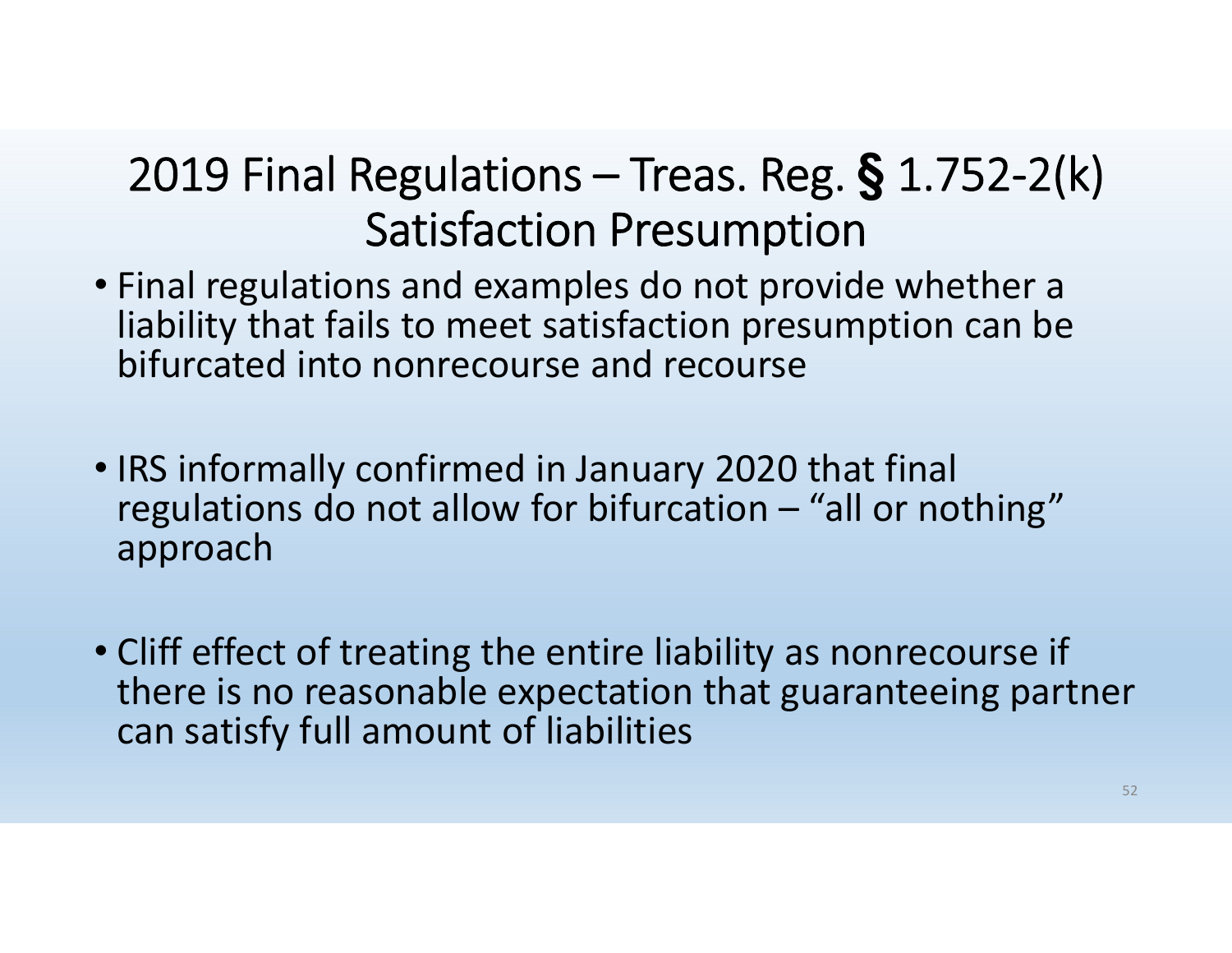#### 2019 Final Regulations – Treas. Reg. **§** 1.752-2(j) Anti-Abuse Rule

- A payment obligation is not recognized if facts and circumstances indicate that a principal purpose of the arrangement between the parties is to eliminate the partner's EROL with respect to that obligation or create the appearance of the partner or related person bearing the EROL when the substance of the arrangement is otherwise
- Related person is a person who bears a relationship to a partner under  $\S$   $\S$  267(b) or 707(b), substituting 80% for 50%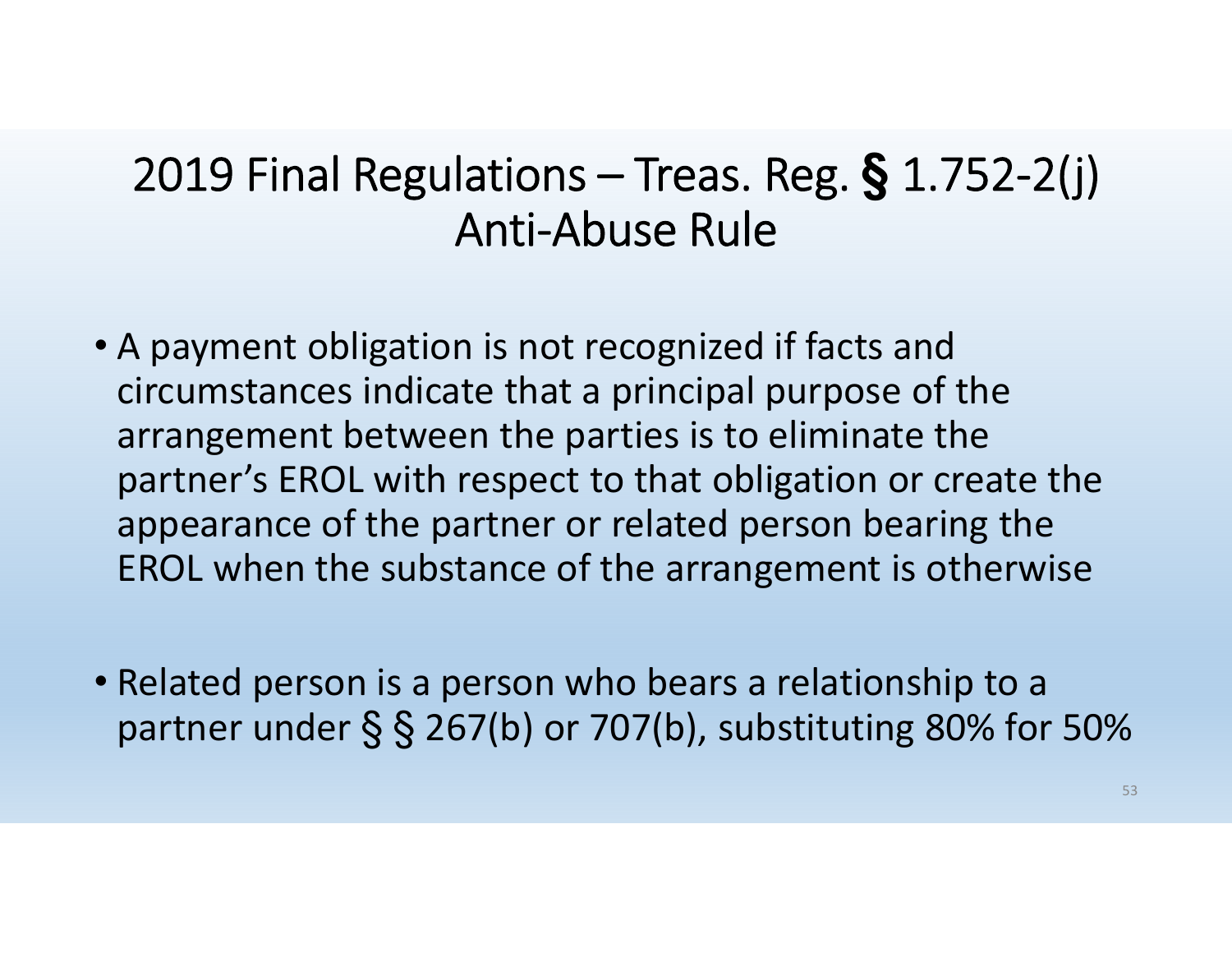Final regulations contain a non-exclusive list of factors that indicate a plan to circumvent or avoid payment obligation:

- (1) the partner or related person is not subject to commercially reasonable contractual restrictions that protect the likelihood of payment
- (2) the partner or related person is not required to provide commercially reasonable documentation regarding its financial condition to the benefited party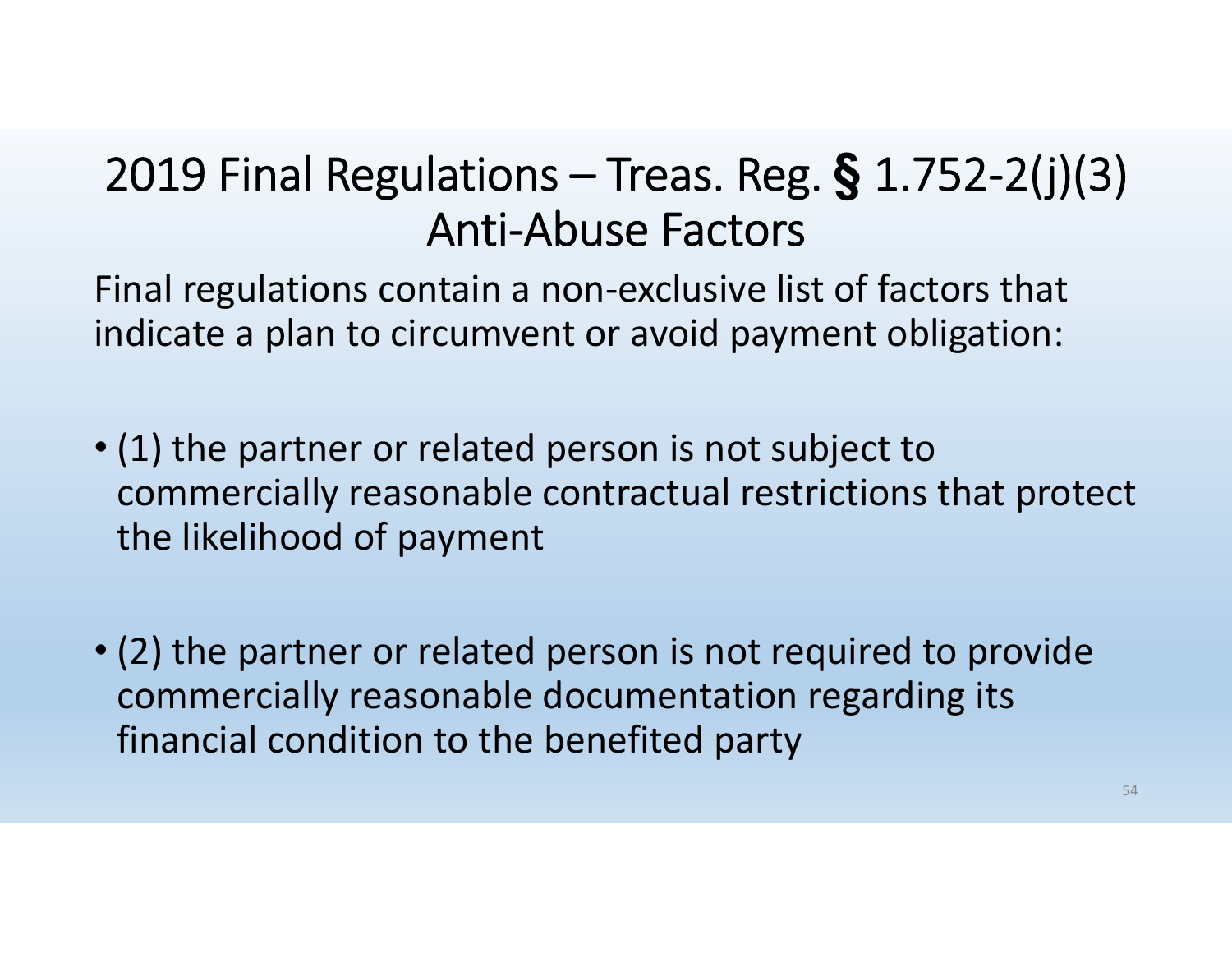Non-exclusive factors (cont'd):

- (3) The term of the payment obligation ends prior to the term of the partnership liability, or the obligor has a right to terminate its payment obligation when events occur increasing the risk of economic loss to the guarantor or benefited party
- (4) The primary obligor (or related person) holds money or other liquid assets in an amount that exceeds the reasonably foreseeable needs of such obligor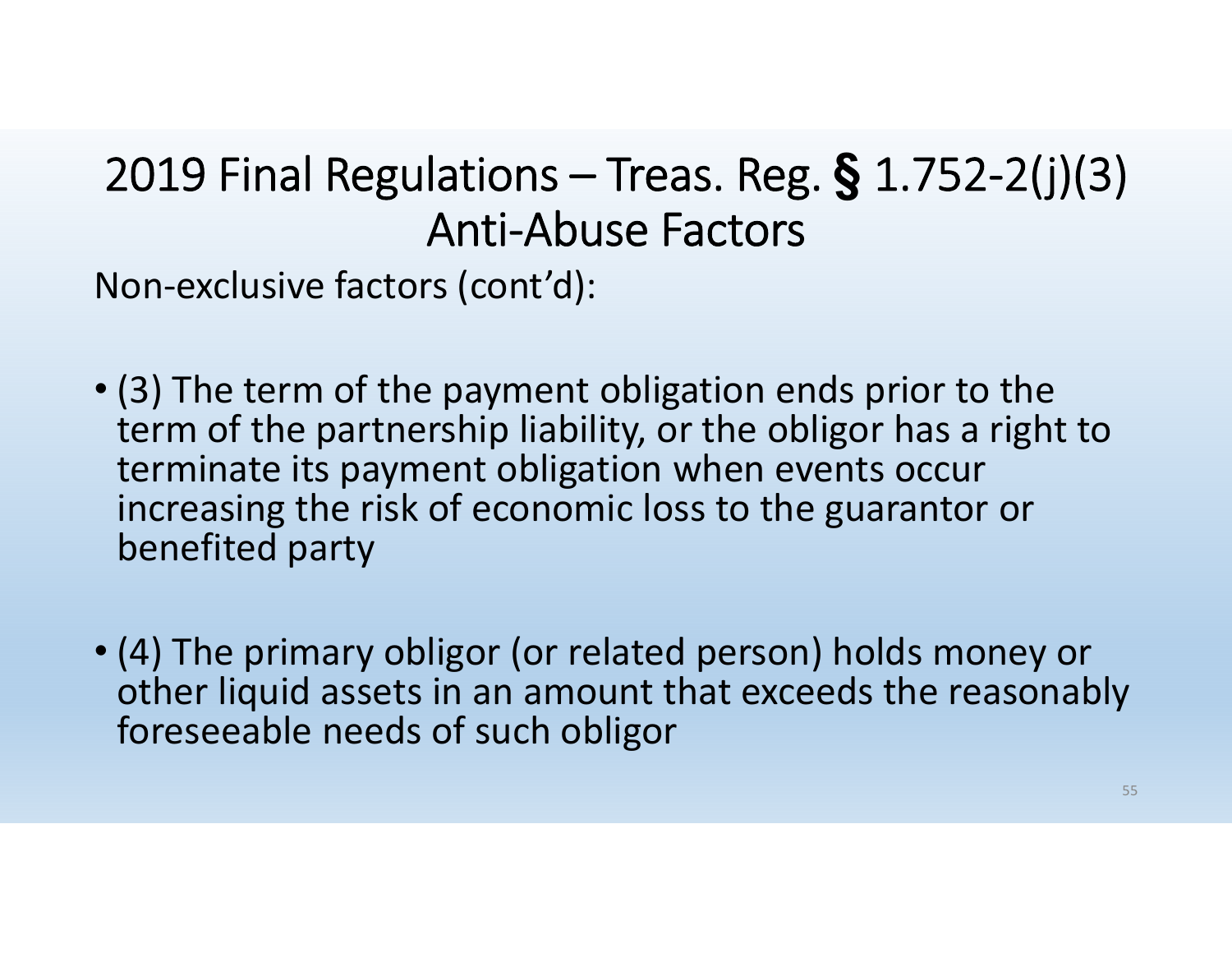Non-exclusive factors (cont'd):

• (5) The payment obligation does not permit the creditor to promptly pursue payment following a payment default on the partnership liability, or other arrangements with respect to the partnership liability or payment obligation otherwise indicate a plan to delay collection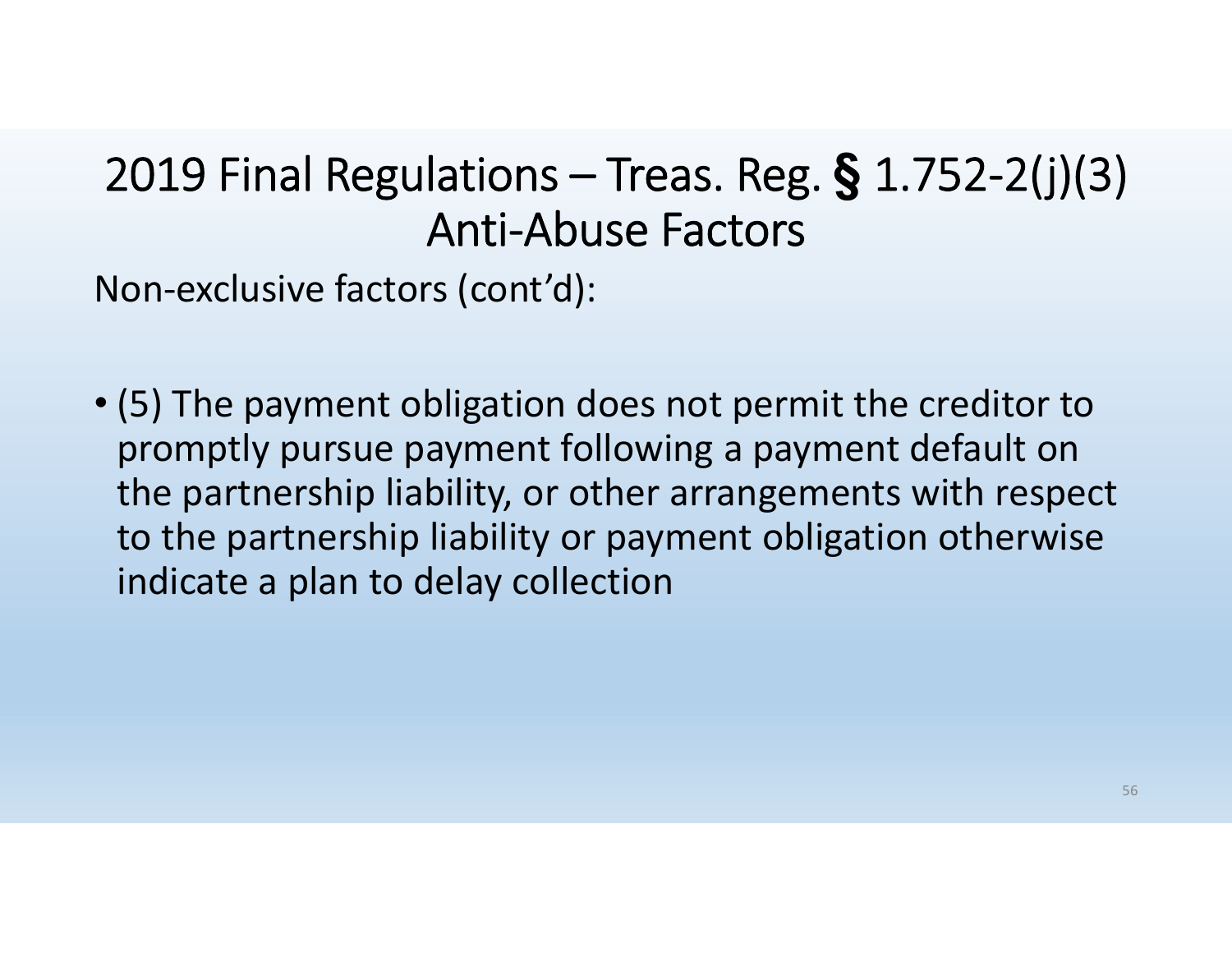Non-exclusive factors (cont'd):

- (6) The payment obligation does not result in any substantial change to the terms of the liability
- (7) The creditor or other benefited party does not receive executed documents with respect to the payment obligation before, or within a commercially reasonable period of time after, the creation of the obligation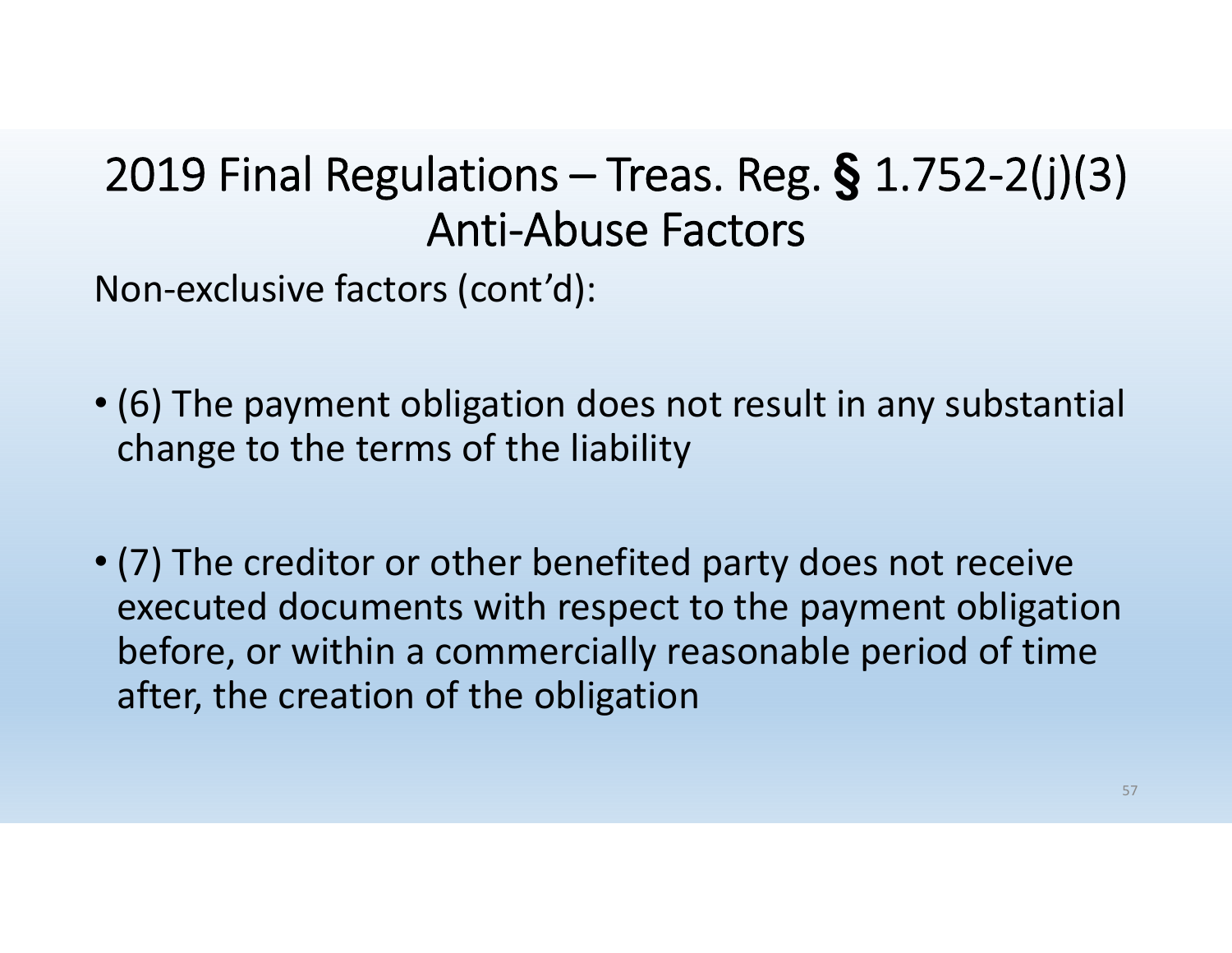#### 2019 Final Regulations – Treas. Reg. **§** 1.752-2(j)(3) Anti-Abuse Rule Example

- In Year 1, ABC form a partnership that obtains a loan from a bank treated as nonrecourse because no partner bears EROL
- In Year 3, A guarantees the entire amount of the liability. The bank did not request the guarantee, and the terms of the loan do not change as a result of the guarantee. A does not provide any executed documents as to A's guarantee to the bank. The bank also does not require any restrictions on asset transfers by A and no such restrictions exist.
- A's Year 3 guarantee is not recognized under the anti-abuse rule. Thus, ABC's liability continues to be treated as nonrecourse.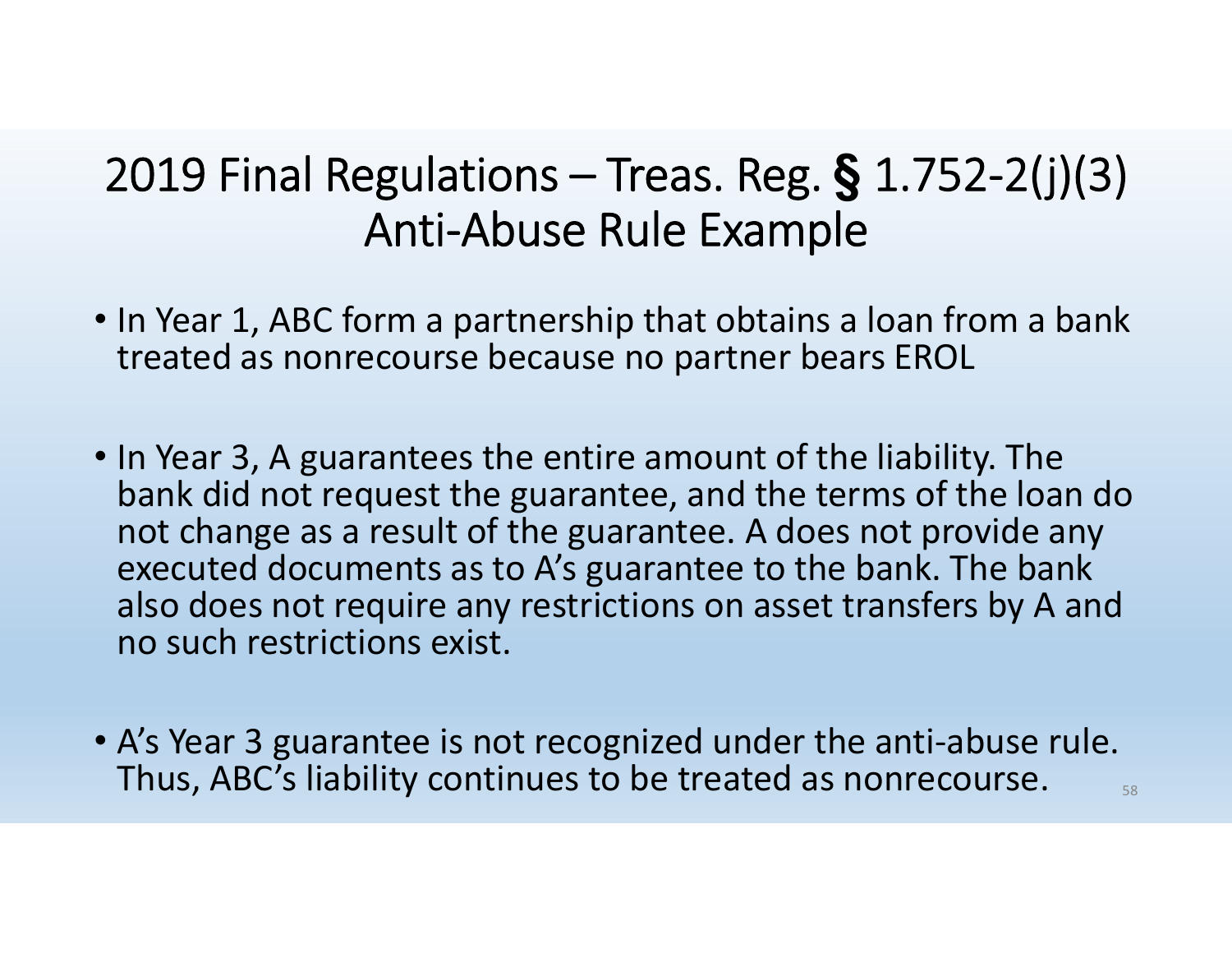#### 2019 Final Regulations – Treas. Reg. **§** 1.752-2(j)(2) Arrangements Tantamount to a Guarantee

Irrespective of the contractual obligation, a partner is<br>considered to bear the EROL for a partnership liability if an<br>obligation is undertaken by a partner or related person that<br>significantly reduces the risk to the lend

(1) Principal purpose of the obligation is to permit other partners to include a portion of the loan in their basis; or

(2) Another partner or related person enters into an obligation whose principal purpose is to cause the obligation to be disregarded.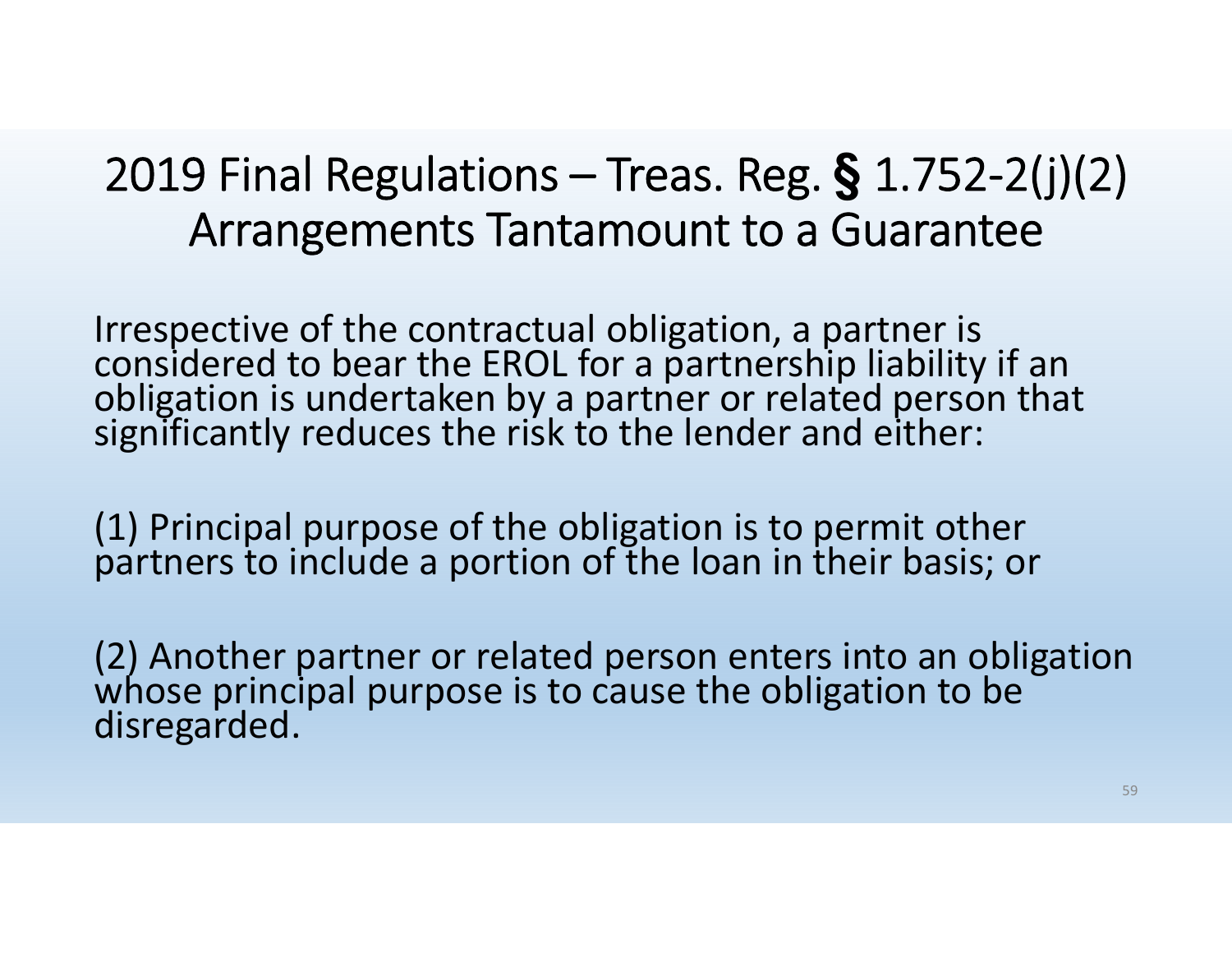#### 2019 Section 752 Final Regulations Nonrecourse Allocations

#### Nonrecourse Allocation

- If nonrecourse liability characterization is preferred, and bank requires a guarantee, partners may be able to intentionally create a bottom dollar payment obligation, resulting in an increase to the total nonrecourse liabilities to be allocated
- Must consider the anti-abuse rule previously described and disclosure requirements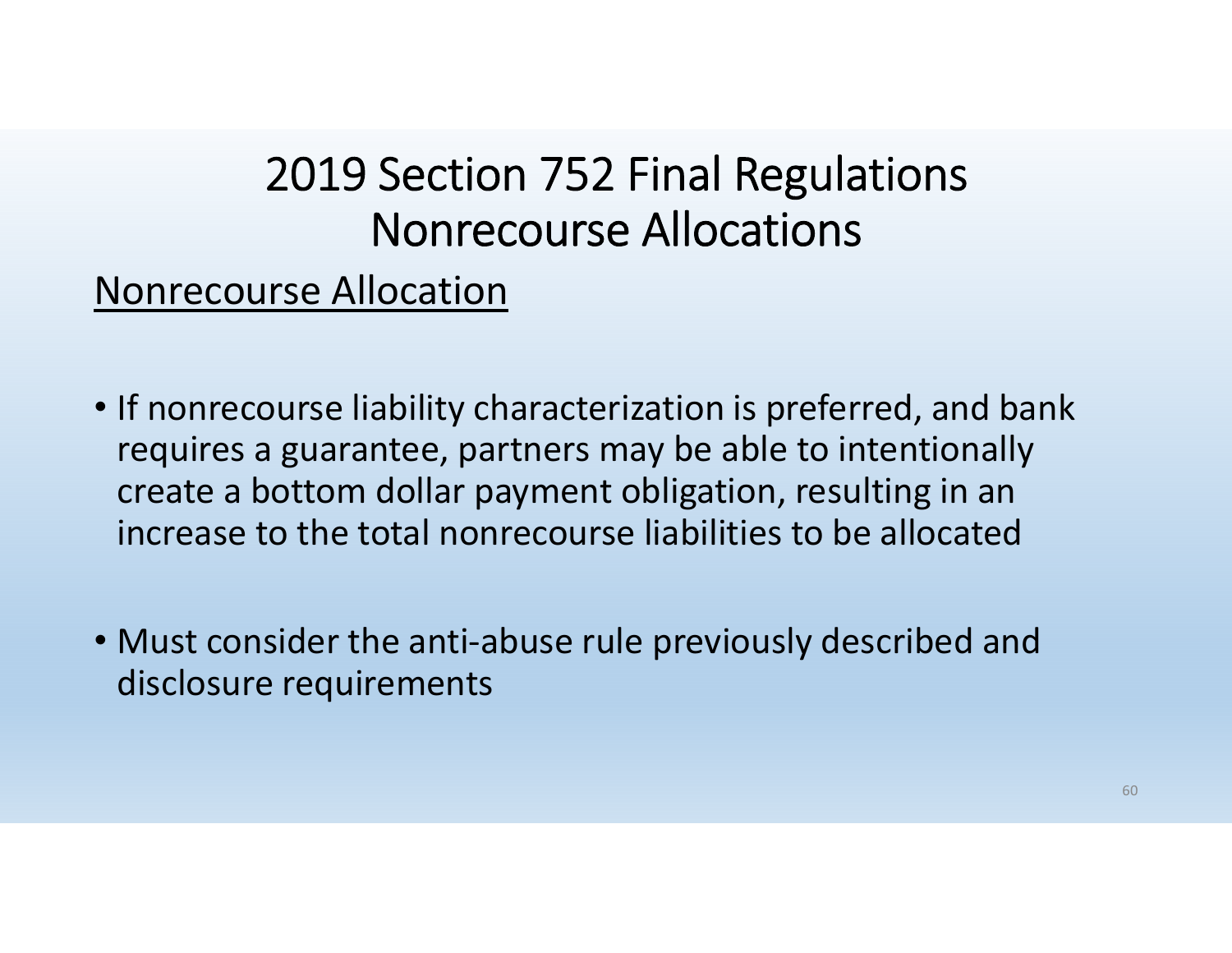2019 Final Regulations – Treas. Reg. **§** 1.752-2(l) Bottom Dollar Effective Date and Transition Rule

- Generally, for bottom dollar payment obligations, effective for partnership liabilities incurred or assumed and obligations imposed or undertaken with respect to partnership liabilities on or after October 5, 2016
- If liability in effect prior to October 5, 2016, partnership allowed to apply a 7-year transition rule (through October 4, 2023) to grandfathered amount, which is the amount the allocation of partnership liabilities with respect to bottom dollar payment obligations exceeds a partner's outside basis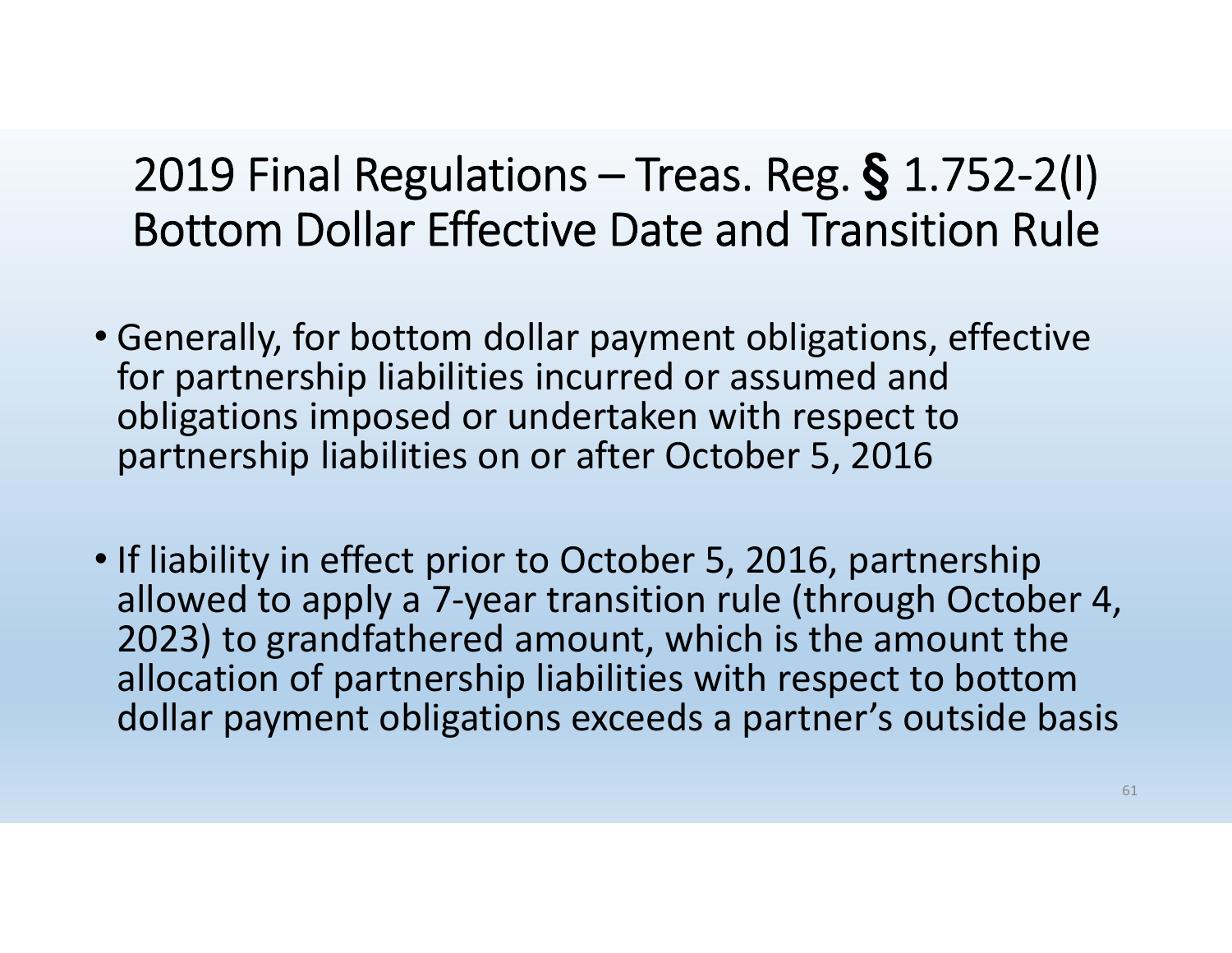#### 2019 Final Regulations – Treas. Reg. **§** 1.752-2(l) Bottom Dollar Transition Rule Example

- As of October 5, 2016, a partner has a negative \$50 tax capital account and a bottom dollar payment obligation that, if respected, would cause the partner to be allocated \$100 of partnership liabilities
- The partner's outside basis would be \$50 and the grandfathered amount would be \$50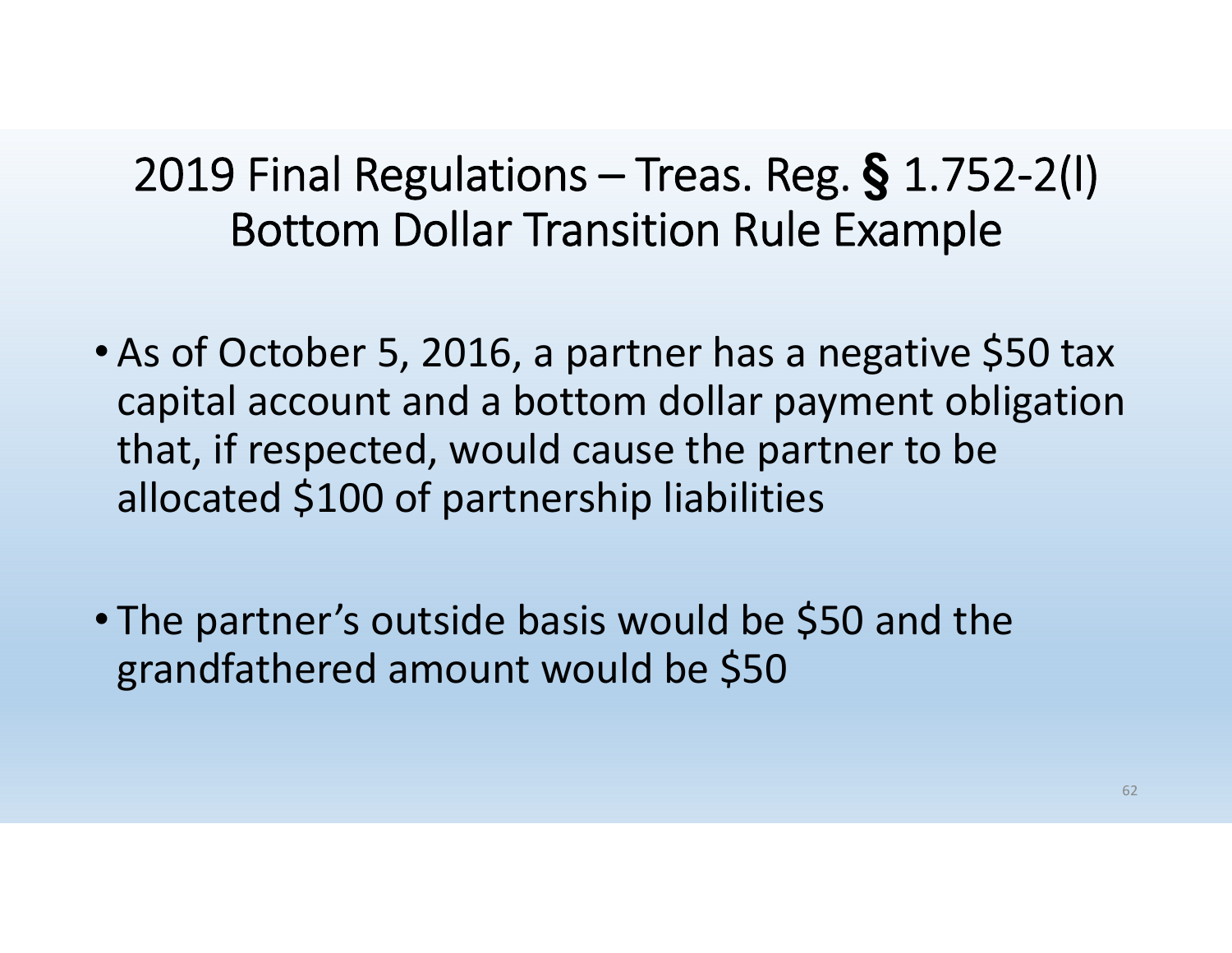#### 2019 Final Regulations – Treas. Reg. **§** 1.752-2(l) Bottom Dollar Transition Rule

Grandfathered Amount is reduced for:

- Certain reductions in the amount of liabilities allocated to a partner
- Sale of any partnership property for tax gain (including built-in gain under § 704(c)) allocable to the partner less the partner's share of the amount realized
- Significant modifications or refinances of liabilities

Partners should consider restructuring their bottom-dollar guarantees prior to the end of the transition period  $\qquad \qquad$ <sup>63</sup>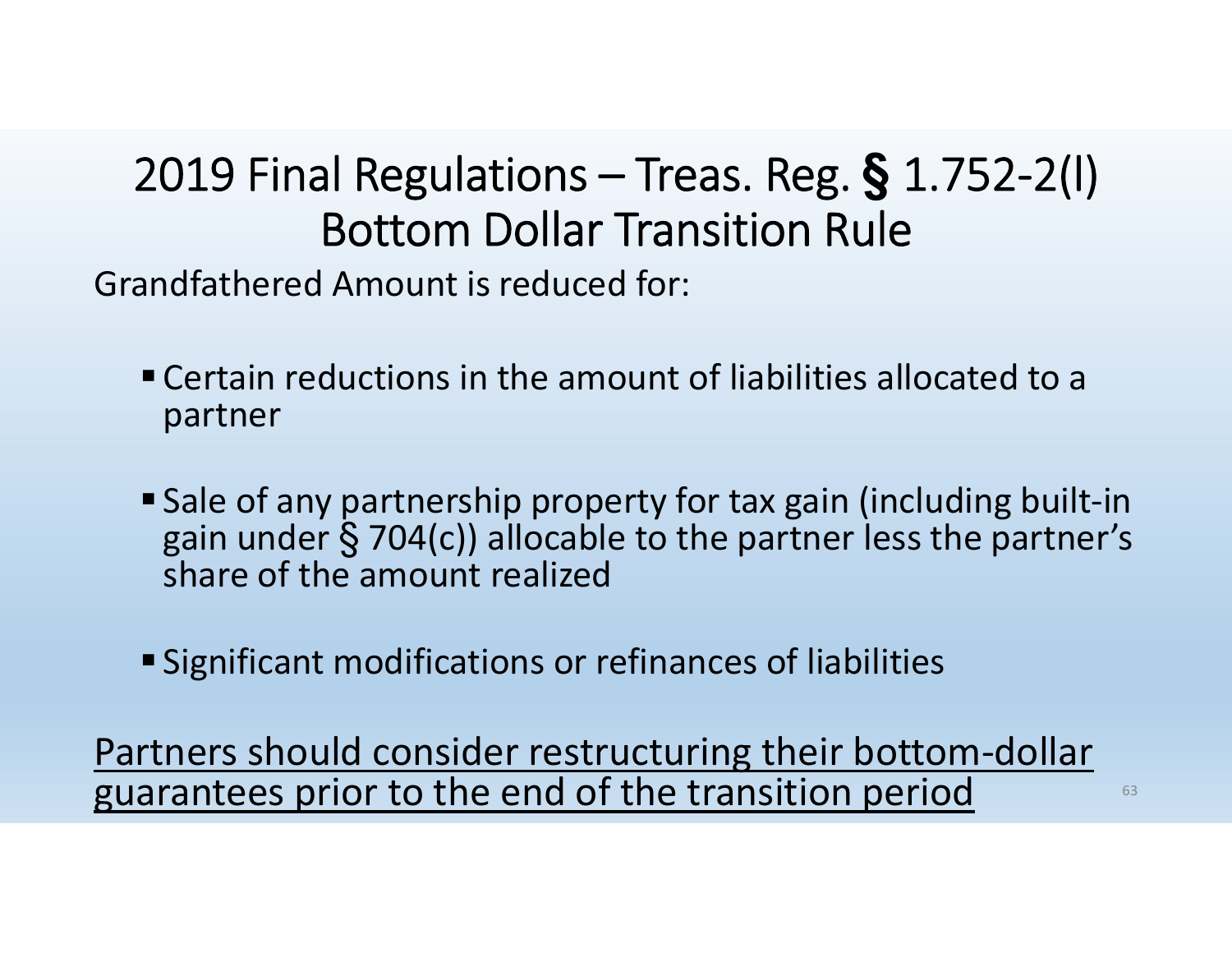#### 2019 Final Regulations – Treas. Reg. **§** 1.752-2(l) Other Effective Dates

- Changes to Satisfaction Presumption and the Anti-Abuse Rule are effective for partnership liabilities incurred or assumed by a partnership and to payment obligations imposed or undertaken with respect to a partnership liability on or after October 9, 2019
- Effective date does not apply to liabilities or obligations in effect before that date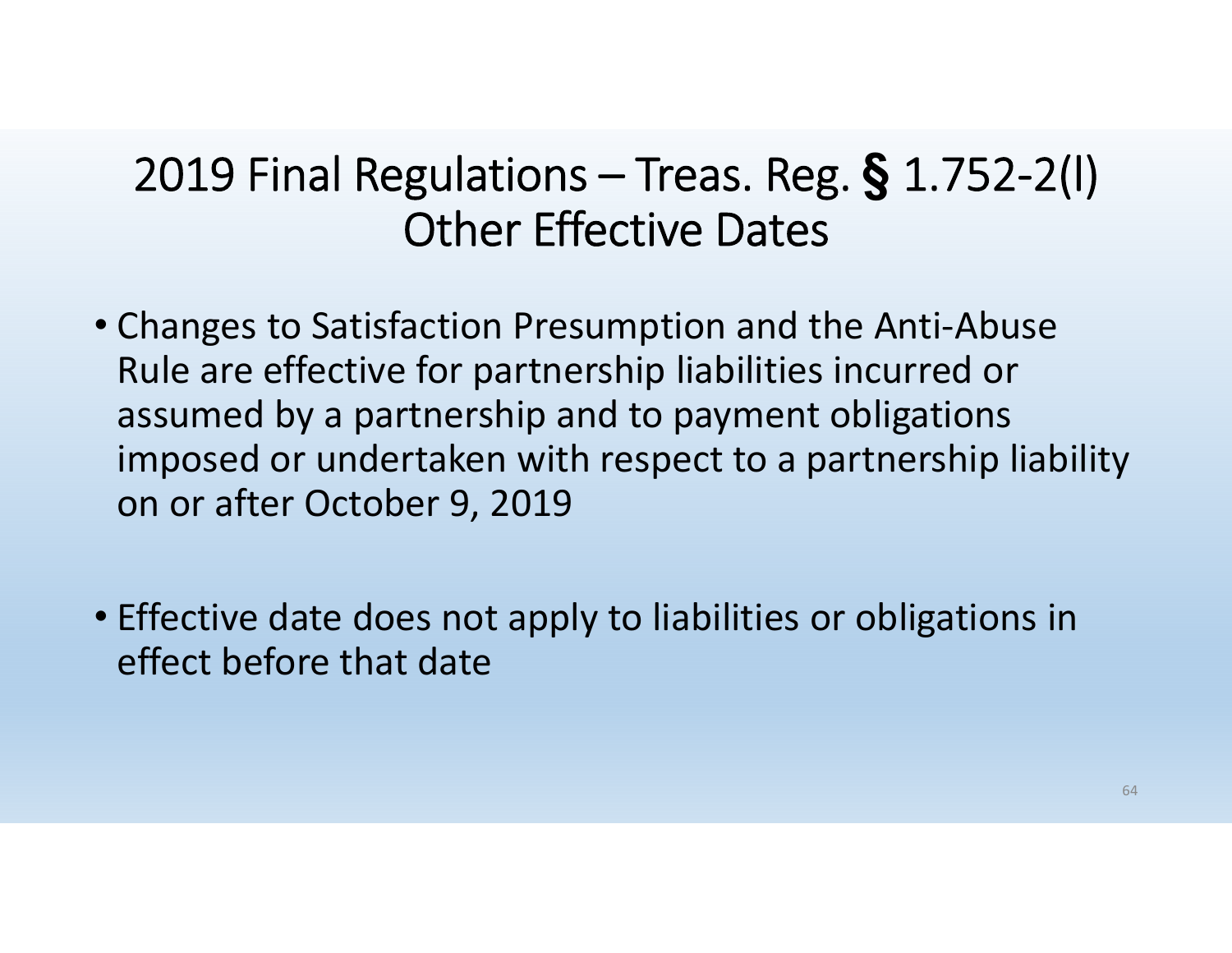#### 2019 Final Regulations – Treas. Reg. **§** 1.704-1(b)(2)(ii)(C)(4) Deficit Restoration Obligations

Final regulations include rules under § 704 providing that capital contribution obligations and DROs will not be respected if:

- The obligation is a bottom dollar payment obligation under Treas. Reg. § 1.752-2(b)(3) [full amount?];
- Not legally enforceable; or
- Facts and circumstances indicate a plan to circumvent or avoid such obligation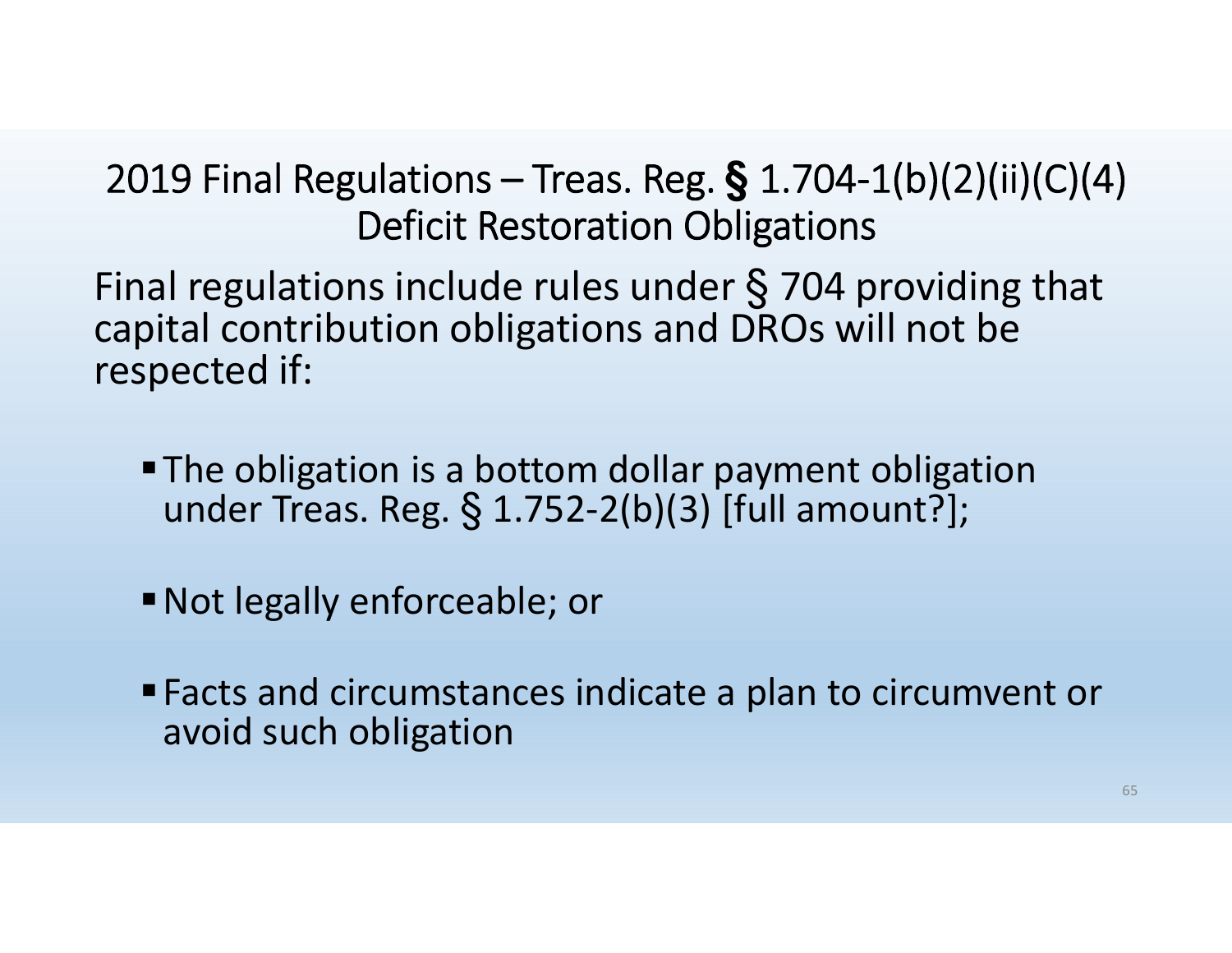#### 2019 Final Regulations – Treas. Reg. **§** 1.704-1(b)(2)(ii)(C)(4) Deficit Restoration Obligations

Factors indicating a plan to circumvent or avoid an obligation:

(1) The partner is not subject to commercially reasonable provisions for enforcement and collection of the obligation

(2) The partner is not required to provide (either at the time the obligation is made or periodically) commercially reasonable documentation regarding the partner's financial condition to the partnership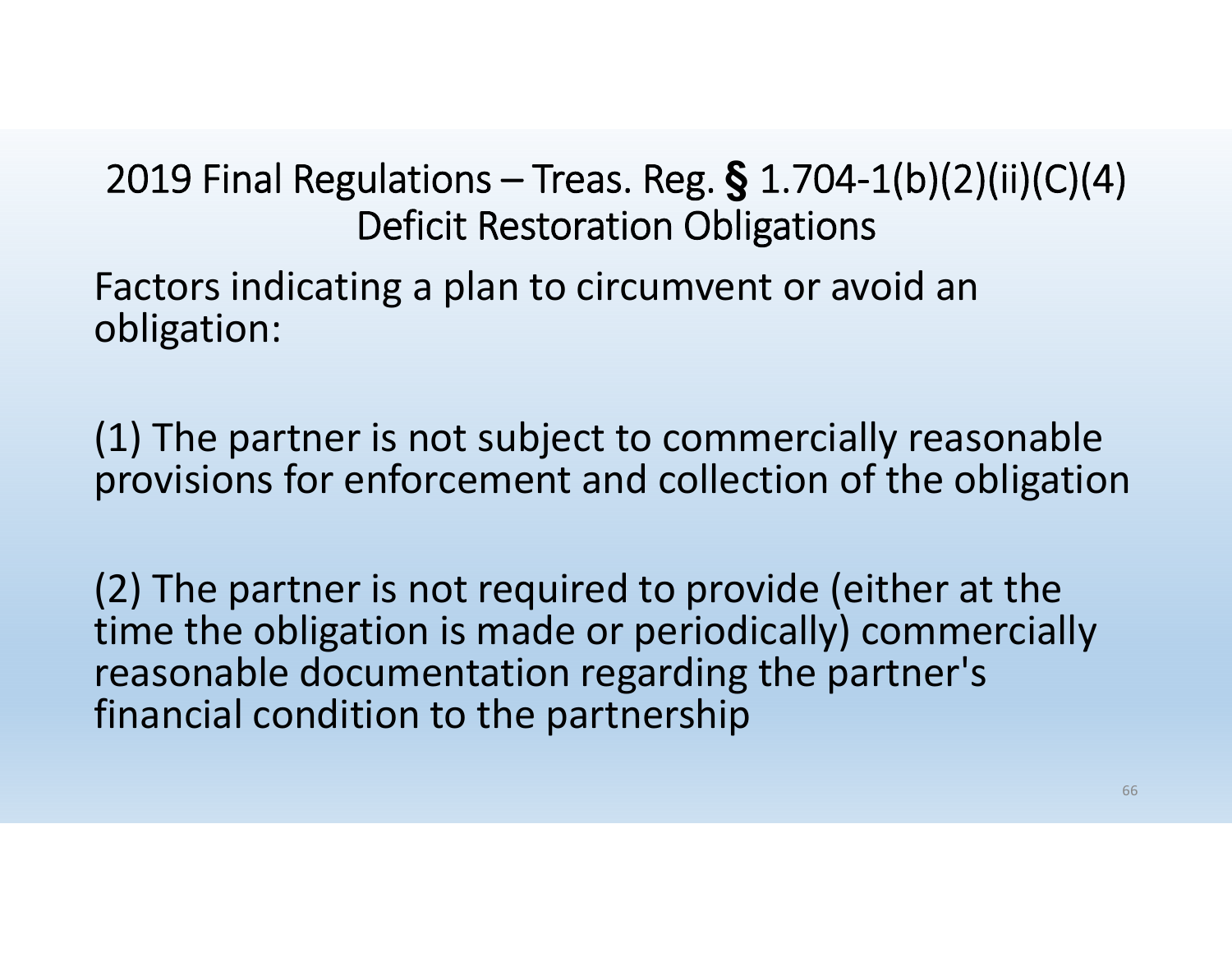#### 2019 Final Regulations – Treas. Reg. **§** 1.704-1(b)(2)(ii)(C)(4) Deficit Restoration Obligations

Factors (cont'd):

(3) The obligation ends or could, by its terms, be terminated before the liquidation of the partner's interest in the partnership or when the partner's capital account is negative other than when a transferee partner assumes the obligation

(4) The terms of the obligation are not provided to all the partners in the partnership in a timely manner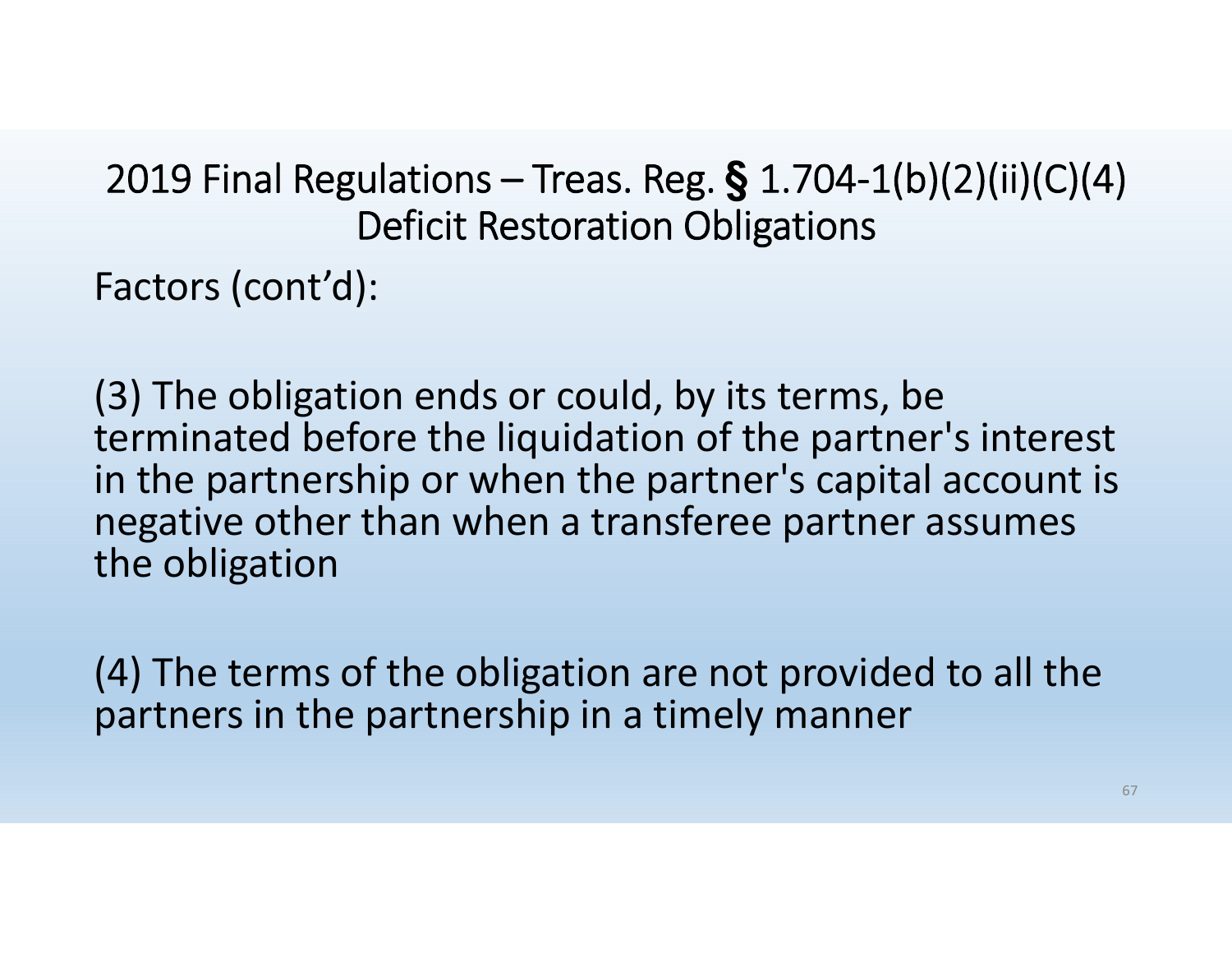2019 Final Regulations – Treas. Reg. **§** 1.704-1(b)(2)(ii)(C)(4) Deficit Restoration Obligations Effective Date

 Changes to § 704 Regulations state they are effective for partnership tax years ending on or after October 9, 2019, but likely apply to existing DROs

- Partners and partnerships should review existing DROs to ensure a true repayment obligation exists
- Can DROs any longer be capped?